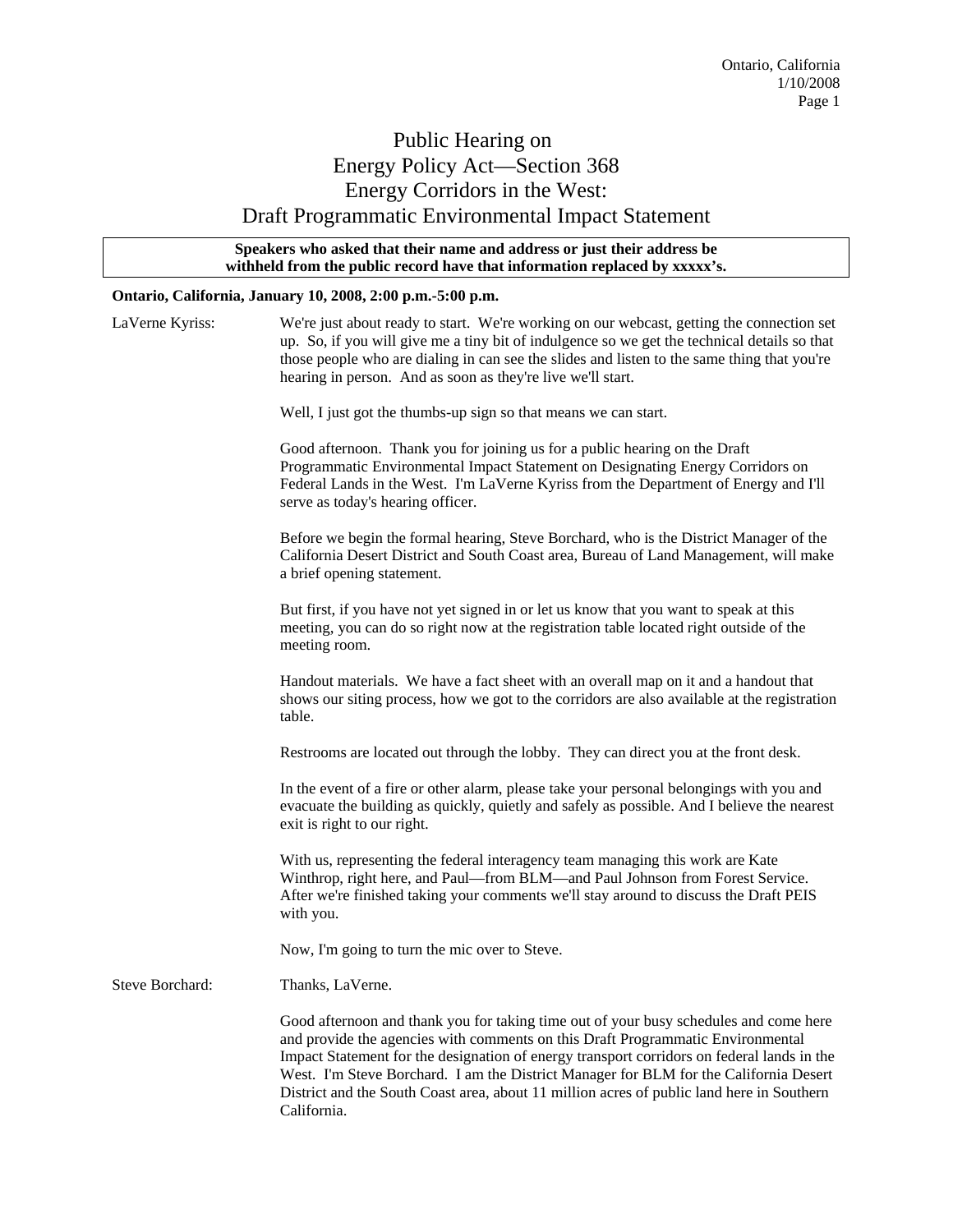In a few moments you'll hear a brief presentation about this document, the Programmatic EIS, which the Departments of Interior, Energy and Agriculture are preparing to meet requirements spelled out in the Energy Policy Act of 2005.

 Currently, applications for right-of-ways to cross federal lands with pipelines or electric transmission infrastructure are considered singly on a case by case basis, without a whole lot of coordination among the various federal agencies whose lands are often involved in those projects that transport energy long distance.

 In 2005 Congress directed those federal agencies to address this coordination situation by designating energy transport corridors, and also performing the necessary reviews of the environmental impacts of the designations. A Programmatic Environmental Impact Statement, or EIS, developed under the National Environmental Policy Act, represents that required environmental review.

 It is important to note that the corridorexcuse me. It is important to note that another round of site-specific NEPA analysis would be completed for each project that is proposed for a location within a designated corridor. The Department of Energy, the Bureau of Land Management and the U.S. Forest Service developed the corridor locations that are proposed in this Draft Programmatic EIS using a three-step process which is detailed in the document and the handout available on the information table in the back or outside the room, and which this presentation will also describe to you.

 In essence, today's hearing represents step four of that process. Public comments will help the agencies further refine the locations of the corridors so that important goals of the project are met, balancing the need to improve energy delivery in the West with our responsibility to protect the many resources found on these federal lands.

 From the beginning, the agencies have committed to this strategy. And your comments will be valuable in helping to insure that it is carried through, that commitment is carried through, to the end of this planning effort.

 Representatives from the Department of Energy, the Bureau of Land Management and the Forest Service are here in the room today to receive your comments. And on behalf of all three of these agencies, I want to thank you again for your time, your interest, and your participation.

LaVerne Kyriss: Thank you, Steve.

 We're here today to receive your oral comments on the Draft PEIS. You can also submit written comments via the project website, by fax, or by mail.

 This hearing is being webcast and transcribed so speakers are asked to speak clearly and distinctly into the microphone. If you're having trouble hearing a speaker, please signal me and I'll advise that speaker accordingly. After everyone who wishes to comment has spoken, I'll close the hearing.

So far, we have about a dozen people who request to speak on this issue today. Each of you will have an initial five minutes to make your presentation. When you have 30 seconds remaining, I'll notify you so you can wrap up. So, we'll go through everybody who has registered. We'll ask if there are any other people in the room who want to speak; we'll go through them. If the folks who already have spoken want to do another round to add to their comments, we'll do that and we'll do that in order until everybody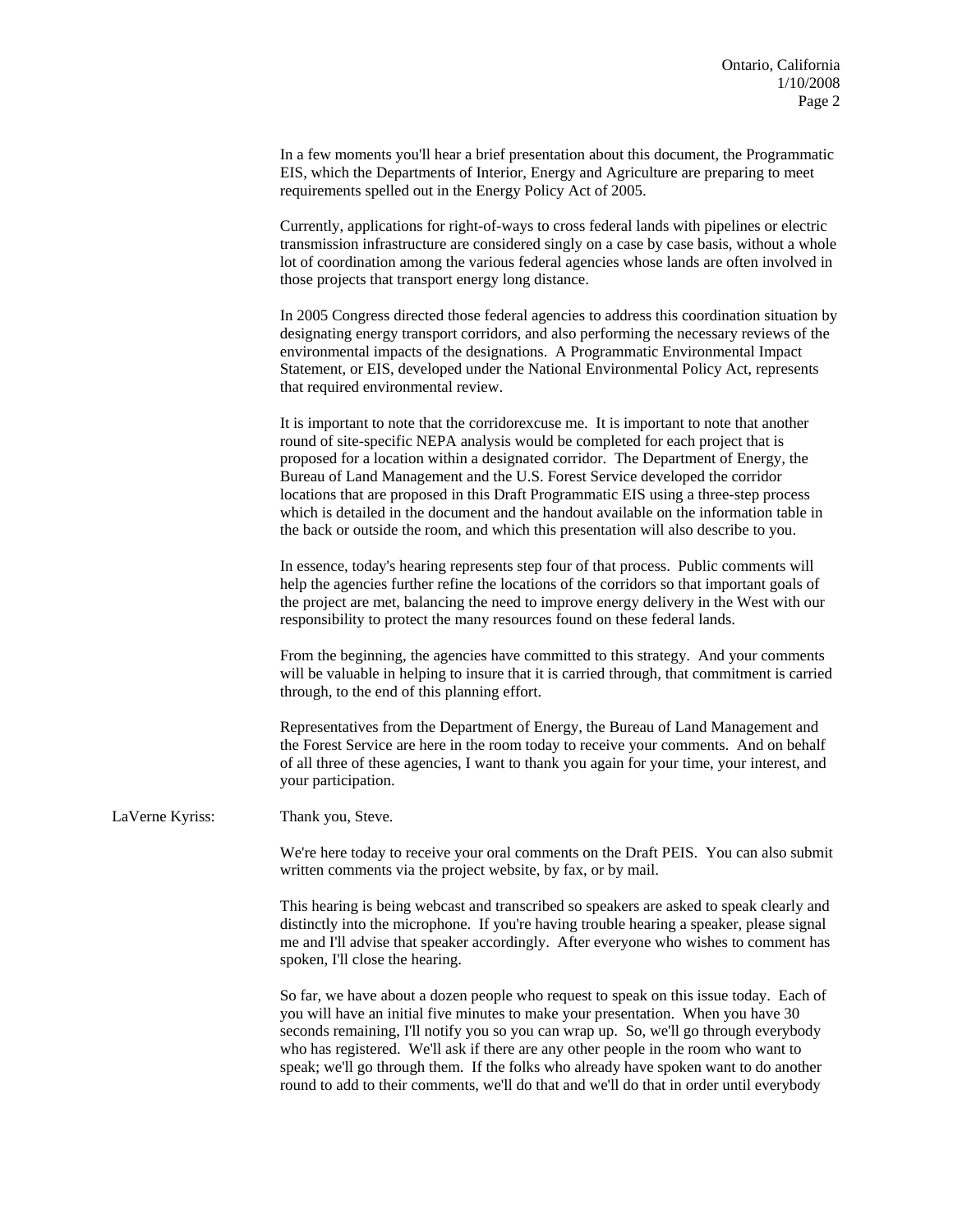has said everything they want to or it's 5:00. And then we'll take a break at 5:00 and we'll reconvene at 6:00 for a second session. We'll do an evening session.

When you have 30 seconds remaining, I'll notify you so you can wrap up. I have a nice little slide that says "30 Seconds Remaining." And when your time is up I'll flash this. And I have a digital timer that beeps. So, you'll have a clue.

 The hearing is to take comments on a Draft Programmatic EIS prepared in response to direction given by Congress to five federal agencies: Energy, Agriculture, Interior, Commerce and Defense. Section 368 directs the Secretaries to designate corridors for oil, gas, hydrogen pipe and electric transmission lines on federal lands in 11 western states; to perform necessary environmental reviews—partly because of this requirement we decided to prepare this EIS; to incorporate these designations into land use, land management or equivalent plans. A separate and distinct process is expected to begin later this year to identify corridors in the other 39 states.

 The statute requires that when the Secretaries designate these corridors they must specify the corridor center line, the corridor width, and compatible uses. Congress also directed the Secretaries to take into account the need for electric transmission facilities to improve reliability, relieve congestion, and enhance the capacity of the national grid to deliver electricity.

 The Draft PEIS proposes designating more than 6,000 miles of corridors. Sixty-two percent would incorporate existing locally-designated corridors and/or rights-of-way. Eighty-six percent would be on BLM land and 11 percent on Forest Service land. The Draft PEIS identifies 166 proposed corridor segments in all 11 western states. If all are included in the follow-on decisions, this would involve amending 165 land use or equivalent plans.

 Previously designated corridors are outlined in yellow on the project map. Some of these are proposed for upgrade only. In the case of existing previously designated utility corridors, amendments to land use plans designating these as 368 corridors would subject these corridors to the interagency coordination processes described in the PEIS and they would be assigned Section 368 criteria; in effect, centerline, width, and compatible purposes.

 Using existing corridors alone would not meet the requirements of Section 368. So, we've identified an additional 2,300 miles of proposed corridors. The proposed corridors also vary in width. We used a 3,500 foot starting point to provide flexibility for siting multiple rights-of-way.

 An energy corridor is defined as a parcel of land identified through a land-use planning process as a preferred location for existing and future utility rights-of-way, and that is suitable to accommodate one or more rights-of-way which are similar, identical, or compatible.

 Corridor designations assist in minimizing adverse impacts and the proliferation of separate rights-of-way. A right-of-way is a specific land use authorization— not a change in ownership—granted to allow construction and operations of a specific project that's often linear in character, such as a utility line or a roadway.

 Rights-of-way permits include the requirements for compatible land uses and are not granted until a project applicant has complied with all the relevant requirements, including the appropriate environmental review.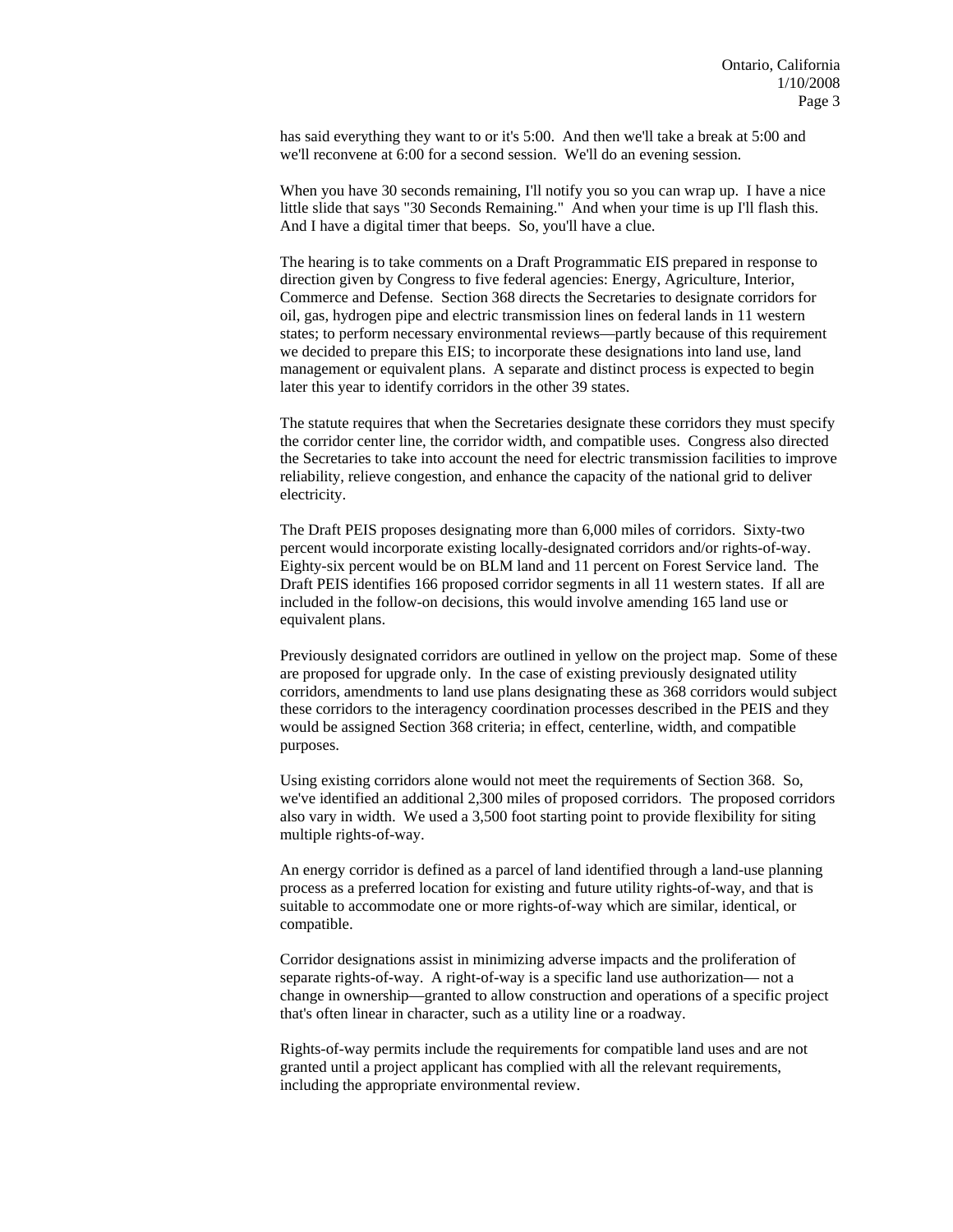In November 2007, we published the Draft PEIS. Comments are due February 14th. We will analyze and respond to the comments and complete the tasks necessary to prepare a Final EIS. We expect to have this ready sometime in mid-2008.

 The land management agencies will be able to sign records of decision to designate corridors through amendments to land use plans no sooner than 30 days after the Final PEIS is issued.

 The Draft PEIS analyzes two alternatives: taking no action and the proposed action. Choosing to adopt the no-action alternative would result in continuing ad hoc, uncoordinated development, as is done now. The proposed action is the result of a threestep corridor siting process described in chapter two of the Draft PEIS.

 The first step was to incorporate comments provided by the public during scoping and after the draft map was released in 2006. Then the agencies worked closely with local federal land managers to accommodate local land use priorities, incorporate local knowledge of areas, and avoid areas known to be incompatible with potential future development. A handout summarizing this process for determining where the proposed corridors would be located is on the information tables. We also have examples of specific corridors on the project website.

 We believe that the analysis of these alternatives meets NEPA's requirement for a hard look because the proposed action does not involve any site-specific, ground-disturbing activities. Site-specific NEPA review will be required to support all proposed projects within a 368-designated corridor.

And today, we don't know when and where any projects will be proposed by applicants seeking to site pipe and/or transmission lines. As a result of this uncertainty, the environmental effects described in chapter three of the Draft PEIS are necessarily more general than a site-specific analysis for a known project would be.

Comments will be most useful if they're specific, include suggested changes or methodologies, provide a rationale for your suggestions, and refer to the specific section or page number of the Draft PEIS.

Finally, we encourage you to submit your comments via the project website. It's easy for you, it speeds our ability to get comments into the database for analysis and up on the website for public review. And it doesn't require stamps or envelopes.

I'll call on speakers in the order in which you registered. Please step up to the microphone and clearly state your name and organization, if you're representing one, before you make your comments. Please limit your oral comments to five minutes so that everyone who wants to speak today may have a chance to be heard. I will advise you when you have 30 seconds left so you can wrap up.

We'll repeat this process until everyone who's registered to speak has had a chance to provide comment. I'll then ask if anyone else wants to speak. After those people have had a chance to speak and we've gone around the second time to make sure people don't want to add to their comments, we'll close the hearing and remind you of when comments are due and how to submit them.

If you're speaking from a prepared statement, please also leave us a copy at the registration desk. And if you're not prepared to leave us a copy, send it to us via the project website.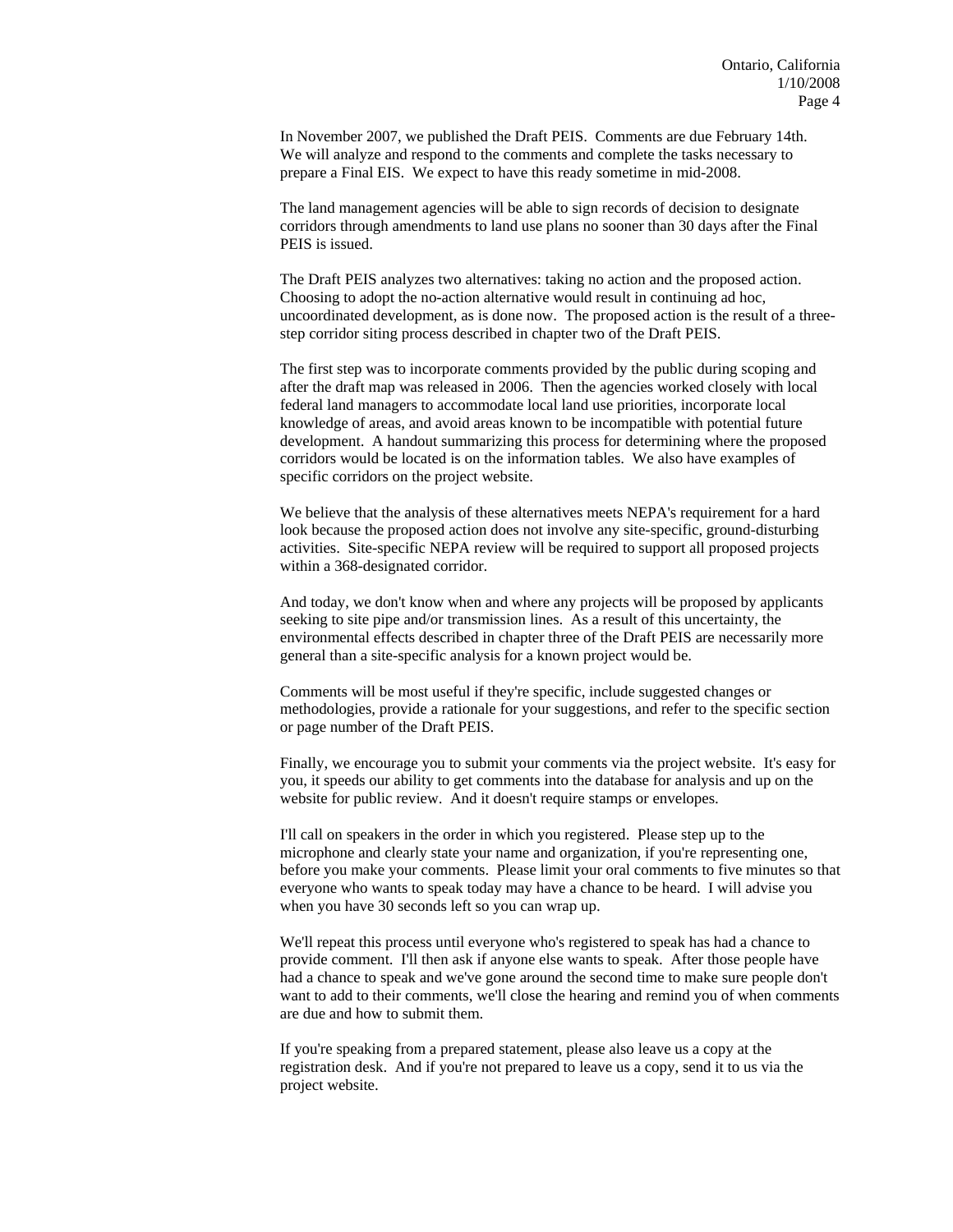While agency representatives won't be answering questions during the hearing, we will stay afterwards to discuss the Draft PEIS with you. If needed, we'll take a 15-minute break midway through our scheduled time.

 Are there any questions on the process? If there are no questions we'll now begin taking your comments.

 Our first speaker will be Austin Puglisi. I'm probably massacring your name. And our second speaker will be James Haygood.

Austin Puglisi: Okay. My name is Austin Puglisi and I'm a resident of Morongo Valley, which is a small community in-between Joshua Tree National Park and the San Bernardino Mountains. And I'm also a volunteer at the Big Morongo Canyon Nature Preserve, and I also served on the committee that helped draft the Morongo Valley Community Plan for Land Use and Development, approved by San Bernardino County.

> And I want to address the portion of the report that says designation of a corridor will not have an affect on the communities, only constructions of actual product—I'm sorry, projects. Designation of a new corridor does have an effect on a community. And I'm gonna tell you my personal story to help explain this.

> My wife and I have lived in the Southwest for almost 20 years. We settled in Morongo Valley about nine years ago. We saw it as a place where we could build our dream home. We wanted to have a house that was environmentally friendly, renewable energy that we generated on our land through solar power.

> We researched. We found a nice parcel. We researched the zoning, we researched the rights-of-way. We researched the fact that it was in an area that was of environment concern and what that would let us do and not do. And based on the rules as they existed at the time we obtained our permits, we put in our solar-powered well, we got our building permit and we dug our foundation.

Then, we learned that the Los Angeles Department of Water and Power is planning to build high-voltage power lines across our property. This is not one of the designated power corridors in the WWEC map, but LA has petitioned and asked for it to be included.

And this uncertainty leaves us not knowing what to do. We could build and then we could have it taken by Los Angeles for imminent domain, or we could wait it out to see what happens. Last time it took our community 11 years to stop a proposed power line project. I'll be a little old to start building then. We could move and try to start over in a new town—not so easy in middle age—or just give up on our dream.

New corridors, when they are designated, affect the people living along them. Where federal land ends, private land begins. A lot of these corridors, they dead-end. Well, the power lines will keep going and they will affect the people who are living with that uncertainty.

So, I urge the agencies involved in this plan to stick more than 62 percent to established corridors where people are aware of the possibility, and try to encourage projects that generate the power closer to the cities that want to use the power so that hundreds of miles of new transmission lines aren't needed so much.

Thank you.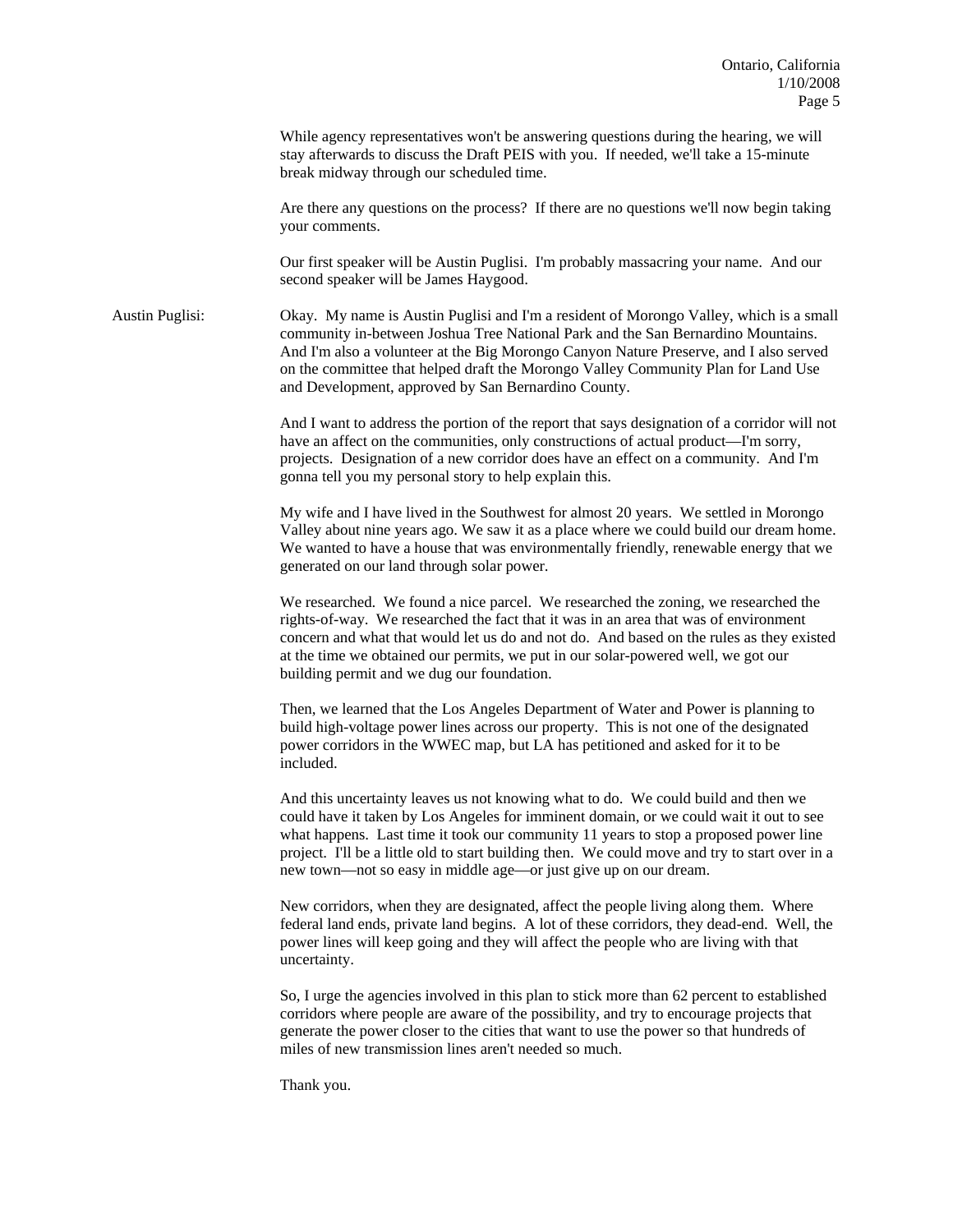| LaVerne Kyriss:    | Thank you, sir.                                                                                                                                                                                                                                                                                                                                                                                                                                                                                                                                                                                           |
|--------------------|-----------------------------------------------------------------------------------------------------------------------------------------------------------------------------------------------------------------------------------------------------------------------------------------------------------------------------------------------------------------------------------------------------------------------------------------------------------------------------------------------------------------------------------------------------------------------------------------------------------|
|                    | Our next speaker is James Haygood. Is James in the room? He hasn't signed in yet.                                                                                                                                                                                                                                                                                                                                                                                                                                                                                                                         |
|                    | After James, Max Thomas. Is Max in the room? He also hasn't signed in yet.                                                                                                                                                                                                                                                                                                                                                                                                                                                                                                                                |
|                    | How about Richard Llewellyn? Okay. Following Richard, Barbara Renton. She hasn't<br>signed in yet, either.                                                                                                                                                                                                                                                                                                                                                                                                                                                                                                |
| Richard Llewellyn: | My name is Richard Llewellyn. And I'm also addressing the LADWP Green Path<br>Corridor. Thank you for allowing me to express my comments.                                                                                                                                                                                                                                                                                                                                                                                                                                                                 |
|                    | My parents purchased property in the Morongo Basin in the mid-1960s and I moved to<br>Yucca Valley in 1969. Attended high school and lived there for 39 years. I am a son<br>whose 87-year-old mother lives in Yucca Valley, a husband whose wife was born in<br>Twentynine Palms, a father whose children were raised in the Morongo Basin and<br>continue to live in the Morongo Basin, and a grandfather whose grandchildren are being<br>raised in the Morongo Basin. I can afford to live anywhere now in my life and I choose<br>to live in the desert because of the quality of life it brings me. |
|                    | Green Path North Project poses a serious increased risk of wildfires, a demand on our<br>public services, effect on local economy, effect on property values, major health risks, the<br>risk of damage to cultural and historical sites, effect on wildlife, impact on bird<br>migration, impact on native plants and, most of all, the effect of the quality of life.                                                                                                                                                                                                                                   |
|                    | Also, access roads required will create added off-road use that is already taxed in the<br>Mojave Desert and will lead to increased illegal dumping in the desert, placing added<br>demand for local public services to clean up and added policing in the area. Increased<br>risk of wildfires alone is enough to request that this project be halted.                                                                                                                                                                                                                                                   |
|                    | Thank you.                                                                                                                                                                                                                                                                                                                                                                                                                                                                                                                                                                                                |
| LaVerne Kyriss:    | Thank you, Mr. Llewellyn.                                                                                                                                                                                                                                                                                                                                                                                                                                                                                                                                                                                 |
|                    | Is Barbara Renton here? Okay, we'll go to our next speaker.                                                                                                                                                                                                                                                                                                                                                                                                                                                                                                                                               |
|                    | Joan Taylor. Is Joan here? And following Joan, Robert Jenkins.                                                                                                                                                                                                                                                                                                                                                                                                                                                                                                                                            |
| Joan Taylor:       | Good afternoon, I'm—can you hear me okay? My name is Joan Taylor. There.                                                                                                                                                                                                                                                                                                                                                                                                                                                                                                                                  |
|                    | I'm here on behalf of the California/Nevada Regional Conservation Committee's Desert<br>Subcommittee. And that's a big mouthful, but suffice it to say I'm here on behalf of the-<br>those in the Sierra Club who care about the desert. I'm here primarily to learn. We do<br>have a multi-region task force which will comment in writing on the PEIS. But, I can<br>make a couple of general comments.                                                                                                                                                                                                 |
|                    | And as you all know, the Sierra Club is fiercely protective of wildlands. And also, we<br>strongly endorse the development of renewable energy, particularly locally distributed<br>and generated at urban centers where it is used.                                                                                                                                                                                                                                                                                                                                                                      |
|                    | We do feel that the PEIS is an improvement over the earlier draft. We feel that there—<br>the needs analysis, at least my reaction on first read, is that is has insufficient specifics as<br>to the congestion and that kind of thing, creating a need for new transmission.                                                                                                                                                                                                                                                                                                                             |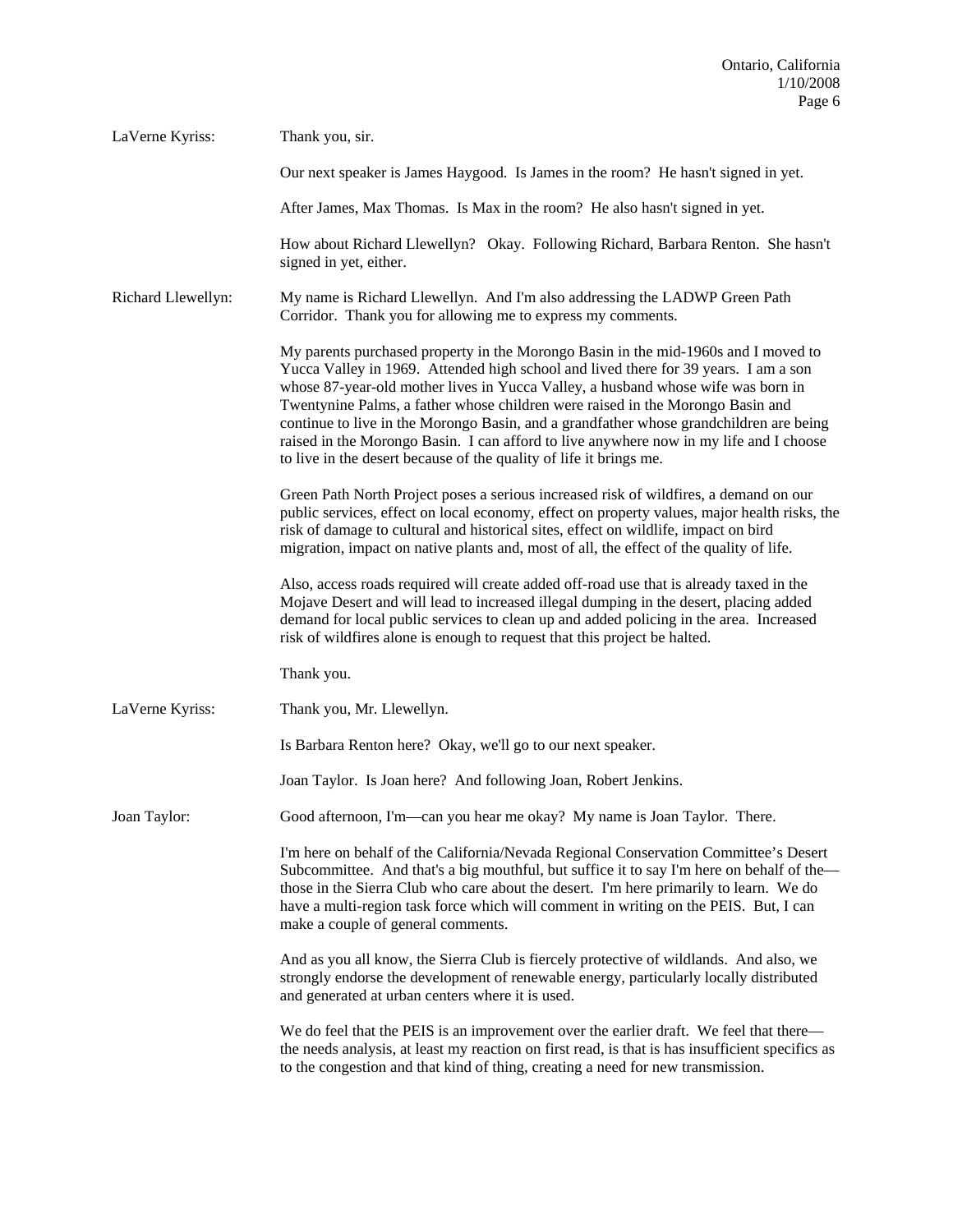We will be also taking a hard look at the PEIS's alternatives analysis, especially the alternative in increased locally-generated and distributed renewable power in urban centers as the optimum solution to security, congestion and reliability, and climate change issues as opposed to the continued dependence on remotely located fossil fuels.

Thank you very much.

LaVerne Kyriss: Thank you, Ms. Taylor.

Robert Jenkins. And following Robert, April Sall.

Robert Jenkins: Hello. I'm Robert Jenkins, Pacific Gas and Electric Company.

 First, I'd like to start by commending the DOE and the agencies and their work in pulling this together. I was at the Western Electricity Coordinating Council that signed this—got it kicked off. And a lot of work was done with respect to identifying potential congestion corridors in the West. I think the DOE did a good job and able to bring that information over into their analyses. And I'd like to commend them for the work they did there.

What I would like to talk to about today, I represent PG&E's energy procurement arm. And there's an element in the executive summary that I think needs to be reinforced, and that is the agencies know that the designating of the energy corridors would not preclude an applicant from applying for a right-of-way outside these designated energy corridors.

 The reason I'd like to have this reinforced is that the future development of upgrades of energy facilities, such as pipelines, transmission lines, distribution lines, will need to be fairly considered for federal permits environmental reviews, whether or not the locations for such facilities are situated within a designated corridor. As we stand today, it is impossible to determine the needs and most appropriate locations for all potential energy facilities.

Such siting is a fluid process depending upon external factors including location of generation, geography, climate, environmental and historical concerns. For example, California, like many other areas of the country, is seeking to enhance the use of renewable generation resources to meet environmental objectives and diversify its resources portfolio. The sites for such renewable resources are potentially remote from load centers and would require expansion of electric transmission system in order to develop.

However, since in many cases such sites are either in early development or yet to be development—developed—the transmission need does not appear in the congestion studies. For example, there are applications for many projects in the BLM lands south of the Mojave Desert Preserve. While there's an existing gas pipeline to the area, this corridor is not identified as a proposed Section 368 corridor. I do know there is a Section 368 corridor just at the very southern edge of the Mojave Preserve, but it's an underground-only corridor, which wouldn't be suitable for this need.

I'd like to point out there is a state-wide effort being led by the California Public Utilities Commission, the California Energy Commission, the California ISO, and public-owned utilities to have a state-wide collaborative planning effort, which is called the Renewable Energy Transmission Initiative, or RETI for short; R-E-T-I.

RETI was formed to identify electric transmission projects needed to accommodate the state's renewable energy goals, support future energy policy, and facilitate transmission corridor designation, and transmission and generation siting and permitting. Including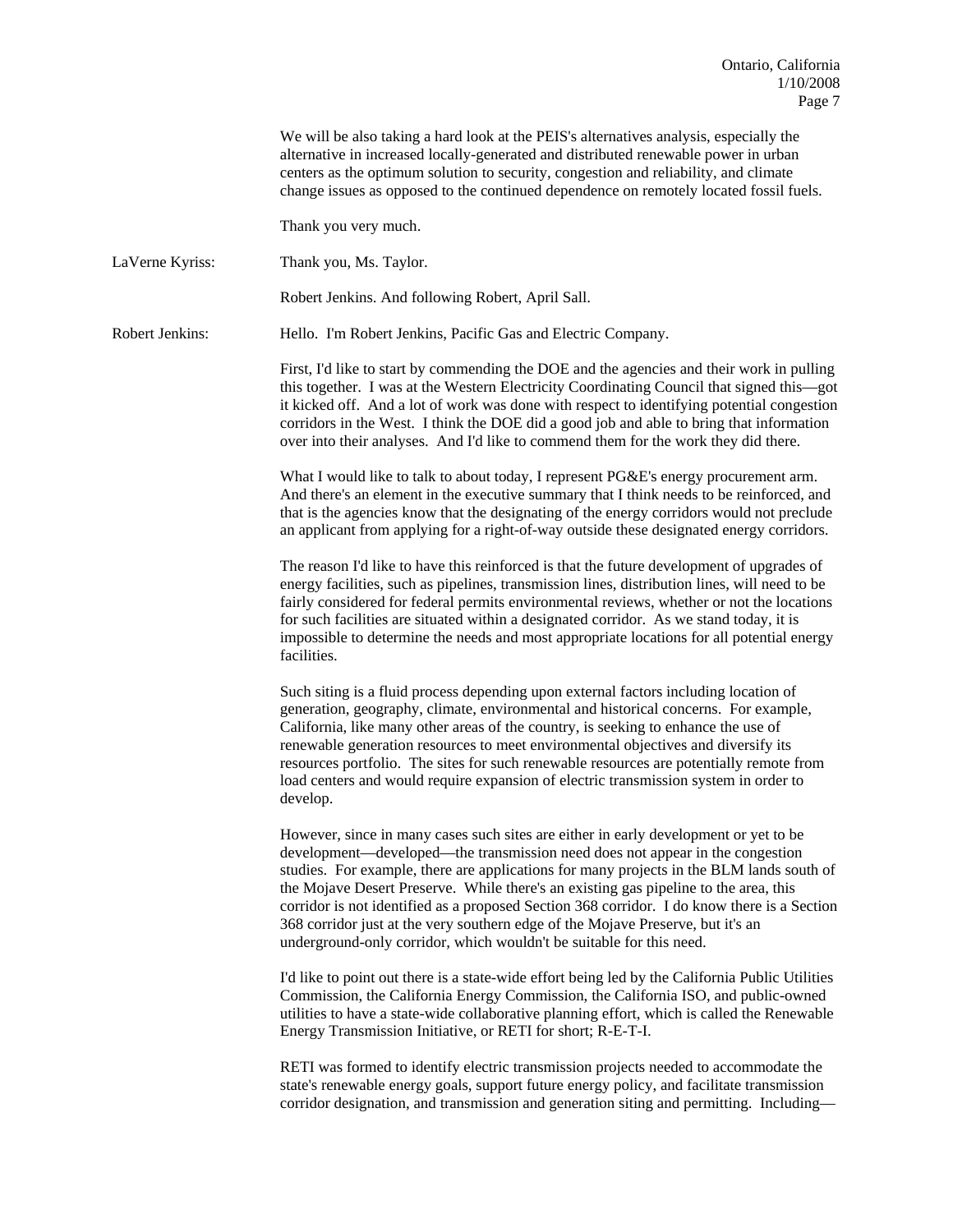included in RETI is a broad representative of interest groups including the Forest Service, BLM and the Sierra Club.

 PG&E would like to ensure that the Section 368 energy corridor designation process is sufficiently flexible to accommodate state needs, as identified by RETI or other future planning efforts, and encourages that a process be identified to manage future amendments to the 368 designations.

Thank you.

LaVerne Kyriss: Thank you, Mr. Jenkins.

Is April Sall here? Great. And following April will be D'Anne Albers.

April Sall: Thank you.

 Thank you for the opportunity to speak here today about this issue. I first became aware of this legislation while researching the Green Path North project that's being proposed by the Los Angeles Department of Water and Power. While researching this legislation and researching the challenges our nation is faced with, I became aware of the Department of Energy's U.S. Climate Change Technology Program. This was a report put out by DOE. It was a three-part document that included a strategic plan that clearly illustrates a few important points. And it also strongly encourages the use of existing energy corridors.

I'm here today representing the Wildlands Conservancy, a non-profit  $501(C)(3)$ conservation organization. The Wildlands Conservancy strongly encourages the panel to follow the strategy laid out by the DOE plan and minimize the amount of environmental damage by utilizing these existing corridors. This will minimize the damage on public conservation lands and conservation areas.

 The Bureau of Land Management completed an analysis on energy corridors and designated several corridors in the 1980 California Desert Conservation Area Plan and its following amendments. Due to the nearly 120 applications being submitted for renewable energy in the California Desert District of the Bureau of Land Management, the Wildlands Conservancy is concerned that if these projects are fast-tracked through this legislation that our conservation lands will be significantly and irreversibly damaged.

 The Wildlands Conservancy has facilitated in the purchase of nearly 600,000 acres of conservation lands in the Mojave Desert that was donated to the Bureau of Land Management and National Park Service for management. This has raised concern about the status of this conservation land and if it will be protected in perpetuity. Wildlands Conservancy raised over \$30 million in private donations for that purchase and they are now being threatened in this energy gold rush beginning in the Mojave Desert.

 I encourage the panel to examine the problems with this vague legislation that designates broad corridors and dismisses the importance of our U.S. conservation lands and the environmental processes and laws that precede it, including the National Environmental Protection Act and the California Environmental Quality Act.

 The Department of Energy Climate Change Technology Program also defines many recent technologies, including superconductor wires and the construction of high storage capacity units that would allow wind and solar energy sources to become base loads. Superconductor wires could nearly double the capacity of existing transmission lines. And the program also calls for conservation strategies and technologies to be utilized.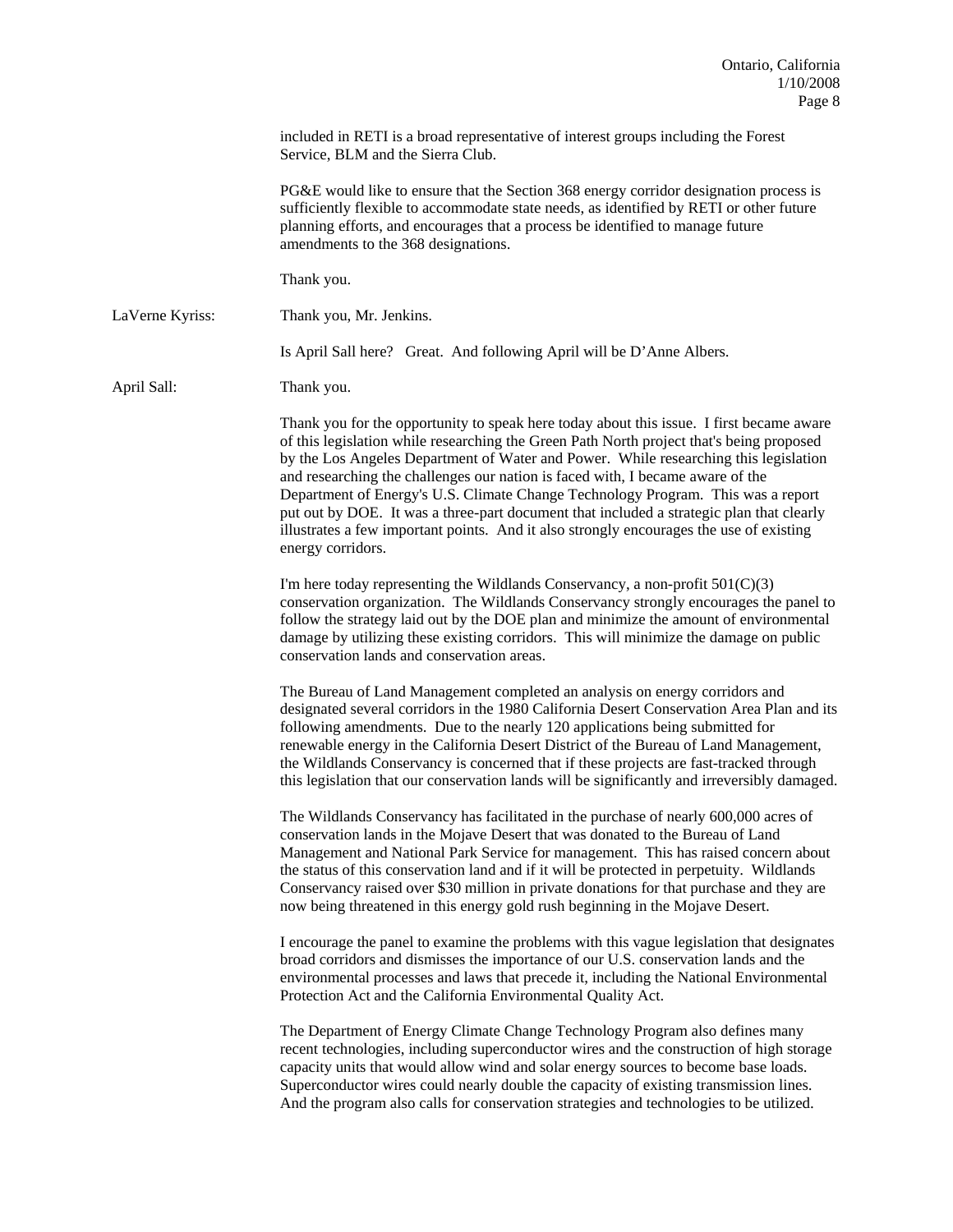|                 | The program also charges our energy companies and our federal land managers to not<br>only use existing corridors, but to also consider the overall effects of these impacts for the<br>long-term. We have not yet seen what will come of our conservation lands if all of these<br>projects were to go to completion.                                                                                                                                                                                                                                |
|-----------------|-------------------------------------------------------------------------------------------------------------------------------------------------------------------------------------------------------------------------------------------------------------------------------------------------------------------------------------------------------------------------------------------------------------------------------------------------------------------------------------------------------------------------------------------------------|
|                 | Our nation is challenged with balancing our development, including that in the energy<br>field, with the conservation and preservation of the environment we must live in. The<br>Los Angeles Department of Water and Power is proposing for their Green Path North<br>project, they're applying for a 368 designation that will allow them to fast-track this<br>project around existing environmental processes laid out by previous legislation.                                                                                                   |
|                 | The project is being green-washed and includes nuclear power, as well as possibly coal<br>power across 500 kilovolt transmission lines that are—would be constructed through<br>current pristine desert habitats. A lot of this area is of wilderness quality and the impacts<br>of this project were not clearly evaluated in the California Desert Conservation Plan as<br>this is a contingent corridor and not a designated corridor.                                                                                                             |
|                 | Wildlands Conservancy encourages the panel to utilize existing corridors and consider<br>the impacts of this legislation and the precedence it could set.                                                                                                                                                                                                                                                                                                                                                                                             |
|                 | Thank you.                                                                                                                                                                                                                                                                                                                                                                                                                                                                                                                                            |
| LaVerne Kyriss: | Thank you, Ms. Sall.                                                                                                                                                                                                                                                                                                                                                                                                                                                                                                                                  |
|                 | Our next speaker is D'Anne Albers, and she will be followed by Laraine Turk.                                                                                                                                                                                                                                                                                                                                                                                                                                                                          |
| D'Anne Albers:  | Good afternoon. My name is D'Anne Albers. I'm the California Desert Associate for<br>Defenders of Wildlife and also a resident of Wonder Valley, which is just east of the<br>Marine Base in Twentynine Palms.                                                                                                                                                                                                                                                                                                                                        |
|                 | Defenders of Wildlife is dedicated to the protection of all native wild animals and plants<br>in a natural community. We have more than half a million members nationwide, with<br>more than 125,000 members in California.                                                                                                                                                                                                                                                                                                                           |
|                 | I am pleased to be here today to provide comments on the Draft Programmatic EIS for<br>the Designation of Energy Corridors on Federal Lands in 11 Western States. Defenders<br>is still reviewing this document and will submit more detailed written comments.<br>However, I will take the opportunity to highlight a few of our basic concerns about this<br>Draft EIS. My testimony today is not intended to be an exhaustive list. As I just<br>mentioned, we will provide you with far more detailed comments of all our concerns and<br>issues. |
|                 | First, we do not believe that this Draft EIS is conducted at the appropriate level and scope<br>of the NEPA analysis. Since this Programmatic EIS involves the placement of energy<br>corridors in 11 western states, we believe that the document needed to evaluate impacts<br>on a landscape basis.                                                                                                                                                                                                                                                |
|                 | However, while the document generally discusses the various types of lands and species<br>impacted, there are no overall ecosystem-focused analysis on impacts to specific large<br>geographic areas such as river corridors or major wildlife migration routes, as should be<br>found in the programmatic document.                                                                                                                                                                                                                                  |
|                 | Second, we do not believe that the PEIS has evaluated the appropriate range of<br>alternatives. The PEIS evaluates no action alternatives and no proposed action                                                                                                                                                                                                                                                                                                                                                                                      |
|                 |                                                                                                                                                                                                                                                                                                                                                                                                                                                                                                                                                       |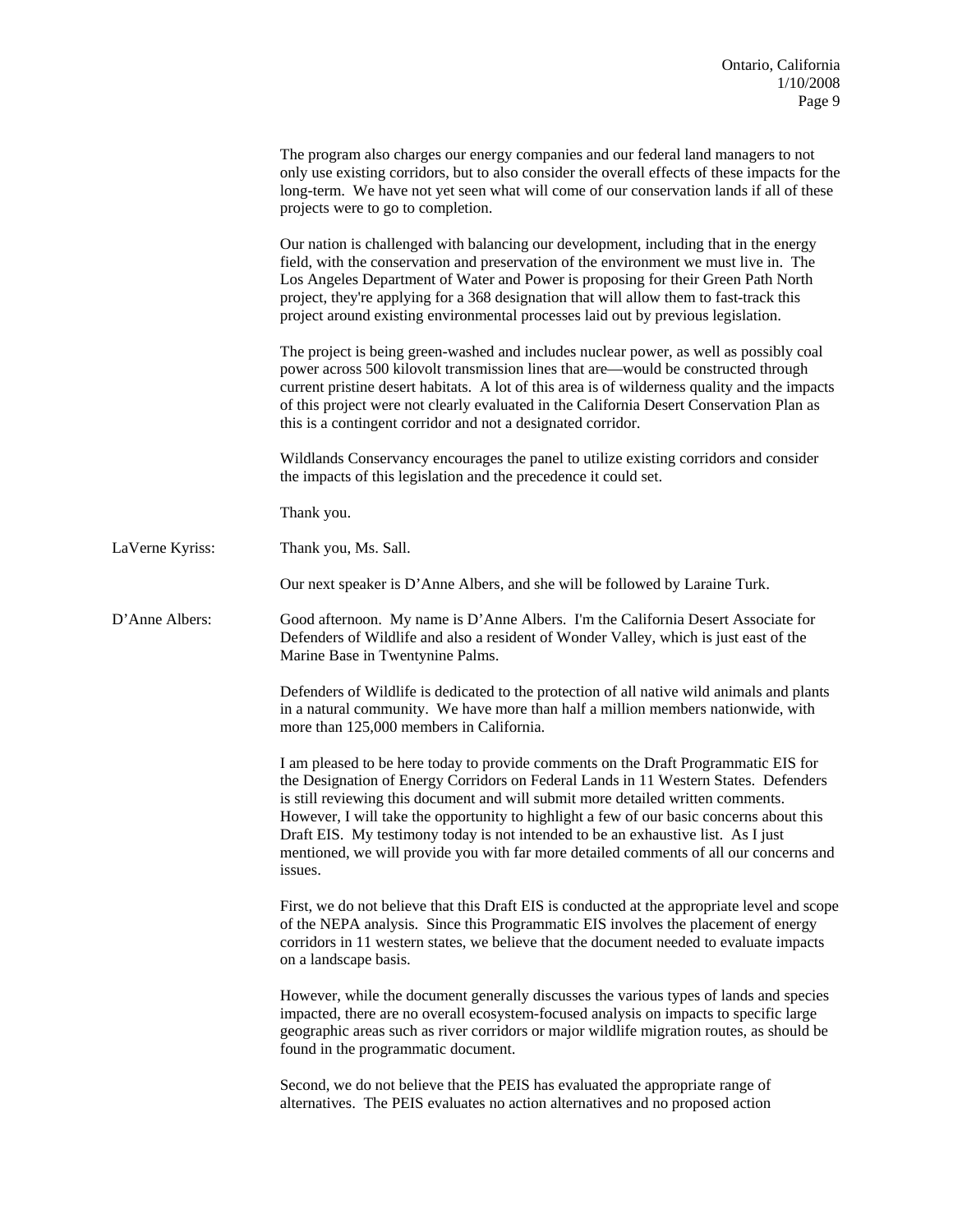|                 | alternatives. There was no environmentally protective alternative developed or<br>analyzed, despite requests by conservation groups to do so. While the Draft EIS<br>discusses an effort to incorporate some of the suggested improvements to sitings, such as<br>limiting corridors to adjacent highways, we did not see any effort to include an<br>alternative that avoids designated corridors in sensitive habitat areas.                                                                                                                                                                                                                                                                 |
|-----------------|------------------------------------------------------------------------------------------------------------------------------------------------------------------------------------------------------------------------------------------------------------------------------------------------------------------------------------------------------------------------------------------------------------------------------------------------------------------------------------------------------------------------------------------------------------------------------------------------------------------------------------------------------------------------------------------------|
|                 | Third, while the PEIS does appear to expand the areas of consideration for siting of the<br>energy corridors for recommendations made during the scoping periods and on the<br>preliminary map review, there does not appear to be an effort to avoid federally<br>designated critical habitat areas and other sensitive wildlife areas. Indeed, those areas are<br>not noted on the maps or identified as areas that were avoided in the corridor sitings.                                                                                                                                                                                                                                    |
|                 | Fourth, while we appreciated the long list of best management practices broken down by<br>the various stages of site development, it appears that this list is more a laundry list of<br>possible mitigation measures, but not mandatory. Thus, it is unclear what the level of<br>required mitigation may be for these projects. As others pointed out during scoping<br>comments, we urge you to follow the example of the Department of Interior's Wind<br>Energy EIS and set forth a list of minimum mandatory best management projects-<br>practices for all projects.                                                                                                                    |
|                 | Finally, we are concerned about the decision by the federal agencies not to engage in<br>consultation under the Federal Endangered Species Act. This Programmatic EIS will<br>result in the amendment of many federal land management plans and, thus, may have an<br>effect on listed species. Indeed, contrary to the conclusion drawn in this Programmatic<br>EIS, the Wind Energy Programmatic EIS did undergo consultation to determine whether<br>the proposed action jeopardized the continued existence of threatened and endangered<br>species. Therefore, we urge the agencies to engage in consultation with U.S. Fish and<br>Wildlife Service and National Marine Fishery Service. |
|                 | We thank you for the opportunity to state our comments here. We look forward to<br>submitting comments that are more extensive, and working with you to produce a solid<br>programmatic document that will lay a sustainable foundation for future energy<br>development.                                                                                                                                                                                                                                                                                                                                                                                                                      |
|                 | Thank you.                                                                                                                                                                                                                                                                                                                                                                                                                                                                                                                                                                                                                                                                                     |
| LaVerne Kyriss: | Thank you, Ms. Albers.                                                                                                                                                                                                                                                                                                                                                                                                                                                                                                                                                                                                                                                                         |
|                 | Laraine Turk is our next speaker, and she'll be followed by Michael Thometz.                                                                                                                                                                                                                                                                                                                                                                                                                                                                                                                                                                                                                   |
| Laraine Turk:   | Hello. My name is Laraine Turk. I'm a resident of Joshua Tree and I'm a member of the<br>California Desert Coalition and the Morongo Basin Conservation Association.                                                                                                                                                                                                                                                                                                                                                                                                                                                                                                                           |
|                 | I'm concerned about the West-Wide Energy Corridor in terms of the precious public land<br>that is going to be so affected by new corridors. Decisions about public lands must be<br>made ever so carefully; in the desert especially. It is resilient, but fragile. And this must<br>be carefully considered on balance with our needs for energy.                                                                                                                                                                                                                                                                                                                                             |
|                 | It seems that the agencies are considering this Programmatic EIS in what almost amounts<br>to shortcuts on the processing for the development of new corridors. I am concerned for<br>these reasons:                                                                                                                                                                                                                                                                                                                                                                                                                                                                                           |
|                 | One, we all know that old saying about when you're cutting wood you measure twice and<br>cut once or you have a problem. I think this—it ends up being irreversible errors. In a<br>way, that's what this is like. We will be losing safeguards to the environment by not                                                                                                                                                                                                                                                                                                                                                                                                                      |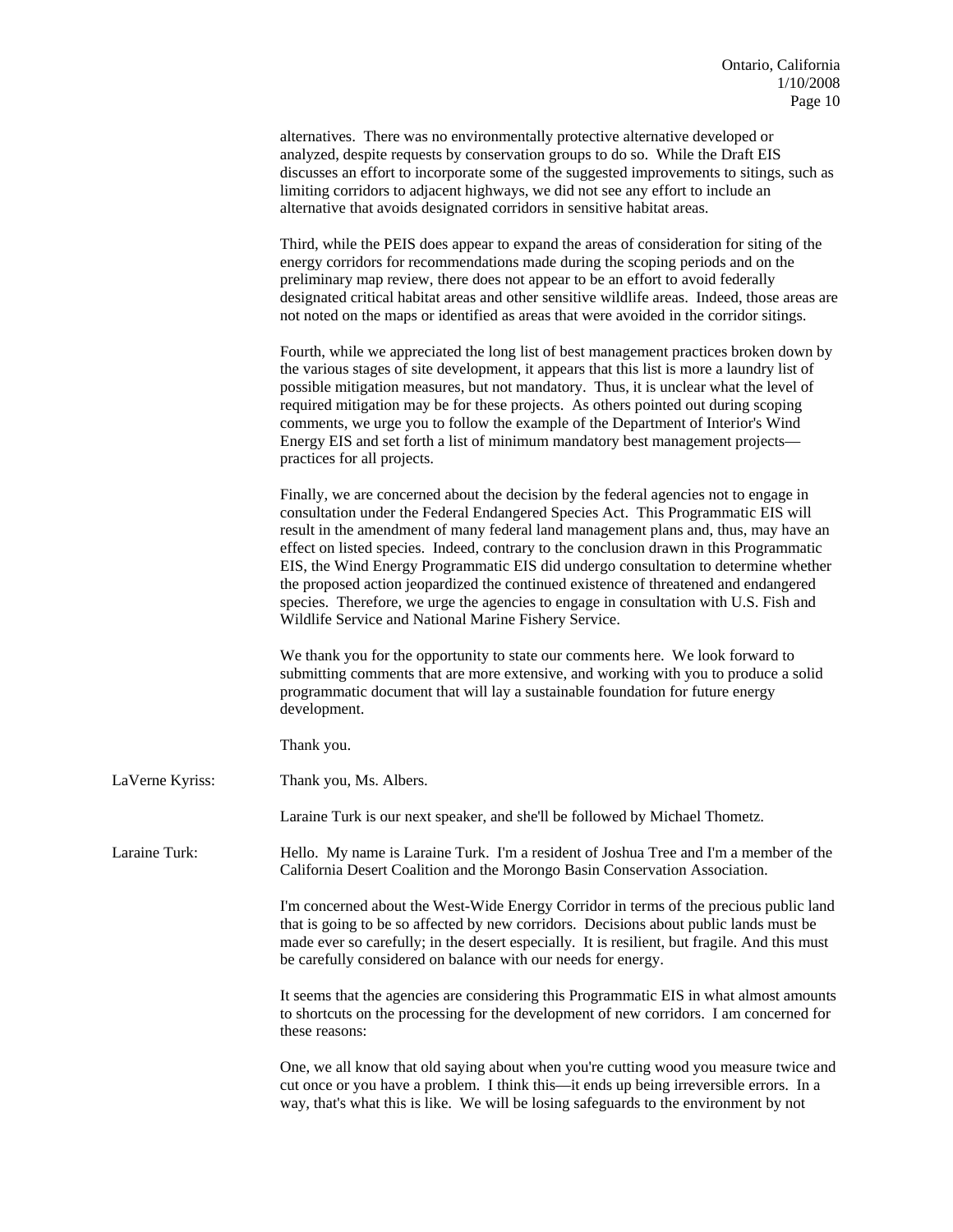| considering each proposed corridor carefully and fully and separately. The figurative      |  |
|--------------------------------------------------------------------------------------------|--|
| short pieces of wood that aren't long enough to do the job can't be patched back together. |  |

|                  | A second thing is the—also mentioned by another speaker—the National Strategic Plan<br>for U.S. Climate Change Technology Program. And they emphasize the alternatives of<br>existing corridors using the new—and emerging technologies to increase the capacity,<br>and generating power locally. Again, using emerging technology as well as the existing<br>technologies. There are both efficiency and national security reasons for these<br>alternatives. So, why is there so much emphasis on new corridors in light of this national<br>plan put together by our government giving these guidelines? |
|------------------|--------------------------------------------------------------------------------------------------------------------------------------------------------------------------------------------------------------------------------------------------------------------------------------------------------------------------------------------------------------------------------------------------------------------------------------------------------------------------------------------------------------------------------------------------------------------------------------------------------------|
|                  | If these two alternatives were followed, increasing capacity of current lines and<br>encouraging and enabling more local generation, the need for new corridors could be<br>reduced greatly and thousands of acres of public land saved from what would amount to<br>abuse.                                                                                                                                                                                                                                                                                                                                  |
|                  | And thirdly, I am concerned especially about the Los Angeles Department of Water and<br>Power's request to add the Green Path North corridor to the WWEC. Not only are there<br>extensive environmental issues of wildlife corridors, desert plant damage, cultural<br>artifacts being damaged, the corridor would add new risks of fire damage to the huge<br>swathe of desert, both inhabited and uninhabited, that we lost in the 2005 Sawtooth<br>Complex fire that affected and changed the lives of thousands of desert residents.                                                                     |
|                  | So please, to the agencies involved, take care of our lands by reducing the potential tidal<br>wave of power lines—that might be a mixed metaphor—but the potential tidal wave of<br>power lines in the desert. Remember that increasing capacity of existing lines and<br>encouraging and enabling local generation and conservation are the best methods of<br>meeting future energy needs.                                                                                                                                                                                                                |
|                  | Also, please say no to LADWP's Green Path North request. Green Path North should not<br>be added to the WWEC.                                                                                                                                                                                                                                                                                                                                                                                                                                                                                                |
|                  | Thank you.                                                                                                                                                                                                                                                                                                                                                                                                                                                                                                                                                                                                   |
| LaVerne Kyriss:  | Thank you, Ms. Turk.                                                                                                                                                                                                                                                                                                                                                                                                                                                                                                                                                                                         |
|                  | Our next speaker is Michael Thometz, and he will be followed by Paul Goff.                                                                                                                                                                                                                                                                                                                                                                                                                                                                                                                                   |
| Michael Thometz: | My name is Mike Thometz. I live in San Diego County, east of San Diego. And I'm<br>Habitat Coordinator for San Diego Quail Unlimited and I'm President of MERIT, which<br>is a local land use advocacy group in San Diego County.                                                                                                                                                                                                                                                                                                                                                                            |
|                  | And I'm very, very late to this thing and I have enormous concerns. And I apologize in<br>advance for not being very erudite about it. But let me just explain to you what a person<br>living in San Diego County has to face currently.                                                                                                                                                                                                                                                                                                                                                                     |
|                  | First of all, we have the Sunrise Powerlink Environmental Impact Report out: 12,000<br>pages which we're supposed to review in less than 90 days.                                                                                                                                                                                                                                                                                                                                                                                                                                                            |
|                  | Secondly, we just recently went through a Forest Service Management Plan for<br>Cleveland National Forest. And they're telling us that we're not going to put any power                                                                                                                                                                                                                                                                                                                                                                                                                                      |

lines through our facilities because we'd have to redo our management plan. So, if you

want to put Sunrise through there, go away. Stick it on BLM.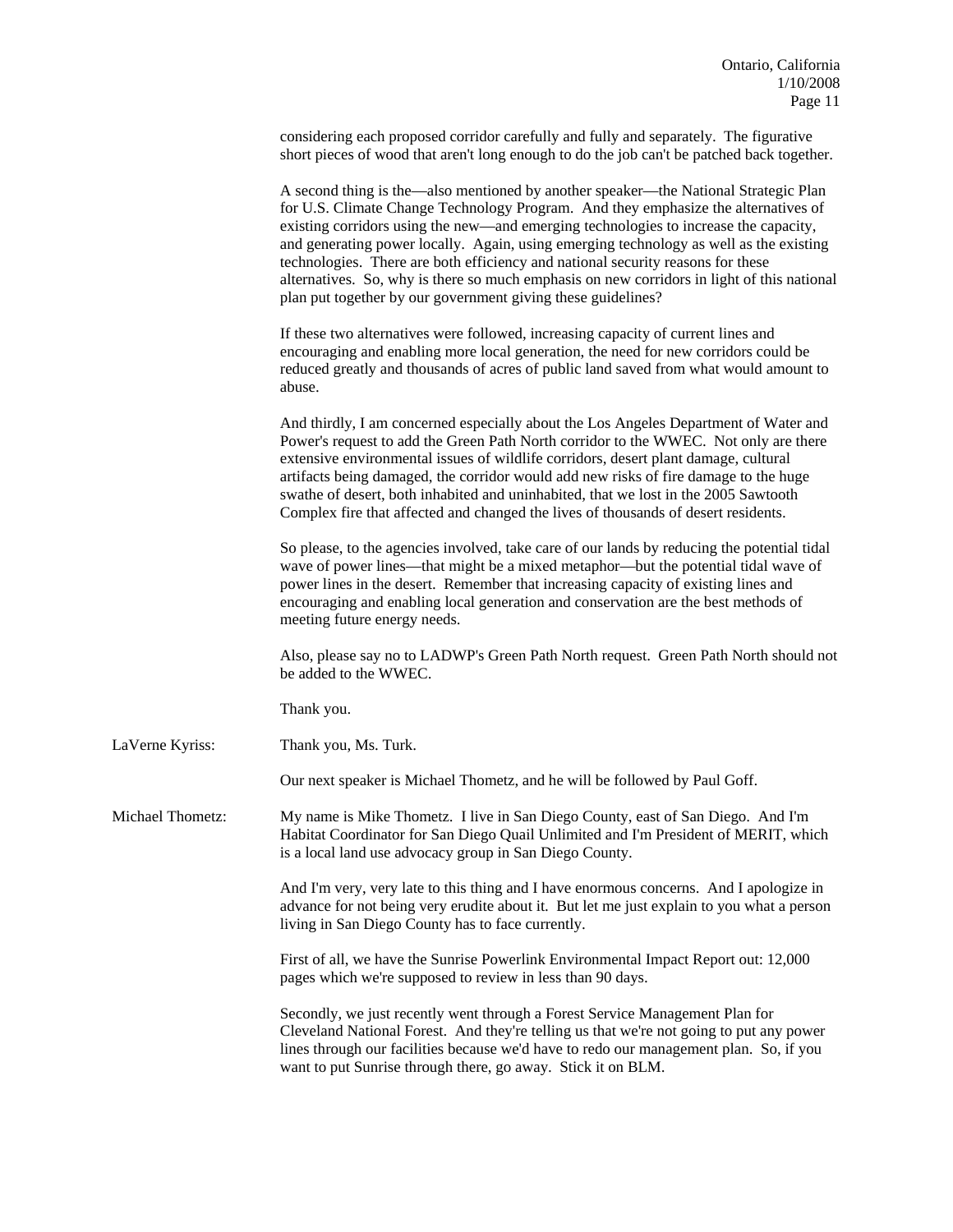We are currently involved in a South Coast resource management plan and update for the BLM section south of Interstate 8. We're filing a protest, last week, on the final Eastern San Diego County Resource Management Plan. We're doing an update of the county's general plan. And we're also trying to do an NCCP Multiple Species Conservation Plan for Eastern San Diego County. All these things are going on.

 And I read—and I'm also involved very heavily in the Sunrise Powerlink thing. And I'm part of a group, the San Diego Foundation, which commissioned the report looking at alternative energy sources, which—and I don't know. I'm gonna somehow get that out, but it tells you that massive power lines running over everything aren't the way to solve most people's problems; that what you need is in-basin generation, much more modern technology. You could—solar. We have a solar initiative of a—whatever, I don't know, 300,000 roofs. There are a lot of other ways to solve the energy problem.

 And so here—the concern that we all have is, when we're trying to work on local land use plans—and land use is local—I don't believe it is right, whether President Bush wants to do it or not, to tell me—the federal government says that you can—we're gonna put power lines anywhere we want in your area. And I understand that you have to have sitespecific. But what we all fear is that site-specific is the stamp. And it doesn't make any difference what anybody wants. This big 11-state thing is going to trump everything locally. And that's not the way it should work.

 The way that energy should be handled is to develop things locally, in-basin generation, solar, a lot of other things. And in San Diego County alone, just rationalization of their distribution grid would cut a substantial amount of their property needs. And they're fighting things like the—or San Diego Gas and Electric—like the LEAPS Project, which is Lake Elsinore Advance Power thing where they pump the water up at night when the rates are low and it comes down during the daytime. They don't want that. They're trying to fight in-basin power plants.

 So, to us—you know, I haven't read this thing and I apologize for that, but I didn't even know that there was a—and you would think with all these groups that I was involved in that I would know that this thing was going on. The first thing I ever heard about it was in November. Got a map in the local paper that says there are now 11 states—energy corridors. First anybody heard about it. I never knew about this report. I've never seen it anywhere. It's never come forward in any of these groups I've ever talked—that I've been involved with. And we've had meetings on Sunrise *ad nauseam*. I get a lot of Sierra Club stuff, too.

So, I think you have—I'm frustrated and I think you have numerous members of the public who don't have the faintest idea of what's going on. Now, that's not unusual. I mean, that happens a lot. But—and this is something that's really important to a lot more people. And when I go to meetings that are—have environmentalists—I have recognized one person in this room. Now, normally when I go to a meeting I see, you know, 15 or 20 people that I know who are involved in environmental things and power corridors.

So, this fast track, which is what I consider, is going to blow away years of work for—on local planning issues. And I don't know how we would stop this thing. If it's a federal law, I guess you gotta do it.

But, I think that all corridors should be local. And to say that you have an existing corridor—right now we have a particular location in our area where there's a 69 kV line that goes to this little substation. Guess what's gonna come over it because they're gonna use an existing corridor? Five hundred kV right over the top of it. To me, 500 kV and 69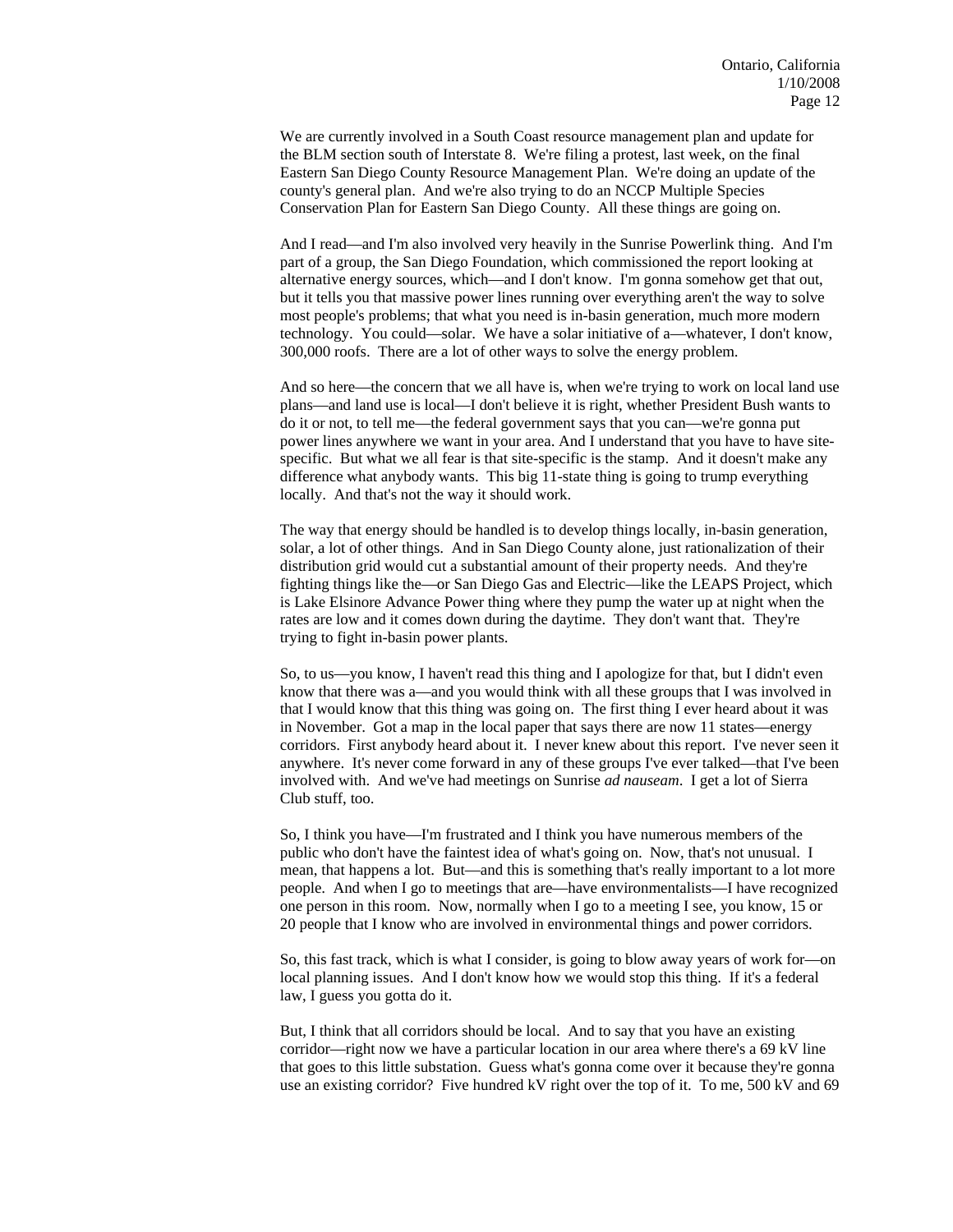kV aren't the same thing. You can't—I mean, I've been in [unintelligible] State Park and you can't hear the 69. The 500 kV sounds like 50,000 hives of bees.

 So, to me, these corridors are unfortunate. And I will respond to this thing when I get a chance to read it and I apologize that I haven't done it so far, but you need to get a lot more people involved in what's going on.

LaVerne Kyriss: Mr. Thometz, we'll be happy to come back to you.

 Paul Goff. And I may have mispronounced your name. Then we have a couple people who are going to let us have their time.

Paul Goff: I would have liked to have held back to let you keep going.

 But in the meantime, I live in xxxxx and I also live in xxxxx. And you know, in xxxxx, it's kind of like a town of tree-huggers. Everyone's, you know, green. And green's the spin word of the day. And everything's green and nobody wants to use white bags because there's litter all over the place and they want to save trees.

 But, you start talking about the Green Path North and these power lines coming up from potentially the Mexican border, along the Salton Sea, you know, hitting somewhere around Desert Hot Springs and then going up across, right, bordering the national park and going over Morongo and Yucca Valley and Pioneertown and Pipe's Canyon out to Hesperia to provide power for Los Angeles and they're like, what? We've never heard of it. Most people, as this gentleman said, probably don't watch the news or read the paper.

 And you know, my life, I'm fortunate to look at the ocean every day from my home. And I would think why aren't we harnessing water from the ocean for Los Angeles? And I see in the LA Times about PG&E is doing these power plants to harness ocean water. And they're two and a half miles offshore and the cables are underground and they're gonna potentially, you know, work. At least they think so. And it's a beautiful article. I have copies if anybody would like it.

 And we live in Southern California and Arizona and all these places where there's sun, like, 360 days a year. And all these communities are built and none of them have solar power and you wonder why. And they say solar doesn't work. But yet, the very progressive Mayor of San Francisco, Gavin Newsom, you know, says that solar power works.

And there's all sorts of incentives for buildings to go solar and private people to go solar. And companies are giving money for people to go solar. And I think about it. I live in a high-rise, you know, in Santa Monica overlooking the ocean. We have 280 units. And I think, why aren't we our own power plant? We should be. It's ridiculous.

I also am fortunate to work in the same building I live in. So, when I go six floors up in my elevator, I look out the back and I look over the city of LA. And as the sun sets, I see millions and millions of lights burning and I don't get it. And I can't understand why if I go to my office at midnight there's millions of lights burning.

And a friend of mine called me from Europe the other day and she—I was telling her about something I was working on and she said, "Oh, oh. I've got to turn off a light." And I said, "Okay." And she said, "You know, in Europe we're always turning off lights. And we don't think the Americans can do it. You guys are such jokers." And I completely understand what she's talking about.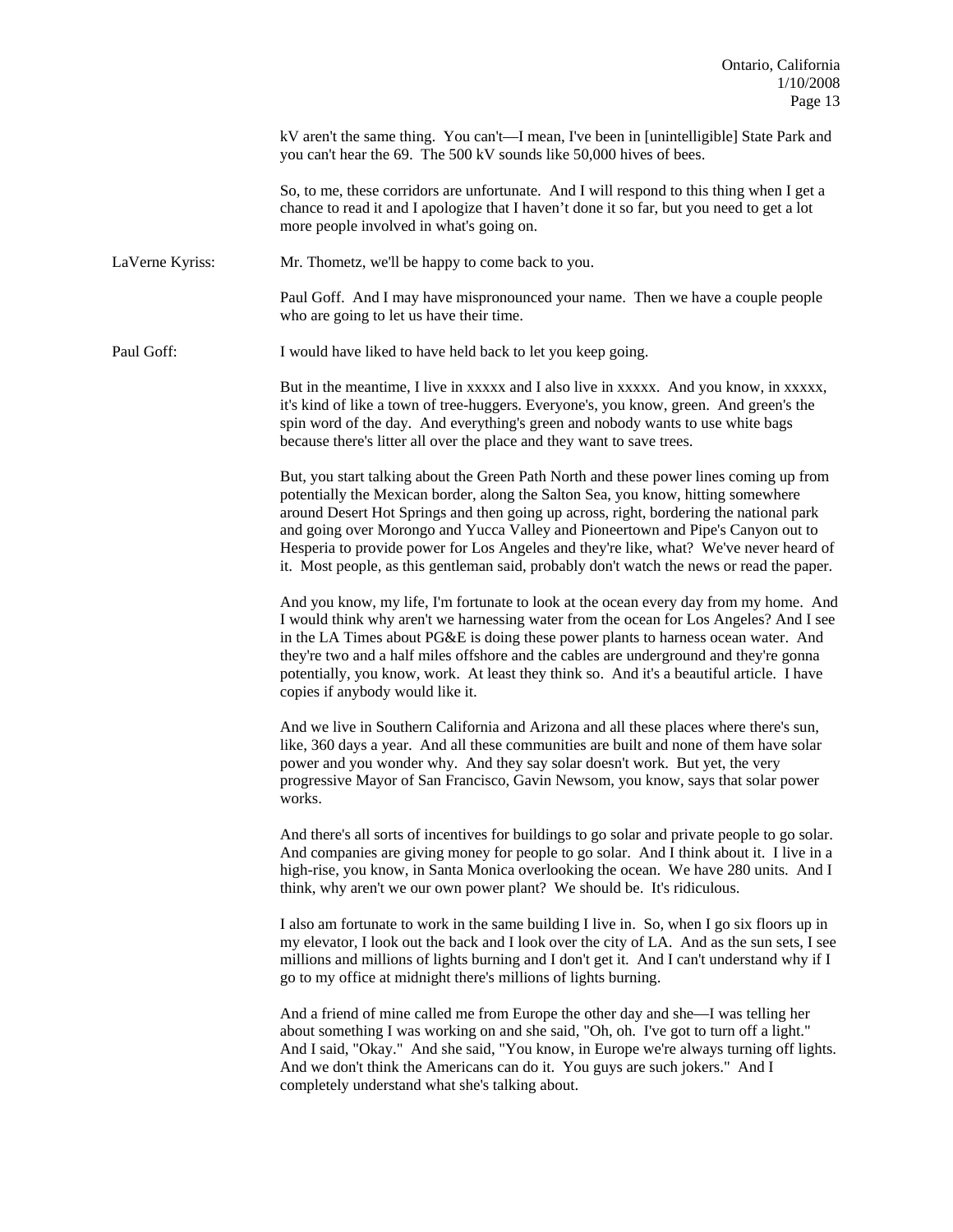And I think that, first of all, that the federal government should put some of this money that they want to put out there to sort of maybe do some PSAs to let people know what's going on. You know, maybe put it on primetime so people know about, you know, this Green Path North project.

 You know, I think that the English language is beautiful because it allows this political rhetoric. And if you don't know what that means, it means that you can take something really ugly and you can make it sound really good, like Mayor Villaraigosa did when I watched him, I think back in March, on the KCLA News. And he was talking about the Green Path and he was smiling.

 And you know, LaVerne, when I was hearing you earlier I thought, God, what a lovely lady. All the wonderful things she's saying. She sounds great. And you really did. Very eloquent. And everything, though, when you think about it, I hear, like, my neighbors and maybe a couple people I've met and most people I don't know and, you know, they just sound so intelligent. But—not that you didn't, but it just—you can make it sound very good. And I think that we've gotta get the news out there of what this really sort of preposterous, you know, idea is.

 I'm a land owner in the high desert and I think it's really beautiful. It's spectacular. We did suffer this wildfire. But still, the things that remain are the animals that lived and you know, I found out recently through neighbors that—you know, bordering my property is where hundreds of years ago was like the New York City for the native Indian. And as you walk back, like, April manages the land conservancy. We have rocks with bulls carved into them, probably where Indians, you know, mashed lizards and nuts and things like that. And there's petroglyphs on the rocks.

 And when you put in these high power lines, you know, people come through with quads. And I've gone through and photographed, like, under power lines down by Desert Hot Spring and Devers [ph], you know, people throw junk and there's garbage and it's awful. It's really, really terrible.

 And I would let all people from federal agencies consider, if it were near your house or in your town, you know, would you really want it? None of us want it. We don't want Green Path North. We want LA to do stuff like harness the ocean, shut off lights, create their own energy plants on their roofs. You know, I think that's what's gotta be done.

And I appreciate you letting me speak.

LaVerne Kyriss: I need to know if xxxxx is in the room and if you would like to speak?

xxxxx: I didn't really come here to speak. I was gonna listen. My comments will get written. I think that's a better place to do it. But, now that you're here and I've heard a couple of things, when it comes to these energy corridors, trust no one. They tell ya they're gonna listen to ya, they understand your concerns. Don't trust it. Get smart, investigate. Don't trust it.

> Don't trust the Forest Service. Don't trust PG&E. Don't just take their word for it. I can tell ya, Smokey Bear isn't the Smokey Bear I knew as a kid. Smokey Bear's blowing some smoke when it comes to federal use of national—or of our forests.

> We're fighting a transmission line right now. The Forest Service has violated federal law when it comes to the Environmental Species Act. They don't care. They're ignoring it. We've asked for help from the Sierra Club. They're for renewable energy. They have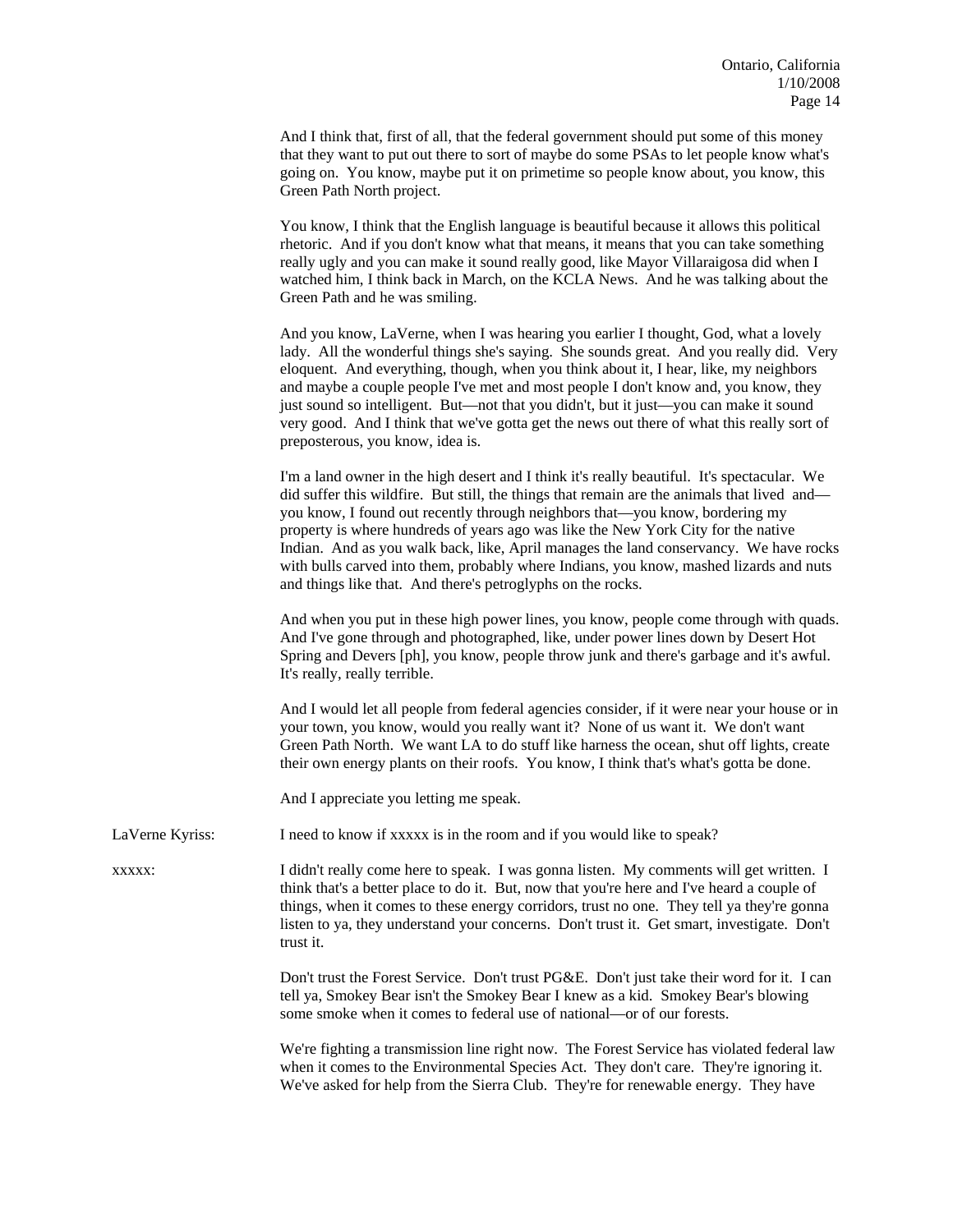|                  | declined to help fight five federally endangered species because of the bigger picture of<br>renewable energy, which is wind power.                                                                                                                                                                                                                                                                                                                                                                                                                                     |
|------------------|-------------------------------------------------------------------------------------------------------------------------------------------------------------------------------------------------------------------------------------------------------------------------------------------------------------------------------------------------------------------------------------------------------------------------------------------------------------------------------------------------------------------------------------------------------------------------|
|                  | I'm just telling you our area has been fast-tracked. We had corridors that were vetted. At<br>the last minute they were switched. They're not vetted. It doesn't matter. It's on a fast<br>track.                                                                                                                                                                                                                                                                                                                                                                       |
|                  | Somebody used the term "green wash." I'd never heard that before, but I'm gonna assume<br>that means something like brainwashing in the name of so-called green power. Don't fall<br>for it. There's a lot—billions of dollars going down here. There's a lot of stuff hidden<br>under rocks. We don't know half of what's going on. Just investigate. Don't take<br>somebody's word for it.                                                                                                                                                                            |
|                  | That's all. Thanks.                                                                                                                                                                                                                                                                                                                                                                                                                                                                                                                                                     |
| LaVerne Kyriss:  | Thank you, Mr. xxxxx                                                                                                                                                                                                                                                                                                                                                                                                                                                                                                                                                    |
|                  | Ralph Hitchcock, are you here and did you want to speak? Okay. That is fine.                                                                                                                                                                                                                                                                                                                                                                                                                                                                                            |
|                  | I want to ask if Mr. Haygood is here and if he wants to speak?                                                                                                                                                                                                                                                                                                                                                                                                                                                                                                          |
|                  | Mr. Thomas or Ms. Renton? All right.                                                                                                                                                                                                                                                                                                                                                                                                                                                                                                                                    |
|                  | Mr. Thometz, did you want to continue?                                                                                                                                                                                                                                                                                                                                                                                                                                                                                                                                  |
| Michael Thometz: | [Inaudible.]                                                                                                                                                                                                                                                                                                                                                                                                                                                                                                                                                            |
| LaVerne Kyriss:  | Okay.                                                                                                                                                                                                                                                                                                                                                                                                                                                                                                                                                                   |
| Michael Thometz: | [Inaudible.]                                                                                                                                                                                                                                                                                                                                                                                                                                                                                                                                                            |
| LaVerne Kyriss:  | Can I get you to speak into the mic so the folks on the webcast can hear you?                                                                                                                                                                                                                                                                                                                                                                                                                                                                                           |
| Michael Thometz: | [Inaudible.]                                                                                                                                                                                                                                                                                                                                                                                                                                                                                                                                                            |
|                  | I think it's particularly inappropriate when you get up in the morning and you walk out<br>and you see some guy standing on your property, a couple of surveyors, and you say,<br>"What are you here for? What are you doing on my property? You don't have my<br>permission to be here." He says, "Oh, well, we're surveying for the transmission line<br>that's going over your head." I don't think that's right. So this issue is, as I've tried to say,<br>a local issue. That's what we've seen everywhere in our county.                                         |
|                  | And as soon as we had a route designated and some people with a little bit of money said,<br>"Well, I don't like this," and raised \$300,000, guess what? The route moved over about<br>four miles to the one direction and they co-opted the opposition. So, money shouldn't be<br>a way to get around this but, in fact, that's what's working on a local level. In another<br>area somebody said—raised a lot of stink so what did they—well, we'll bury it. And they<br>buried it for three miles just to get around a particular local opposition to these routes. |
|                  | But again, these are local issues. And we see—another example is that, right now, we<br>have a bunch of power plants on the Mexican border and they want to get the power to<br>Los Angeles. Green Path North is one of the ways they may do that. And Sempra wants<br>to bring in liquefied natural gas from the Far East to substitute for the natural gas they're<br>now burning in these plants in Mexicali. And the net use of energy, by the time you<br>compress the gas, ship it over here, liquefy it again, is more than using natural gas.                   |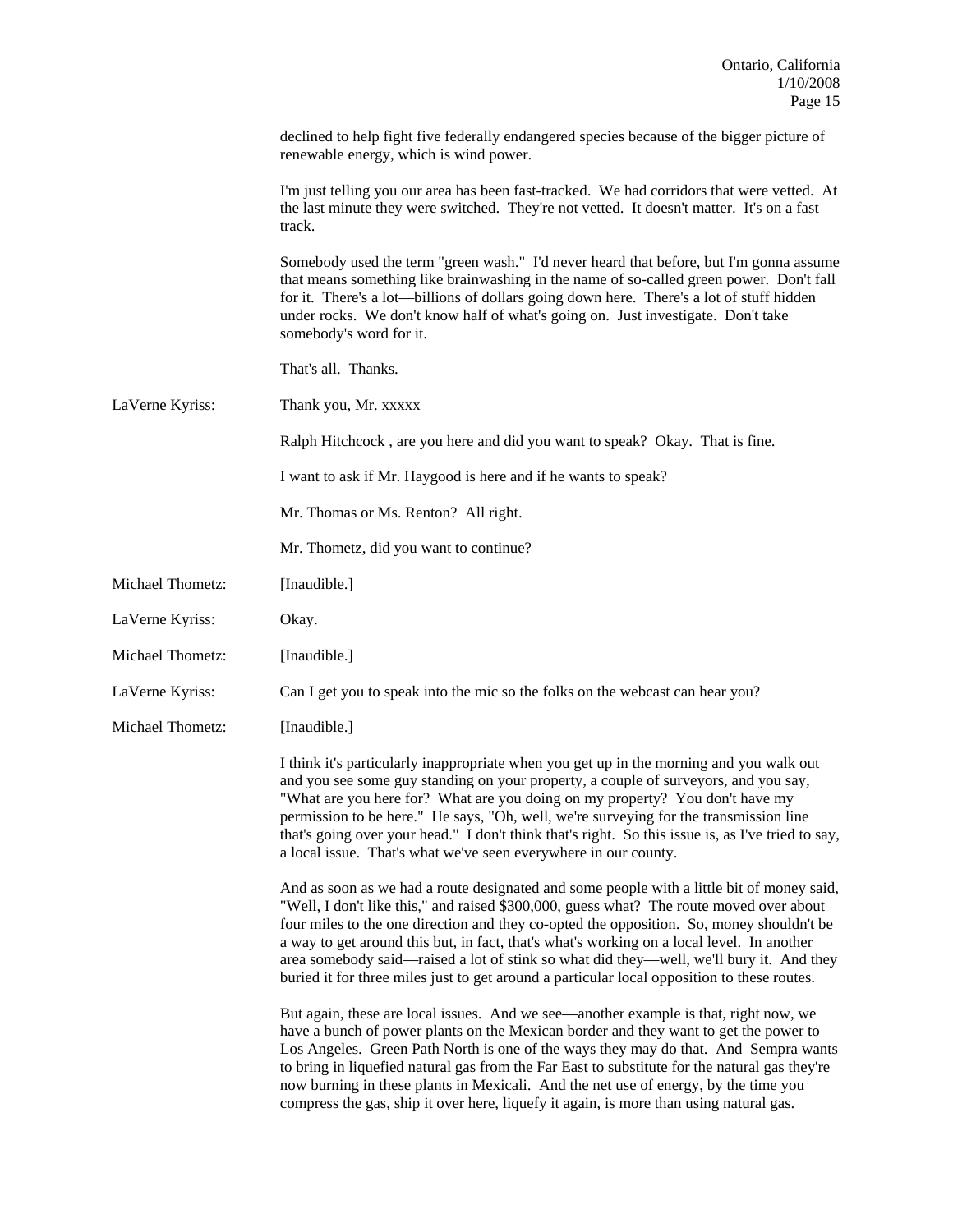|                     | So, one of the things you have to look at here is the big picture. And also there's more<br>pollution. So, we see this kind of bait-and-switch thing that's going on. This problem is<br>not with energy conservation and energy transmission, it's not gonna be solved by<br>somebody in Washington and BLM saying, okay, these are the corridors we're gonna do<br>this in. That's not—this all has to be done on a local level. And I don't know how we<br>stop somebody saying this is where it's gonna be, but it has to be on a local level. And as<br>the gentleman says, you can't trust anybody. It just doesn't work. And within two miles<br>from my house the route has changed four times, all because of protests. |
|---------------------|----------------------------------------------------------------------------------------------------------------------------------------------------------------------------------------------------------------------------------------------------------------------------------------------------------------------------------------------------------------------------------------------------------------------------------------------------------------------------------------------------------------------------------------------------------------------------------------------------------------------------------------------------------------------------------------------------------------------------------|
|                     | Now, there's a series of hearings in San Diego County over the next two months on<br>Sunrise Powerlink. And I don't know how you incorporate all the information that comes<br>out of that into your process. Because I mean, I think it is relevant to your process what<br>people are saying about a fairly broad area about where power goes.                                                                                                                                                                                                                                                                                                                                                                                 |
|                     | It's like these two processes are totally disconnected. Not unusual with the federal<br>government. BLM doesn't talk to Fish and Wildlife Service and vice versa. But, I think<br>you need to somehow get Lynda Kastoll, for example, from BLM in the central office<br>who's the person that is doing the Sunrise Powerlink with the PUC, get her input into<br>your process and let—find out what lessons she's learned to make whatever you're gonna<br>do better. That would be another suggestion.                                                                                                                                                                                                                          |
| LaVerne Kyriss:     | Thank you, Mr. Thometz.                                                                                                                                                                                                                                                                                                                                                                                                                                                                                                                                                                                                                                                                                                          |
|                     | Is there anyone else who wanted to speak at today's hearing?                                                                                                                                                                                                                                                                                                                                                                                                                                                                                                                                                                                                                                                                     |
|                     | I'm sorry, I can't hear-?                                                                                                                                                                                                                                                                                                                                                                                                                                                                                                                                                                                                                                                                                                        |
| Unidentified Man:   | [Inaudible.]                                                                                                                                                                                                                                                                                                                                                                                                                                                                                                                                                                                                                                                                                                                     |
| LaVerne Kyriss:     | Oh, well come back up. Please. And tell us your name again so we get it for the record.                                                                                                                                                                                                                                                                                                                                                                                                                                                                                                                                                                                                                                          |
| Austin Puglisi:     | Austin Puglisi and I'm from Morongo Valley. What I wanted to say that I forgot to was,<br>in the interest of the local power generation versus the remote power generation, there are<br>dozens and dozens of solar plants proposed in the Mojave Desert. I believe it was<br>mentioned by someone earlier. But, the sun shines in Los Angeles. The sun shines in<br>San Diego. Why do they have to build these massive projects and destroy somebody<br>else's land?                                                                                                                                                                                                                                                            |
|                     | The agencies here can decide whether rural America has the right of self-determination,<br>what to do with their own lands, or whether they are simply subservient to the desires of<br>the cities and the municipal utilities and the power companies.                                                                                                                                                                                                                                                                                                                                                                                                                                                                          |
| LaVerne Kyriss:     | Thank you, Mr. Puglisi.                                                                                                                                                                                                                                                                                                                                                                                                                                                                                                                                                                                                                                                                                                          |
|                     | Oh, thank you so much.                                                                                                                                                                                                                                                                                                                                                                                                                                                                                                                                                                                                                                                                                                           |
| Unidentified Woman: | [Inaudible.]                                                                                                                                                                                                                                                                                                                                                                                                                                                                                                                                                                                                                                                                                                                     |
| LaVerne Kyriss:     | If there are no other speakers at the moment, we will take a recess. We'll close this part<br>of the hearing. If folks come later we'll reopen. So, on the webcast we'll take a break.                                                                                                                                                                                                                                                                                                                                                                                                                                                                                                                                           |
|                     | I want to thank you for joining us. Oh, I've lost my-thanks.                                                                                                                                                                                                                                                                                                                                                                                                                                                                                                                                                                                                                                                                     |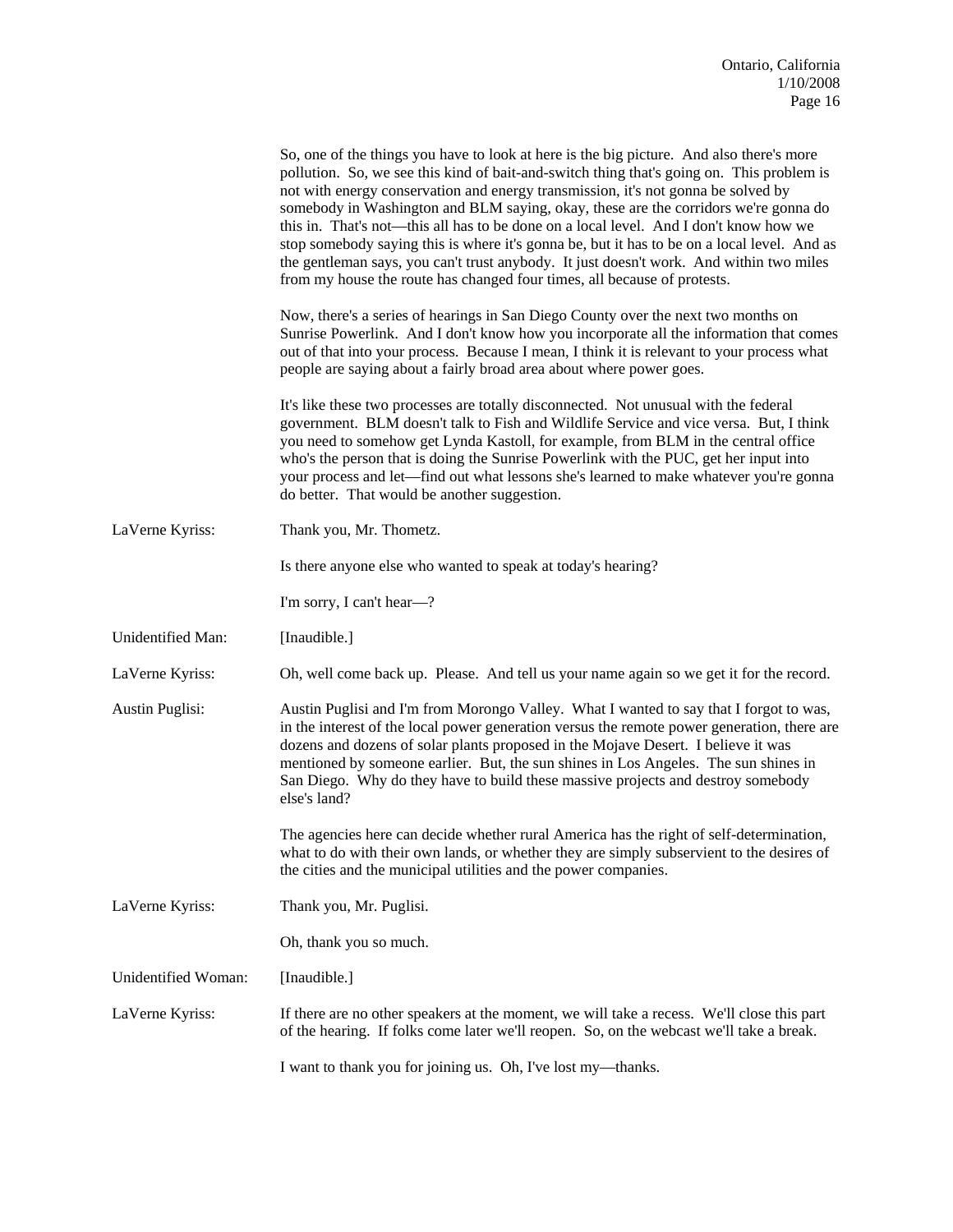I want to thank you for joining us today to provide oral comments on the Draft PEIS proposing to designate energy corridors on federal lands in the West. Comments on the Draft PEIS are due February 14th and may be submitted online via the project website, by mail or by fax. All comments we receive by February 14th will be considered as we prepare the Draft—the Final PEIS. Comments submitted after February 14th will be considered to the degree possible.

 Again, thank you for attending and we're gonna stay around to informally discuss the Draft PEIS with you.

#### **Ontario, California, January 10, 2008, 6:00 p.m. -8:00 p.m.**

LaVerne Kyriss: If I can get the attention of our technical folks, we'll un-mute the system.

 Good evening. Thank you for joining us for a public hearing on the Draft Programmatic Environmental Impact Statement on Designating Energy Corridors on Federal lands in the West. I'm LaVerne Kyriss from the Department of Energy and I'll serve as this evening's hearing officer.

 Before we begin the formal hearing, Steve Borchard from the BLM—Steve's title is District Manager, California Desert District and South Coast Area, Bureau of Land Management—will make a brief opening statement.

 But first, if you have not signed in yet, or if you have not let us know that you want to speak tonight, if you could do that at the registration desk. And I know a lot of you came in at the same time and I hope you all filled out a form telling us that you're here and, specifically, if you wanted to speak we need to know that so we can get you on the speakers list.

We also have hand-out materials. We have a fact sheet. And we have a siting process fact sheet that's a series of maps. We may have run short on those. If we did, those are available on our project website. And if you have trouble, if you—there's a comment form on that website and we can make sure we get those to you.

 Restrooms are located past the registration desk in the lobby, the hotel registration desk in the lobby, down that hallway.

In the event of a fire or other alarm, we'd ask you to please take your personal belongings with you and evacuate the building as quickly, quietly and safely as possible. Our nearest exit is here to the right.

With me today, representing the federal interagency team managing this work, are Kate Winthrop from BLM. If you'd stand. Thanks, Kate. And Paul Johnson from Forest Service.

After we're finished taking your comments, we're gonna stay around to informally discuss the Draft PEIS with you.

And now, I'd like to turn the mic over to Steve.

Steve Borchard: Good evening and thank you for taking time out of your busy schedule to come here tonight and participate in this process and provide comments on the Draft Programmatic Environmental Impact Statement for the designation of energy transport corridors on federal lands in the West. I am Steve Borchard. And as LaVerne said, I'm the District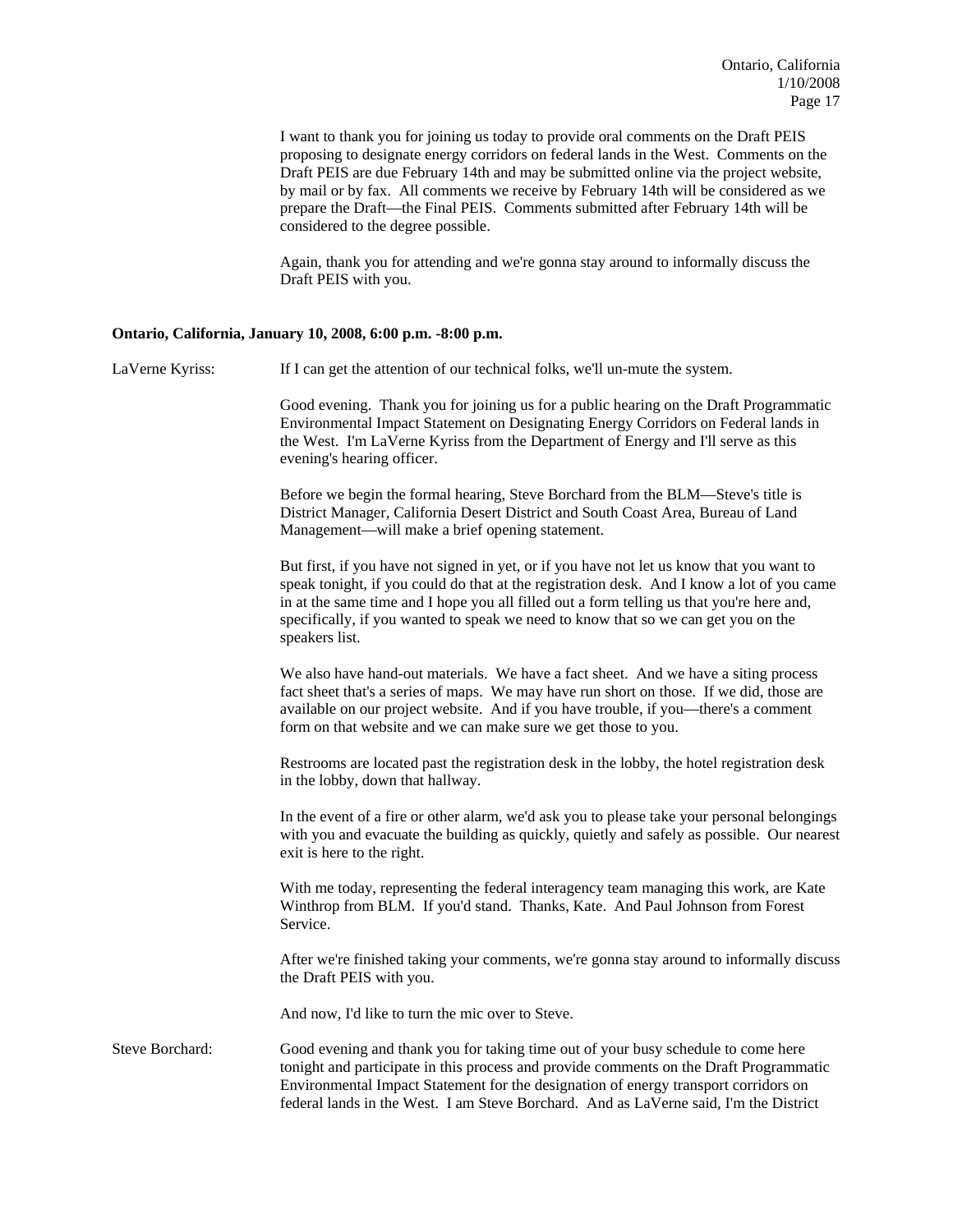Manager for Bureau of Land Management here in Southern California covering the California Desert District and the South Coast area

 In a few moments you'll hear a brief presentation about the document, which the Departments of Interior, Energy and Agriculture are preparing to meet requirements contained in the Energy Policy Act of 2005.

 Currently, applications for rights-of-way to cross federal lands with pipelines or electric transmission infrastructure are considered on a case-by-case basis, without much coordination among the various federal agencies whose lands are often involved in projects that these energy projects go across for long distances.

 In 2005, Congress directed the federal agencies to address this situation by designating energy transport corridors, and also performing necessary reviews of the environmental impacts of the designation of the corridor. A Programmatic EIS, developed under the National Environmental Policy Act, represents that required environmental review.

 It is important to note that another round of site-specific NEPA analysis would be completed for each individual project that would be proposed for a location within a designated corridor.

 The Department of Energy, the Bureau of Land Management, and the U.S. Forest Service developed the corridor locations proposed in this Draft Programmatic EIS using a threestep process which is detailed in the document and a handout available on the information table and which this presentation will also describe.

 In essence, today's hearing represents the fourth step of the process. Public comments will help the agencies further refine the locations of the corridors so that important goals of the project are met. Those important goals are balancing the need to improve energy delivery in the West with the federal responsibility to protect the many valuable resources found on the federal lands.

 From the beginning, the agencies have committed to this strategy. And your comments will be valuable in helping to insure that it is carried through to the end of this planning effort.

 Representatives from Energy, Bureau of Land Management, and the Forest Service are here tonight to receive your comments. And on behalf of all three of those agencies, I want to thank you again for you taking the time to participate and let us know what your thoughts are.

LaVerne Kyriss: Thank you, Steve.

 We're here this evening to receive your oral comments on the Draft Programmatic Environmental Impact Statement. You can also submit comments through the project website, by fax, or by mail.

This hearing is being webcast and transcribed. We'll also have the webcast archive on our project website. So, we'd ask you to speak clearly and distinctly into the microphone. If you're having trouble hearing a speaker in this room please signal me so I can let the speaker know that. After everyone who wishes to comment has spoken, I'll close the hearing.

So far, we have 35 people who want to speak tonight. So, when I did my little calculator, including the introduction that I need to tell you a little bit about the project, we'll have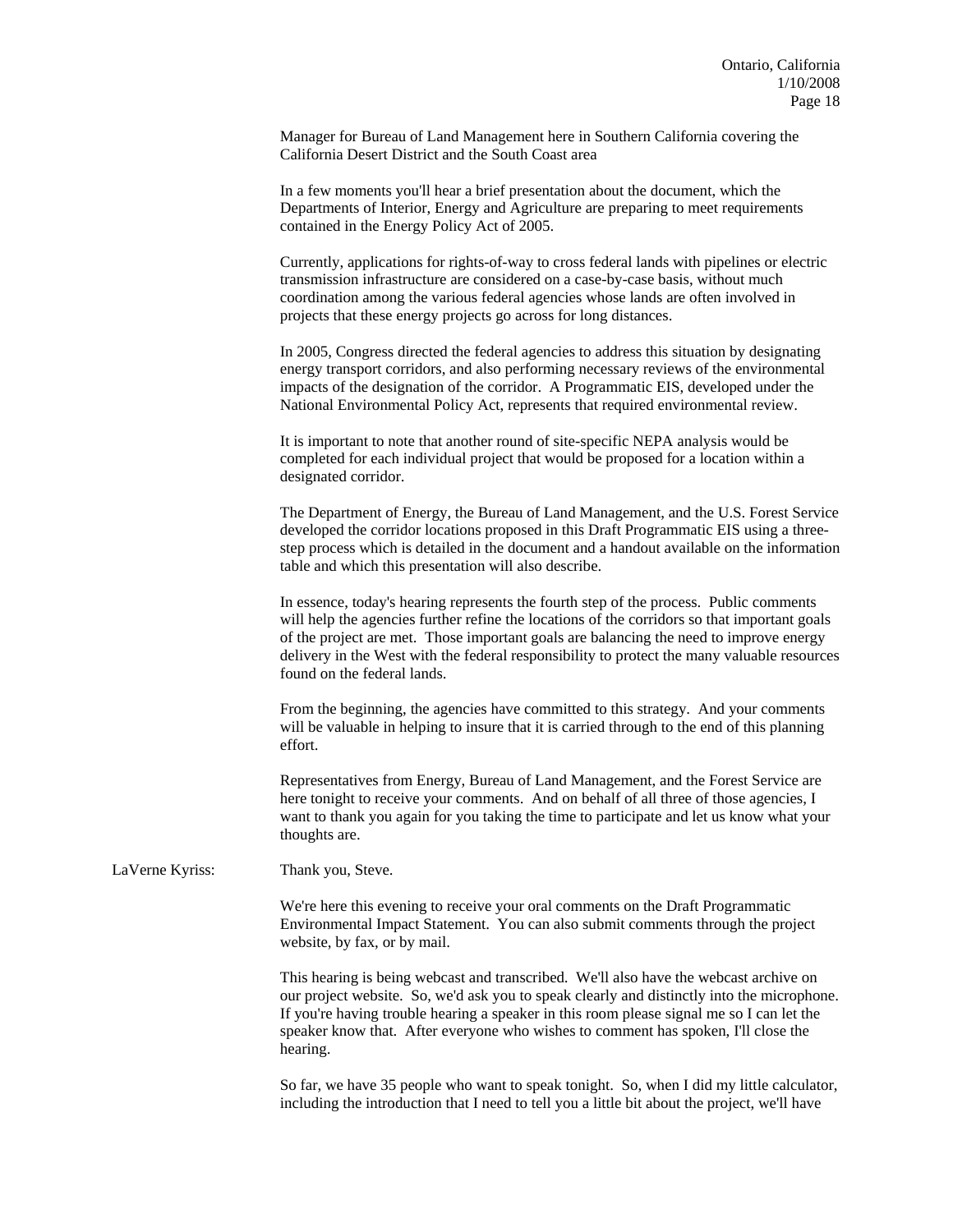about three minutes to start. So, we're gonna give everybody three minutes. I have a digital timer. And when we have 30 seconds remaining for each speaker, I have a nice little sign that says 30 seconds. And I'll be seated right here so you can see me waving that. And so, we want to hear from everybody who wants to speak.

 This hearing is to take comments on a Draft Programmatic EIS prepared in response to direction given by Congress to five federal agencies: Energy, Agriculture, Interior, Commerce and Defense. Section 368 of the Energy Policy Act directs the Secretaries to designate corridors for oil, gas, hydrogen pipe and electric transmission lines on federal lands in the 11 western states; to perform necessary environmental reviews—partly because of this requirement, we decided to prepare the Draft PEIS that's the subject of this hearing—and to incorporate these designations into land use, land management or equivalent plans. A separate and distinct public process is expected to being later this year to identify corridors in the other 39 states.

 The statute requires that when the Secretaries designate these corridors they must specify the corridor center line, the corridor width, and the corridor compatible uses. Congress also directed the Secretaries to take into account the need for electric transmission facilities to improve reliability, to relieve congestion, and enhance the capacity of the national grids to deliver electricity.

 We do have seats in the front rows for those of you who are standing in the back of the room.

 The Draft PEIS proposes designating more than 6,000 miles of corridors. Sixty-two percent would incorporate existing locally-designated corridors and/or rights-of-way. Eighty-six percent would be on BLM land and 11 percent on Forest Service land. The Draft PEIS identifies 166 proposed corridor segments in all 11 western states. If all are included in the follow-on decisions, this would involve amending 165 land use or equivalent plans.

 Previously designated corridors are outlined in yellow on the project map. Some of these are proposed for upgrade only. In the case of existing previously designated utility corridors, amendments to land use plans designating them as 368 corridors would subject these corridors to the interagency coordination processes described in the PEIS, and they would be assigned Section 368 criteria; in effect, the centerline, width, and compatible purposes.

 Using existing corridors alone would not meet the requirements of Section 368. So, we've identified an additional 2,300 miles of proposed corridors. The proposed corridors also vary in width. We used a 3,500 foot starting point to provide flexibility for siting multiple rights-of-way.

 An energy corridor is defined as a parcel of land identified through a land-use planning process as a preferred location for existing and future utility rights-of-way, and that is suitable to accommodate one or more rights-of-way which are similar, identical, or compatible.

 Corridor designations assist in minimizing adverse impacts and the proliferation of separate rights-of-way. A right-of-way is a specific land use authorization—not a change in ownership—granted to allow construction and operations of a specific project that's often linear in character, such as a utility line or a roadway.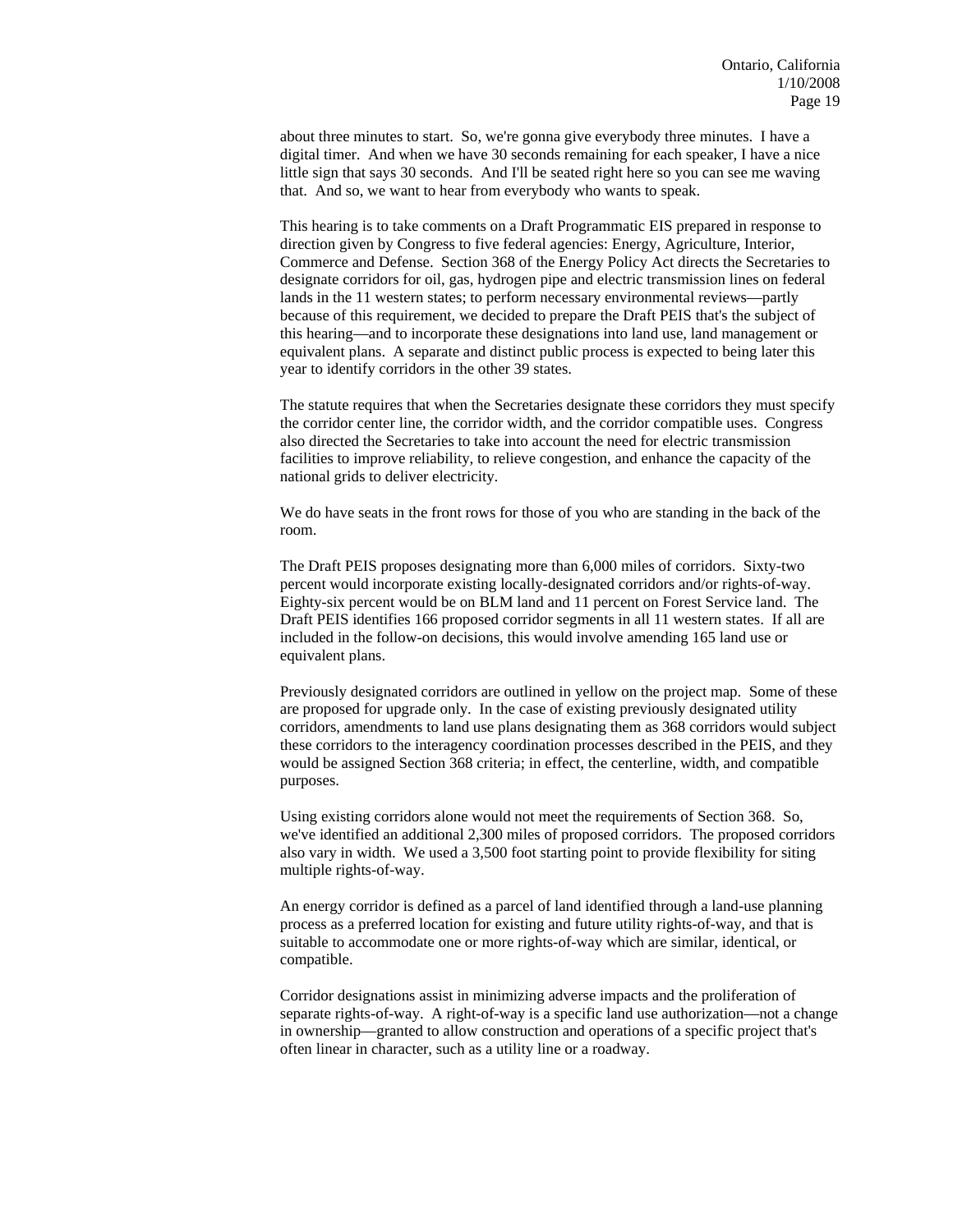Rights-of-way permits include the requirements for compatible land uses, and are not granted until a project applicant has complied with all the relevant requirements, including the appropriate environmental review.

 In November 2007, we published the Draft PEIS. Comments on it are due February 14th. We will analyze and respond to the comments and complete the tasks necessary to prepare a Final EIS. We expect to have this ready sometime in mid-2008.

 The land management agencies will be able to sign records of decision to designate corridors through amendments to land use plans no sooner than 30 days after the Final PEIS is issued.

 The Draft PEIS analyzes two alternatives: taking no and the proposed alternative. Choosing to adopt the no-action alternative would result in continuing ad hoc, uncoordinated development, as is done now. The proposed action is the result of a threestep corridor siting process described in detail in chapter two of the Draft PEIS.

 The first step was to incorporate comments provided by the public during scoping and after the draft map was released in 2006. Then, the agencies worked closely with local federal land managers to accommodate local land use priorities, incorporate local knowledge of areas, and avoid areas known to be incompatible with potential future development. A handout summarizing this process for determining where the proposed corridors would be located is on the information table. Examples of specific corridors are also available on our project website.

 We believe that the analysis of these alternatives meets NEPA's requirement for a hard look because the proposed action does not involve any site-specific, ground-disturbing activities. Site-specific NEPA review will be required to support all proposed projects within a 368-designated corridor.

And today, we don't know when and where any projects will be proposed by applicants seeking to site pipelines and/or transmission lines. As a result of this uncertainty, the environmental effects described in chapter three of the Draft PEIS are necessarily more general than a site-specific analysis for a known project would be.

Comments will be most useful if they are specific, include suggested changes or methodologies, provide a rationale for your suggestions, and refer to the specific section or page number of the Draft PEIS.

Finally, we encourage you to submit comments via the project website. It's easy for you, it speeds our ability to get comments into the database for analysis and up on the website for public review, and doesn't require stamps or envelopes.

Finally, today's hearing process. I will call on speakers in the order in which you registered. Please step up to the microphone and clearly state your name and organization, if you're representing one, before making your comments. Please limit your oral comments to three minutes so that everyone who wants to speak today may have a chance to be heard. I'll advise you when you have 30 seconds left so you can wrap up.

We'll repeat this process until everyone who's registered to speak has had a chance to provide comment. I'll then ask if anyone else wants to speak. After those people have had a chance to speak, we'll go back and see if anybody wanted to add to their comments, if we have time remaining, and only after everyone has had a chance, then we'll close the hearing. We'll remind you of when comments are due and how to submit them.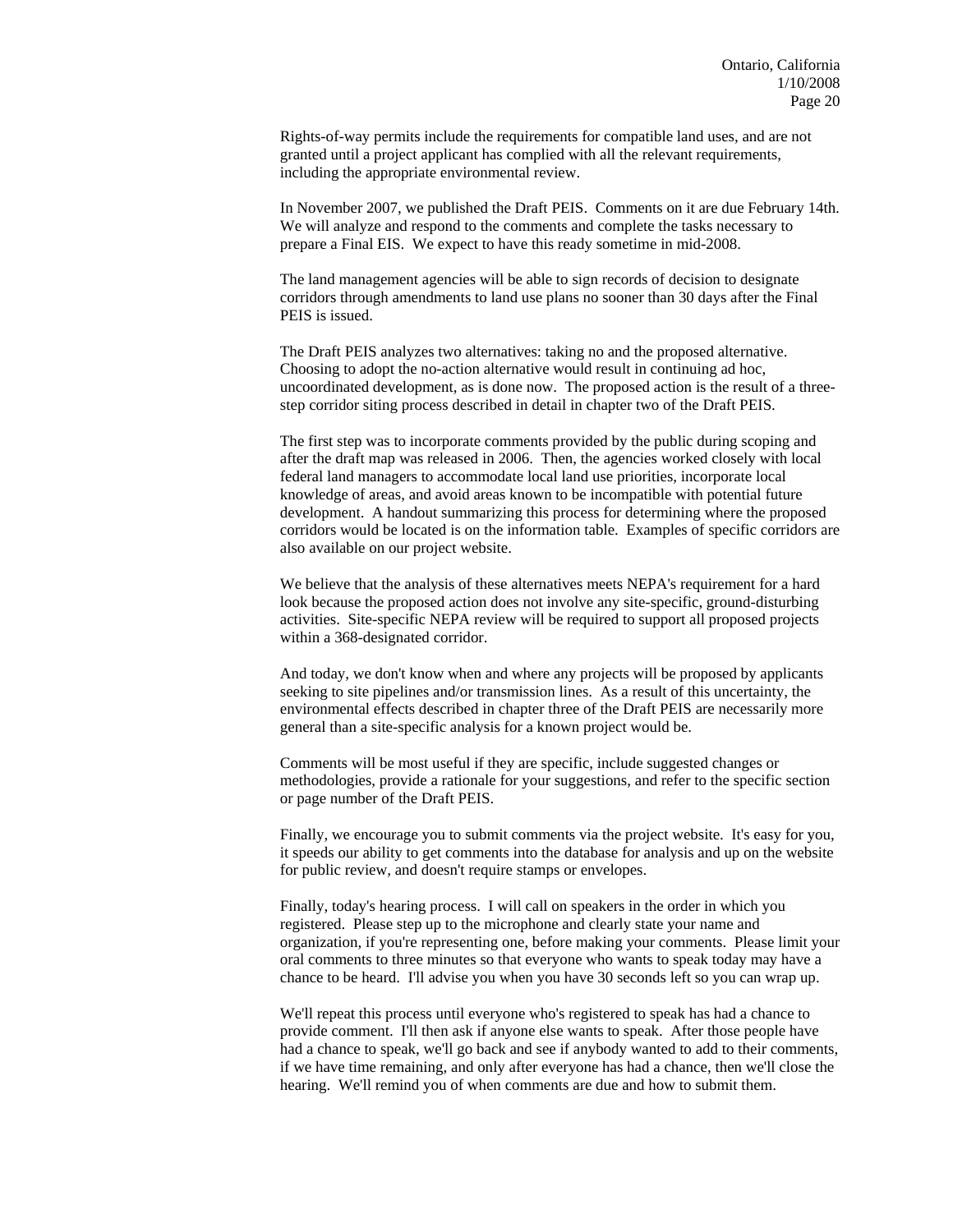|                | If you're speaking from a prepared statement, we'd also ask you to please leave us a<br>copy at the registration desk. If you're not prepared to do that tonight, if you could send<br>it to us via the project website.                                                                                                                                                                                                                                                                                                                                                                                                                                                                                    |
|----------------|-------------------------------------------------------------------------------------------------------------------------------------------------------------------------------------------------------------------------------------------------------------------------------------------------------------------------------------------------------------------------------------------------------------------------------------------------------------------------------------------------------------------------------------------------------------------------------------------------------------------------------------------------------------------------------------------------------------|
|                | While agency representatives won't be answering questions during the hearing, we will<br>stay afterwards to discuss the Draft PEIS with you.                                                                                                                                                                                                                                                                                                                                                                                                                                                                                                                                                                |
|                | Are there any questions on how the process is going to be conducted this evening? If not,<br>we'll begin. We'll take your comments.                                                                                                                                                                                                                                                                                                                                                                                                                                                                                                                                                                         |
|                | Our first speaker—and we've got seats right here, right here. There's some in the second<br>row.                                                                                                                                                                                                                                                                                                                                                                                                                                                                                                                                                                                                            |
|                | Our first speaker is Robin Maxwell and our second speaker is Max Thomas.                                                                                                                                                                                                                                                                                                                                                                                                                                                                                                                                                                                                                                    |
| Robin Maxwell: | Hi. My name is Robin Maxwell. I am a historian and author and I live outside of<br>Pioneertown. Off the grid. And at home this tower is generated 100 percent by photo-<br>voltaic solar panels and wind.                                                                                                                                                                                                                                                                                                                                                                                                                                                                                                   |
|                | These energy corridors in question have spawned plans for any number of<br>environmentally devastating projects on the East and West Coasts. But most disturbing<br>to my neighbors and me is the LADWP's Green Path North transmission lines and the<br>100-plus so-called green generation plants proposed to blaze across our precious and<br>pristine mountains, our wildlife sanctuaries and our spectacular flattop mesas, unique in<br>California that would connect to the Green Path.                                                                                                                                                                                                              |
|                | The ill-conceived plans for these energy corridors, their aftermath as well as the purpose<br>of lining a few pockets are frighteningly similar to what America has just endured with<br>five years in war in Iraq. This time, our government agencies and big energy<br>corporations are planning to go to war on another desert: the Mojave Desert.                                                                                                                                                                                                                                                                                                                                                       |
|                | As a historian, I can tell you this is no different from an army of a large, powerful city-<br>state marching down the road to a smaller, weaker, resource-rich neighbor and setting<br>upon it to rape, pillage, plunder and, finally, posses it, for nothing more than its own<br>financial gains.                                                                                                                                                                                                                                                                                                                                                                                                        |
|                | My neighbors and I want to make sure that Angelinos are fully aware that the Green Path<br>North and related projects will not only be denying their neighbors in the desert their<br>property via the use of eminent domain, and their rights to life, liberty and the pursuit of<br>happiness, but Green Path will cause the desecration of some of America's greatest<br>national treasures.                                                                                                                                                                                                                                                                                                             |
|                | How do you think Angelinos will feel when they learn that their tax dollars have paved<br>over their desert playground with three million acres of wind farms and solar farms, and<br>criss-crossed it with 200-foot tall steel towers and transmission lines? What do you think<br>they're going to say when they find out that the Green Path North is going to straddle the<br>San Andreas Fault in the exact location that seismologists are telling us is going to<br>rupture next? Are you going to tell them, "Hey, it's okay. It's green energy." I'm here to<br>tell you, you cannot ravage some of America's greatest natural wonders and call it green.<br>It makes a mockery of the world-word. |
|                | We the people of the Mojave Desert are saying to you tonight, you cannot come out here<br>and destroy our wildlands, our neighborhoods and our way of life. With all due respect,<br>we will not allow you to do it. Every single town and city along the Green Path route, as<br>well as the county of San Bernardino, has issued a very stern resolution against this                                                                                                                                                                                                                                                                                                                                     |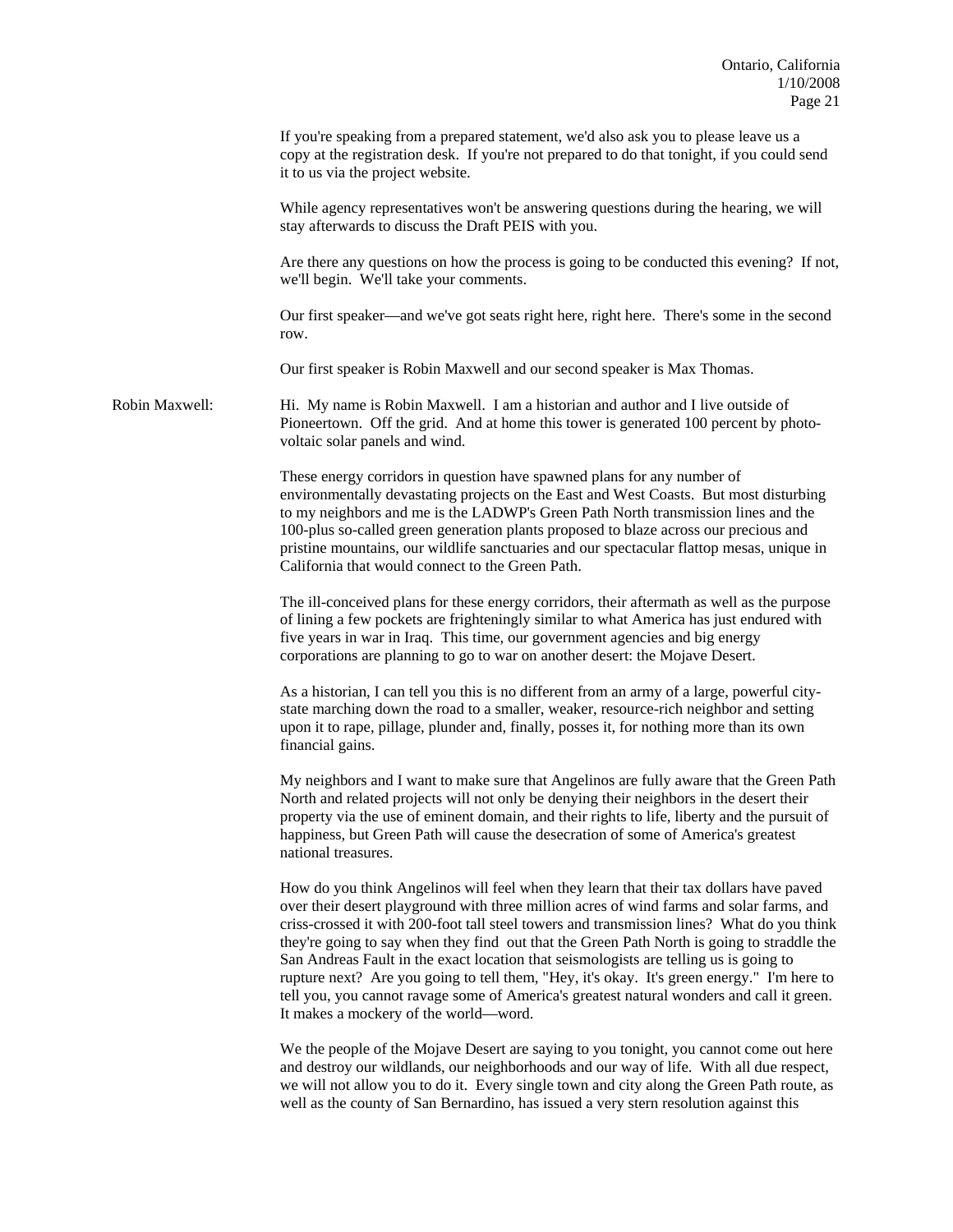will take it upon ourselves to educate the public in every form of media. Okay. Thank you very much. LaVerne Kyriss: Thank you, Ms. Maxwell. Our next speaker will be Max Thomas, followed by Judy Brannen. Max Thomas: Hi. I'm Max Thomas—. LaVerne Kyriss: —Max, Please come up to the microphone so those on the Webcast can hear you . Max Thomas: I think they can hear me. I relinquish my three minutes so that others may speak. Thanks. LaVerne Kyriss: It's just that the people on the webcast can't hear you. So, Max Thomas has relinquished his three minutes. And Judy Brannen is heading forward. Barbara Renton is our next speaker. Judy Brannen: Good evening. My name is Judy Brannen and I'm a member of the California Desert Coalition and a partner of The Wilderness Society. I would like to state that I concur with everything that Robin Maxwell has said. And in addition, I would like to add a couple of comments. Green Path North was on the books for a very long time before area residents and the County of San Bernardino and the town of Yucca Valley became aware of it. I live in the Pipe's Canyon area of Pioneertown. And the Los Angeles Department of Water and Power Green Path North Project will forever [cut in audio] Mojave Desert. The LADWP has been clandestine and secretive about their involvement. And it was not until August of 2007 that I became aware of the marker set into the mountain with LADWP and the name Katherine stamped on it. The marker's on private property within one mile of where I live, was set without owner's knowledge, and its existence was denied by the LADWP. Subsequent markers indicate a route that bisects the Big Morongo Canyon and Pipe's Canyon Preserves, as well as historic Pioneertown, continues through Flamingo Heights, Johnson Valley, Lucerne Valley, and into Hesperia. These areas are home to wildlife and plants, Native American petroglyphs, flattop buttes, natural springs and the Joshua Tree National Park. People come from all over the world to view the majestic Joshua Trees and enjoy many species of birds coming to the Big Morongo Canyon Preserve. As a licensed real estate broker, retired, with 30 years in the industry, I'd like to take a quick moment to address the effects GPM will have on property values. Private property that lies in the path will be subject to eminent domain and, regardless of any money the owners receive, there is never adequate compensation for the seizing of one's quality of life. The rural areas of the Morongo basin are inhabited by those of us who live differently than folks in the city. We respect all critters, including snakes, coyotes, bobcats and native vegetation. If you own a home adjacent to the proposed power line, I promise you your home will be very difficult to sell. Instead of a lovely mountain view out the window, the sight of unsightly monstrous towers will have a very negative effect. Think like a buyer. Do you worry about the fire hazard and fire insurance cost? Seven of the October 2007

monstrosity. We will fight this from the Governor's mansion to the Supreme Court. We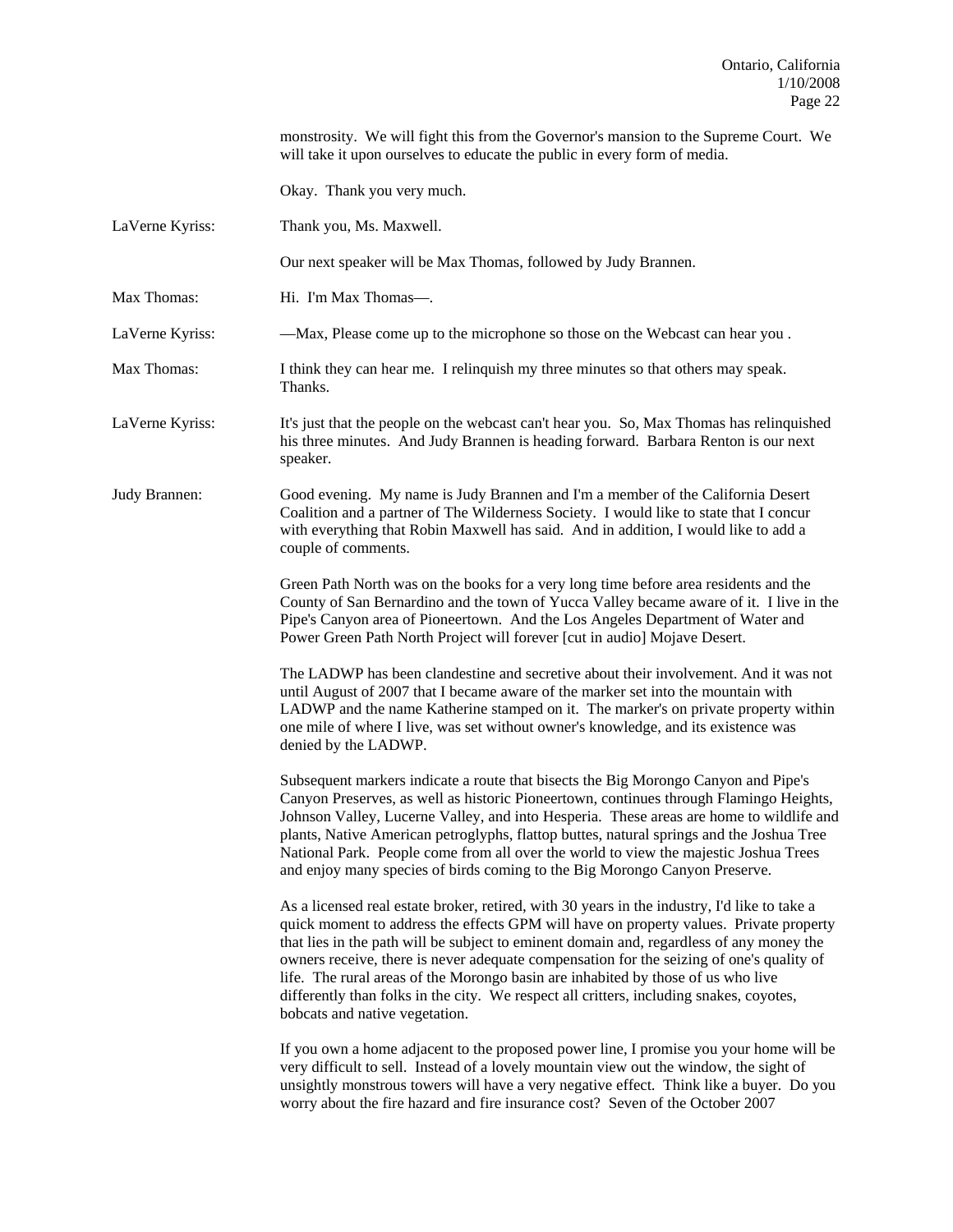|                 | California fires were reported to have been caused by downed power lines. Are you<br>concerned about health risks such as cancer affecting you and your children? The health<br>risk attributed to living in proximity are still being debated. Would you take that risk?                                                                                                                                                                                                                                                                            |
|-----------------|------------------------------------------------------------------------------------------------------------------------------------------------------------------------------------------------------------------------------------------------------------------------------------------------------------------------------------------------------------------------------------------------------------------------------------------------------------------------------------------------------------------------------------------------------|
|                 | I think all of us recognize the need for state-of-the-art renewable, truly green energy.<br>Green Path North is anything but green. We are recovering from devastating wildfires,<br>but we would never recover and survive the damages attributed to Green Path North. We<br>ask you to please see that the corridor Green Path North is planning never gets on the<br>map. And please, please encourage everyone to expand existing corridors and actively<br>promote conservation.                                                                |
|                 | Thank you.                                                                                                                                                                                                                                                                                                                                                                                                                                                                                                                                           |
| LaVerne Kyriss: | Thank you, Ms. Brannen.                                                                                                                                                                                                                                                                                                                                                                                                                                                                                                                              |
|                 | Our next speaker is Barbara Renton.                                                                                                                                                                                                                                                                                                                                                                                                                                                                                                                  |
| Barbara Renton: | Thank you. My name is Barbara Renton. I'm with the Wilderness Society, the California<br>Desert Coalition, and I'm on the board of directors at Flamingo Heights. I'm against the<br>West-Wide Energy Corridor based in California or anywhere else.                                                                                                                                                                                                                                                                                                 |
|                 | I survived cancer eight years ago, but I had to go to 12 doctors in 15 years before coming<br>here to find a doctor to get rid of it. Now, LA wants to bring 500 cancer-causing<br>electrical towers into my neighborhood. I say no.                                                                                                                                                                                                                                                                                                                 |
|                 | I was suicidal before—since the age of 10. This finally stopped in 1996. Now, LA wants<br>to bring 500 electrical towers to my area that has been linked to increased suicides from<br>the constant noise of the hissing of electrical towers. I say no.                                                                                                                                                                                                                                                                                             |
|                 | I moved to the rural desert after being diagnosed with MS in 1987 because I could no<br>longer work with the State Police, and this area seemed compatible to my disease. To<br>keep it in remission, the quiet, dry climate keeps my MS in remission. But now, LADWP<br>wants to use my area for the benefit of an overpopulated LA. I say no.                                                                                                                                                                                                      |
|                 | Let the DWP use solar panels on each building in LA and force their people to recycle<br>their waste, and not use our pristine desert as their own personal garbage dump and only<br>source of energy. I left the great city of Chicago to reclaim my health in this desert and<br>will not tolerate them to diminish or threaten my well-being just for their convenience<br>and temporary profit.                                                                                                                                                  |
|                 | If LA is not willing to use existing energy corridors along Route 10, they will find it a<br>much more costly adventure to use my area since my 200 fellow NRA members will<br>ensure they never get a second of energy from these illegal towers. And I encourage my<br>neighbors to remove each marker they find on their property illegally. Many of my<br>neighbors look forward to shooting out each megawatt tower with long-range rifles every<br>day that LADWP would have the audacity to use our homes for their greedy energy<br>sources. |
|                 | LA Mayor Antonio wants to make LA—LA Mayor Antonio needs to make LA answer<br>for their own garbage and their own energy and not use the Bureau of Land Management<br>and destroy our quality of life. We will fight them every step of the way. That's not a<br>threat—that's a promise. Thank you.                                                                                                                                                                                                                                                 |
| LaVerne Kyriss: | Thank you, Ms. Renton.                                                                                                                                                                                                                                                                                                                                                                                                                                                                                                                               |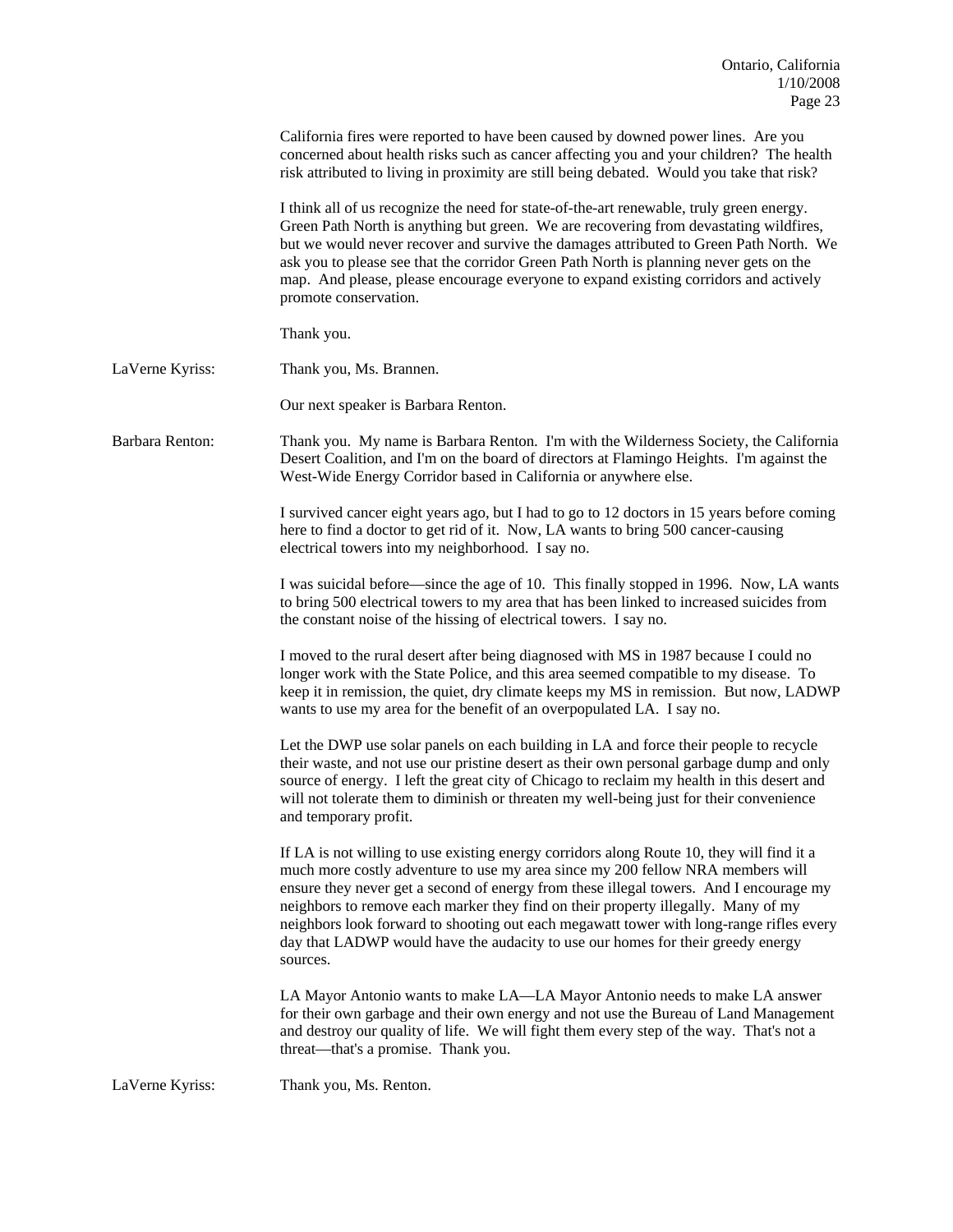|                     | Our next speaker is Karen Komorowski-I probably said that wrong-followed by<br>Esther Shaw. Karen? I don't see Karen.                                                                                                                                                                                                                                                                                                                                            |
|---------------------|------------------------------------------------------------------------------------------------------------------------------------------------------------------------------------------------------------------------------------------------------------------------------------------------------------------------------------------------------------------------------------------------------------------------------------------------------------------|
|                     | Esther Shaw? Esther Shaw has asked to relinquish her minutes. Thank you, Esther.                                                                                                                                                                                                                                                                                                                                                                                 |
|                     | Eva Soltes? She'll be followed by Annie Thomas.                                                                                                                                                                                                                                                                                                                                                                                                                  |
|                     | There you go. All right?                                                                                                                                                                                                                                                                                                                                                                                                                                         |
| Eva Soltes:         | Yeah. I'm Eva Soltes and I'm here with the CDC, the Desert Coalition and also the<br>Wilderness Society. And I agree with the things that have been said before me.                                                                                                                                                                                                                                                                                              |
|                     | And one thing that is very striking to me is I'm distressed that all of the front row seats,<br>where the elected officials should be here, are empty. And I think this is—are you<br>elected?                                                                                                                                                                                                                                                                   |
| Unidentified Woman: | [Inaudible.]                                                                                                                                                                                                                                                                                                                                                                                                                                                     |
| Eva Soltes:         | No, elected. And there's a very specific distinction because I think it's to the heart of the<br>problem that we're having. I think that Mayor Villaraigosa in Los Angeles has run into<br>some problems with his term. And I think that he's trying to develop a plan that is gonna<br>kind of pull him out politically that will make him look good, because he's had some<br>other problems. And I think it's a very short-sighted approach that he's taking. |
|                     | I think if there's anything that we learned from 9/11, it should be that we cannot protect<br>every little part of our country, that we need to begin to have more civic planning that is<br>going to look into the future. And to not stretch our institutions—the Defense<br>Department, the Department of Security, the Energy Department—in a way that is not<br>going to be possible.                                                                       |
|                     | And if there was ever a place in the world that could serve as an example as to how<br>energy could be produced in a sustainable way it's Los Angeles. It's full of buildings that<br>are single story. It's full of a kind of architecture where there's plenty of room, there's<br>plenty of sun.                                                                                                                                                              |
|                     | And I think if—he apparently does have a plan that, you know, within a certain number<br>of years he wants to have a 30 percent increase in energy and so forth. That could be so<br>simply done by dividing out, you know, that half a million people, you know, 30 percent<br>of the people that need to, you know, develop a kind of consciousness.                                                                                                           |
|                     | And in the first two years if he, you know, gave a very large tax advantage or some kind<br>of subsidy, you're looking at a project here that's billions of dollars to run an energy<br>corridor. But, if half of that money could be devoted to alternative energy on an<br>individual basis and make the people who are using it responsible for their own energy<br>needs.                                                                                    |
|                     | I mean, I frequent the cities. I, you know, am part of the cultural life there. I was born in<br>Los Angeles. And I know how frightening it can be to be without electricity in this day<br>and age. And I think that it's a very real threat when you're talking about transporting<br>energy. I think that is a basic flaw, the idea of transporting large amounts of energy<br>when, in fact, it could really be produced on an individual basis in home.     |
|                     | Thank you.                                                                                                                                                                                                                                                                                                                                                                                                                                                       |

LaVerne Kyriss: Our next speaker is Annie Thomas, and she will be followed by April Sall.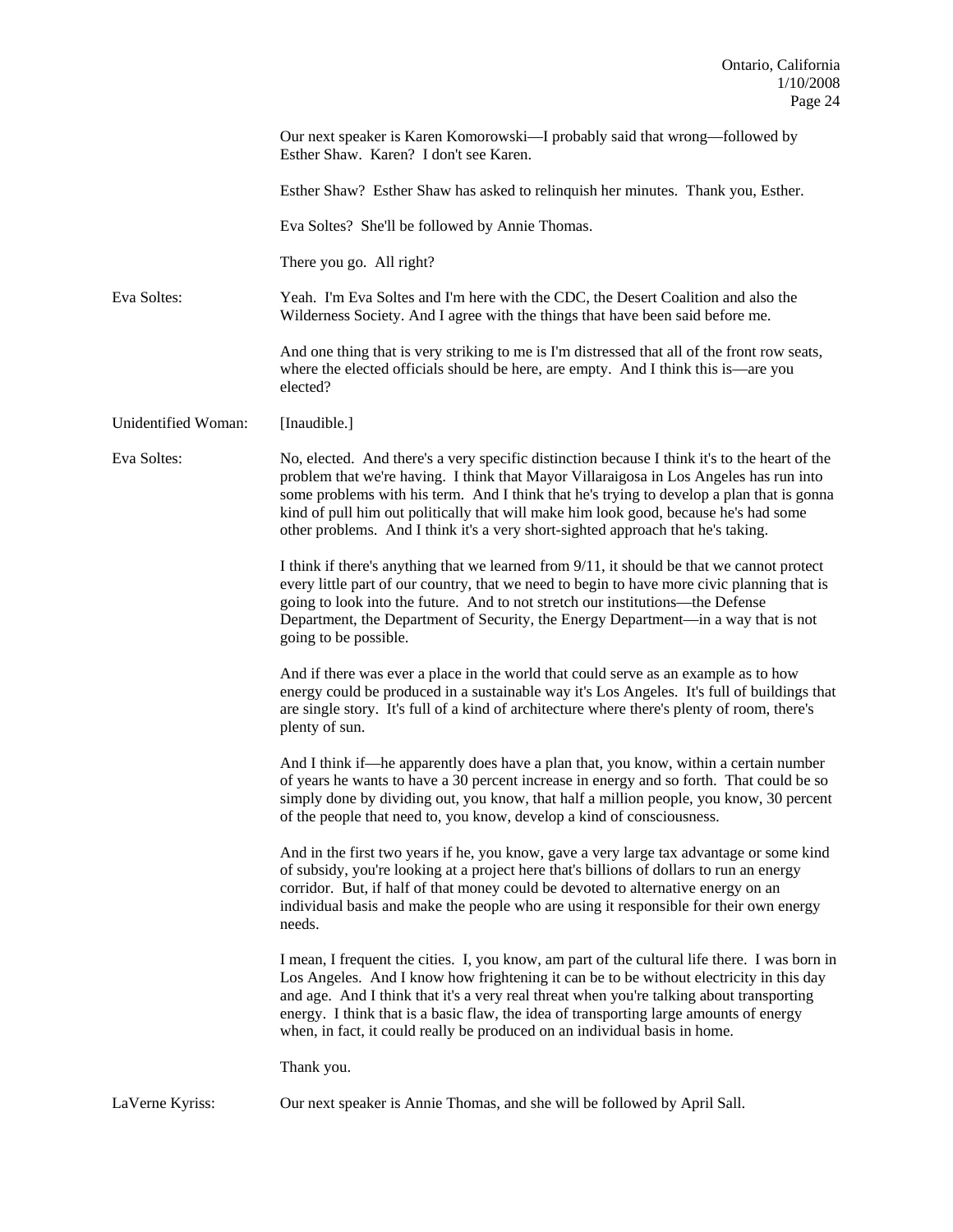| Annie Thomas:   | My name is Annie Thomas. I've lived in Joshua Tree for 20 years. By now you are fully<br>aware of the CDC and the Wilderness Society organizations so I'll spare you that<br>repetition.                                                                                                                                                                                                                                                                                                                                                                                                                                     |
|-----------------|------------------------------------------------------------------------------------------------------------------------------------------------------------------------------------------------------------------------------------------------------------------------------------------------------------------------------------------------------------------------------------------------------------------------------------------------------------------------------------------------------------------------------------------------------------------------------------------------------------------------------|
|                 | CDC representing the residents of the Mojave Desert hopes to appeal to you as stewards<br>of our public trust, civil liberties and public land. I've come here this evening to<br>encourage you to, first, consider that the West-Wide Energy Corridor is fundamentally<br>the wrong way to address our nation's need for energy, greenhouse gas reductions,<br>national security, and reduce our dependence on foreign oil. And second, to deny the<br>application for the right-of-way for the Green Path North Project as proposed by the<br>applicant, Los Angeles Department of Water and Power.                        |
|                 | I do not agree that blasting, bulldozing, scraping, crushing and grading are green. Nor<br>are they activities that reduce greenhouse gases. Each plant that is removed no longer is<br>there to absorb carbon dioxide. And each piece of heavy construction equipment<br>contributed enormous amounts of carbon monoxide into the atmosphere.                                                                                                                                                                                                                                                                               |
|                 | In closing, I wish to implore you to please do what is right for the American people and<br>what is right for the precious and fragile habitats of the Mojave Desert. We the people<br>need your leadership to develop and maintain rational energy policy that is based on<br>conservation and local generation of energy and stop Green Path North.                                                                                                                                                                                                                                                                        |
|                 | Thank you for this opportunity to comment, and for listening.                                                                                                                                                                                                                                                                                                                                                                                                                                                                                                                                                                |
| LaVerne Kyriss: | Thank you, Ms. Thomas.                                                                                                                                                                                                                                                                                                                                                                                                                                                                                                                                                                                                       |
|                 | Our next speaker is April Sall, and she will be followed by Jane Mootz.                                                                                                                                                                                                                                                                                                                                                                                                                                                                                                                                                      |
| April Sall:     | Thank you. Good evening. My name is April Sall. I'm here representing the California<br>Desert Coalitions. I am a resident of Pioneertown that lives in a house that is off the grid<br>and powered entirely by solar panels, compete with a solar well.                                                                                                                                                                                                                                                                                                                                                                     |
|                 | I have many concerns about the fast-tracking process that the Energy Policy Act, Section<br>368, sets in place. It undermines the National Environmental Protection Act and the<br>California Environmental Quality Act. A PEIS of this magnitude, that affects nearly<br>three million acres of public land, is a new challenge to the Western states and their<br>unique resources and environments. Therefore, by its very nature it is a concern to the<br>scientific communities and the public citizens of this country because it is impossible to<br>accurately mitigate the impacts of this magnitude of a project. |
|                 | Ecological processes and corridors will be severely impacted by these corridors, as well<br>as individual species. Cultural resources, both those documented and the possible<br>hundreds of thousands that lie undocumented due to the limited staff and funding of our<br>federal land managers are at risk.                                                                                                                                                                                                                                                                                                               |
|                 | Furthermore, since this legislation allows, and I quote, "Right-of-way proponents to<br>benefit from using the corridors through streamlined permitting processes," there is a<br>further concern that the impacts of the specific energy projects will not be analyzed to the<br>level of detail necessary or appropriate.                                                                                                                                                                                                                                                                                                  |
|                 | Also, a 90-day comment period is insufficient to review, analyze and comment on a PEIS<br>-again, of this magnitude-due to the significance of its irreversible negative effects on<br>our public lands.                                                                                                                                                                                                                                                                                                                                                                                                                     |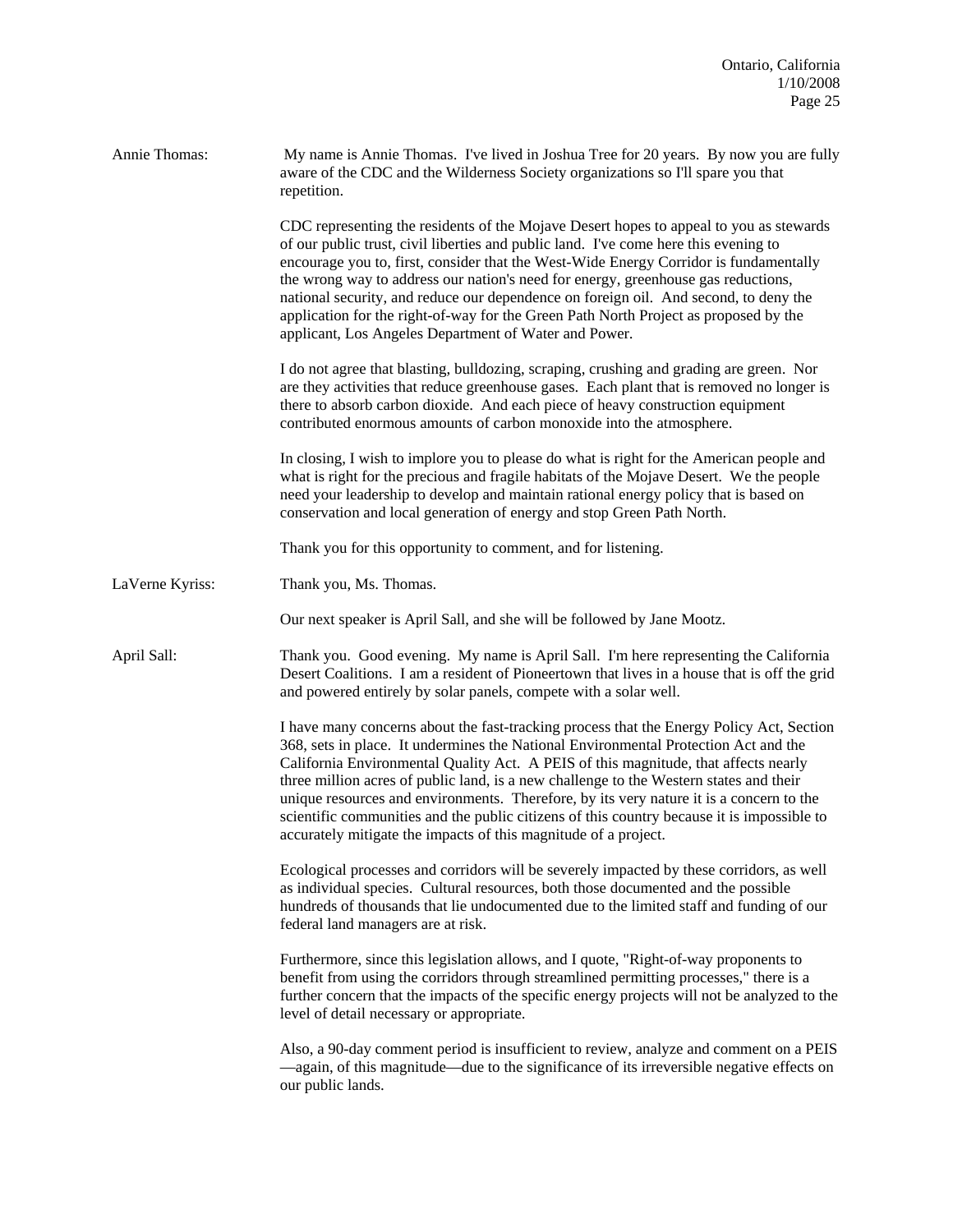|                 | The risk of fire from downed power lines is a proven threat as seen in the recent<br>Southern California wildfires. These towers can be brought down by high winds and<br>earthquakes, both conditions common in many of the corridor-designated areas.                                                                                                                                                                                                                                                               |
|-----------------|-----------------------------------------------------------------------------------------------------------------------------------------------------------------------------------------------------------------------------------------------------------------------------------------------------------------------------------------------------------------------------------------------------------------------------------------------------------------------------------------------------------------------|
|                 | The Department of Energy's U.S. Climate Change Technology Program lays out several<br>strategies superior to these archaic transmission projects. New technologies, local and<br>regional power generation, and conservation strategies are clearly outlined in this<br>strategic plan.                                                                                                                                                                                                                               |
|                 | We come to you for leadership to bring the American public's energy generation and<br>transmissions into the 21st century and to protect our national security interests by calling<br>for local energy generation.                                                                                                                                                                                                                                                                                                   |
|                 | Please go back to the drawing table and do not allow projects like LADWP's Green Path<br>North to fast-track dirty green power into our public lands and through our protected<br>conservation areas for a WWEC right-of-way.                                                                                                                                                                                                                                                                                         |
|                 | Thank you.                                                                                                                                                                                                                                                                                                                                                                                                                                                                                                            |
| LaVerne Kyriss: | Thank you, Ms. Sall.                                                                                                                                                                                                                                                                                                                                                                                                                                                                                                  |
|                 | Our next speaker is Jane Mootz, and she will be followed by xxxxx.                                                                                                                                                                                                                                                                                                                                                                                                                                                    |
| Jane Mootz:     | Good evening. My name is Jane Mootz and I'm a citizen of Yucca Valley. And I'm here<br>on behalf of the California Desert Coalition and the Wilderness Society to provide public<br>comment.                                                                                                                                                                                                                                                                                                                          |
|                 | I do not agree that low or no interest government loans granted to developed corporations<br>who develop projects within the West-Wide Energy Corridors, as that is an example of<br>corporate welfare at our taxpayers' expense.                                                                                                                                                                                                                                                                                     |
|                 | In addition, I strongly support an energy policy that promotes local generation of power<br>through incentives, tax credits and low-interest loans before more remote generation and<br>long distance transmission.                                                                                                                                                                                                                                                                                                   |
|                 | And in closing I'd just like to ask that you deny the Green Path North and provide the<br>kind of leadership that we all are looking for.                                                                                                                                                                                                                                                                                                                                                                             |
|                 | Thank you.                                                                                                                                                                                                                                                                                                                                                                                                                                                                                                            |
| LaVerne Kyriss: | Thank you, Ms. Mootz.                                                                                                                                                                                                                                                                                                                                                                                                                                                                                                 |
|                 | Our next speaker is xxxxx. And xxxxx will be followed by Roland Wright.                                                                                                                                                                                                                                                                                                                                                                                                                                               |
| XXXXX:          | Hi. I'm xxxxx. I live in xxxxx. I'm here representing the CDC and the Wilderness<br>Society.                                                                                                                                                                                                                                                                                                                                                                                                                          |
|                 | And what I'd like to speak about is—well, let me go back a step. I strongly support a<br>national energy policy that promotes technology, assisted energy conservation through<br>incentives, tax credits, and low-interest loans before more remote generation and long-<br>distance transmissions. I strongly support a national energy policy that promotes local<br>generation of power through incentives, tax credits, and low-interest loans before more<br>remote generation and long-distance transmissions. |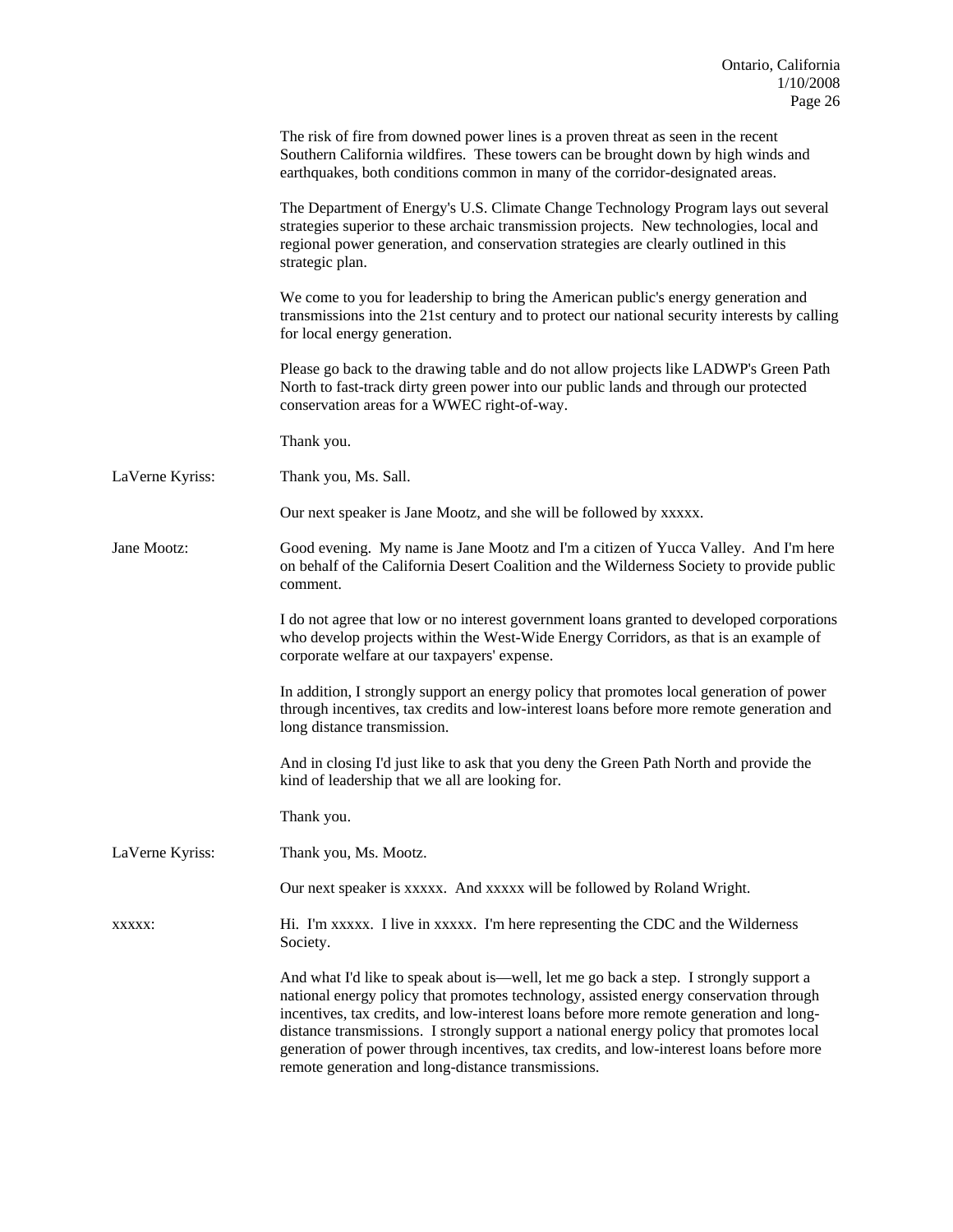|                       | And the reason I feel that way is one of the subjects that goes along with national<br>security is more localized power sources rather than the long-distance grids. One<br>solution to that is individual solar-powered generation. This is a wonderful idea whose<br>time is now.                                                                                                                                                                                                                                                                                                                            |
|-----------------------|----------------------------------------------------------------------------------------------------------------------------------------------------------------------------------------------------------------------------------------------------------------------------------------------------------------------------------------------------------------------------------------------------------------------------------------------------------------------------------------------------------------------------------------------------------------------------------------------------------------|
|                       | I have taken this pledge. All of my appliances in my home are Energy Star efficient. All<br>my light bulbs have been changed, the new energy saving type. And I have installed one<br>of the largest solar systems in residential areas through the whole Morongo Valley. I<br>have 72 panels, 11 kilowatt system. And I'm only gonna tell you what I paid for it for a<br>reason. It was about an \$83,000 system. And after the discounts and rebates it wound up<br>netting me about \$53,000.                                                                                                              |
|                       | And the reason I bring this up is there were rebates. But, each—every so often they keep<br>lowering those rebates. They've gone down since I bought the system. Plus, California is<br>one of the few states that will not pay back for the electricity given back to them. They<br>will pay individual companies that will produce electricity. And because of what's going<br>on, there are I believe 100 or 120 applications for additional power sources to be put into<br>the desert that will then need more power—more towers to tie into the towers already<br>proposed. And that's being overlooked. |
|                       | I'll go back to where I had—. I recognize the new brand by the CPUC that it is in lieu of<br>the new rebates. The new program in 2008, there is a program by the California Public<br>Utility Commission for existing residences and commercial buildings that will allow<br>\$0.39 per kilowatt. They will pay you, but only for five years. Why only for five years?<br>If I'm giving them back electricity, why don't they pay for as long as I'm giving them<br>electricity?                                                                                                                               |
|                       | And that's how I feel about—and I think that you should stop the Green Path. And I'm<br>not a public speaker.                                                                                                                                                                                                                                                                                                                                                                                                                                                                                                  |
| LaVerne Kyriss:       | Thank you, Mr. xxxxx.                                                                                                                                                                                                                                                                                                                                                                                                                                                                                                                                                                                          |
|                       | Our next speaker is Roland Wright, and he will be followed by Roger Taylor.                                                                                                                                                                                                                                                                                                                                                                                                                                                                                                                                    |
| <b>Roland Wright:</b> | Hi. I'm Roland Wright. And I've come to provide comment. I'm a resident of xxxxx and<br>a member of the California Desert Coalition.                                                                                                                                                                                                                                                                                                                                                                                                                                                                           |
|                       | I'm here to speak in opposition to the Green Path North, and any other proposed corridor<br>that would create long-distance transmission of energy. The added corridor is only going<br>to increase the use of electricity in Los Angeles because they're not gonna give up any of<br>their current electric transmission lines and so it's only going to increase it. It's not gonna<br>conserve it at all.                                                                                                                                                                                                   |
|                       | To date, LA has talked a lot about being green. But, it hasn't done anything yet to<br>conserve energy. It's got to start conserving energy. It needs to do that now. And so far,<br>nothing.                                                                                                                                                                                                                                                                                                                                                                                                                  |
|                       | LA should look at generating energy. They've got all these flat-top buildings in Los<br>Angeles because by law they have to be flat. Why not solar panels on those? It would<br>certainly create a lot of energy savings for them. If they would do these it would truly<br>make Los Angeles green. And it would eliminate the need for long-distance transmission<br>lines.                                                                                                                                                                                                                                   |
|                       | So, I do urge you to stop the Green Path North and stop all of the transmission lines.                                                                                                                                                                                                                                                                                                                                                                                                                                                                                                                         |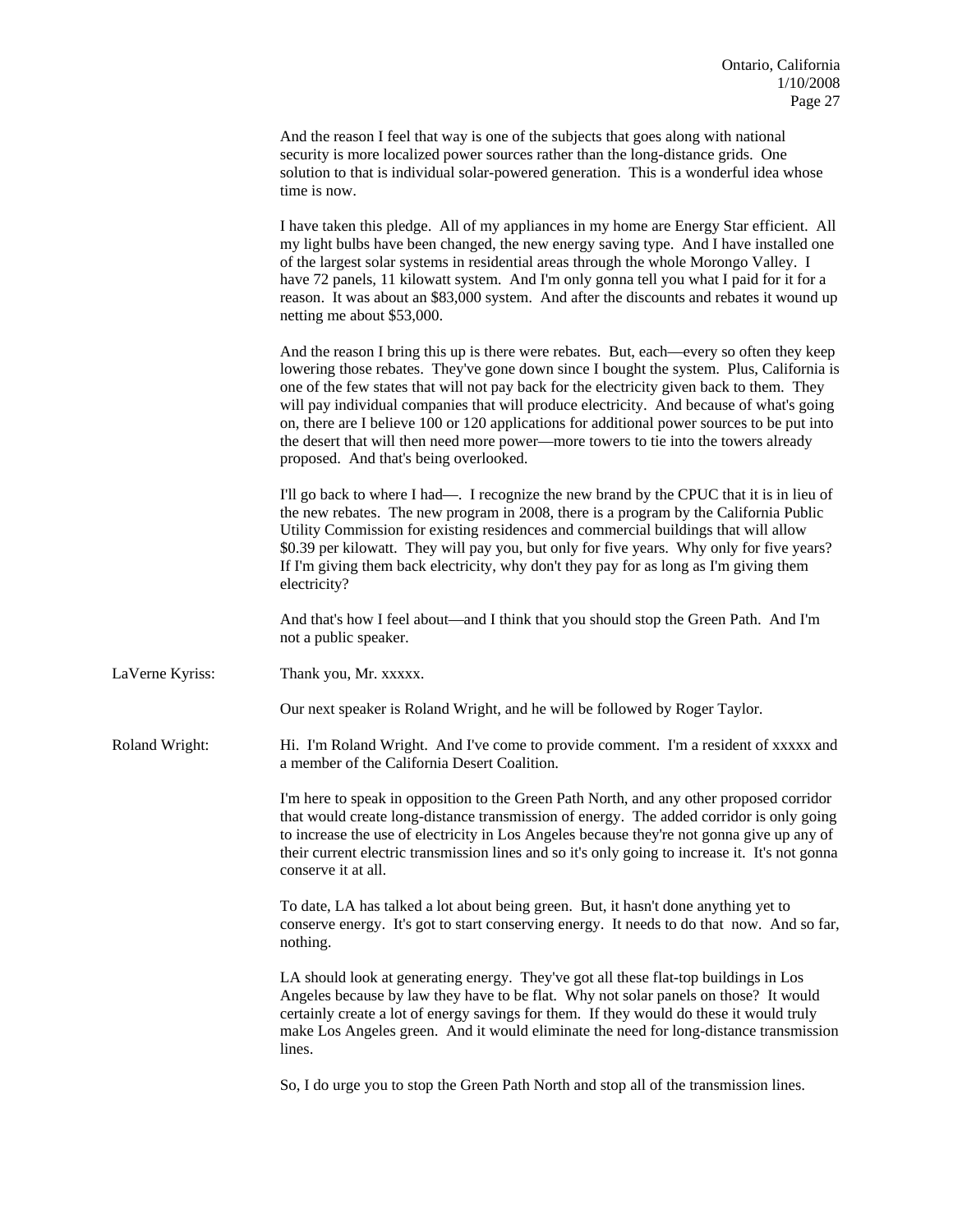|                 | Thank you.                                                                                                                                                                                                                                                                                                                                                                                                                                                                                                                                        |
|-----------------|---------------------------------------------------------------------------------------------------------------------------------------------------------------------------------------------------------------------------------------------------------------------------------------------------------------------------------------------------------------------------------------------------------------------------------------------------------------------------------------------------------------------------------------------------|
| LaVerne Kyriss: | Thank you, Mr. Wright.                                                                                                                                                                                                                                                                                                                                                                                                                                                                                                                            |
|                 | Our next speaker is Roger Taylor, and Mr. Taylor will be followed by Melissa Spurr.                                                                                                                                                                                                                                                                                                                                                                                                                                                               |
| Roger Taylor:   | My name is Roger Taylor. And as these other people are, with the CDC and Wilderness<br>Society. I'm certainly not a public speaker. I certainly enjoyed hearing these other<br>people because they've spoke my mind exactly. I agree with it all.                                                                                                                                                                                                                                                                                                 |
|                 | One little thing I might add to this that other people don't realize is, in Johnson Valley,<br>right where they're putting this thing through, we have an airport. And it's downhill. And<br>so, to land downhill, you have to really hedge-hop to get on the end of that runway when<br>the wind's blowing from that direction. And those wires, they're going right on the end of<br>the runway. So, someone is gonna be hung up there with their airplane on those wires<br>sure as I'm standing here if you build it—do that.                 |
|                 | And like I say, to keep it short, I agree with these other people and I thank you for<br>listening.                                                                                                                                                                                                                                                                                                                                                                                                                                               |
| LaVerne Kyriss: | Thank you, Mr. Taylor.                                                                                                                                                                                                                                                                                                                                                                                                                                                                                                                            |
|                 | Our next speaker is Melissa Spurr, and she will be followed by Peter Spurr.                                                                                                                                                                                                                                                                                                                                                                                                                                                                       |
| Melissa Spurr:  | Good evening. My name is Melissa Spurr and I have come here today to provide<br>comment. I'm a resident of xxxxx and I am a member of the California Desert Coalition,<br>that I will refer to as the CDC as a partner with the Wilderness Society.                                                                                                                                                                                                                                                                                               |
|                 | And I wish to say that I completely agree with all of the previous comments presented by<br>the members of the CDC and Wilderness Society partners, especially Robin Maxwell.<br>That was very powerful. And Ms. Renton, I'm not a gun person, but I can't think of a<br>better use for a firearm than what you proposed.                                                                                                                                                                                                                         |
|                 | And the CDC is a coalition that partners or coordinates with and/or represents<br>environmental organizations, property owners, property owner associations, native tribes<br>-Native American tribes, municipal advisory councils, city and town governments,<br>resident associations, chambers of commerce, realtor associations, land trust<br>organizations, wildland conservancies, land held in perpetuity, physicians, engineers,<br>environmental scientists, attorneys, and hundreds of individuals who reside in the Mojave<br>Desert. |
|                 | The CDC fully supports the development of energy from renewable sources to reduce<br>greenhouse gases and diminish our nation's dependence on foreign oil.                                                                                                                                                                                                                                                                                                                                                                                        |
|                 | I am also here today sponsored by the Wilderness Society. The Wilderness Society has<br>more than 300,000 spirited members who, since 1935, are dedicated to protecting<br>America's wilderness through science, advocacy and education. The Wilderness<br>Society's mission is to deliver an unspoiled legacy of wild places, with all the precious<br>values they hold: biological diversity, clean air and water, towering forests, rushing<br>rivers, sweet sage; silent deserts for our future generations.                                  |
|                 | The CDC, representing the residents of the Mojave Desert, hopes to appeal to you as<br>stewards of our public trust, civil liberties and public lands.                                                                                                                                                                                                                                                                                                                                                                                            |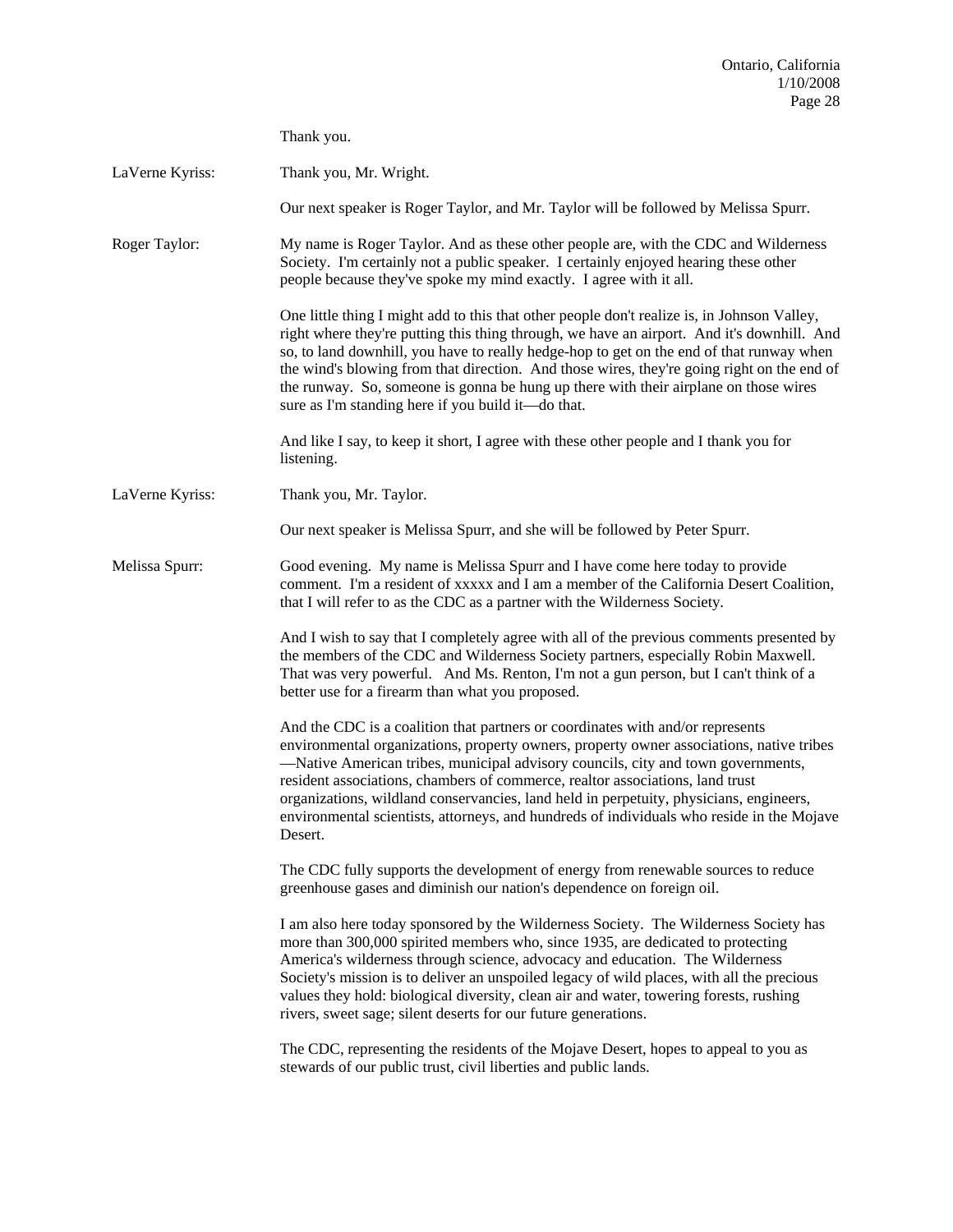|                 | I have come here this evening to encourage you to, first, consider that the West-Wide<br>Energy Corridor is fundamentally the wrong way to address our nation's need for energy,<br>greenhouse gas reduction, national security, and reduce our dependence on foreign oils.                                                                                                                                                                                                           |
|-----------------|---------------------------------------------------------------------------------------------------------------------------------------------------------------------------------------------------------------------------------------------------------------------------------------------------------------------------------------------------------------------------------------------------------------------------------------------------------------------------------------|
|                 | Second, to deny the application for the right-of-way for the Green Path North Project as<br>proposed by the applicant, Los Angeles Department of Water and Power.                                                                                                                                                                                                                                                                                                                     |
|                 | I am opposed to the use of double-speak terms such as "green," "renewable," and<br>"alternative," and I will not be fooled by the real corporate welfare agenda.                                                                                                                                                                                                                                                                                                                      |
|                 | I am appalled by the behavior of Los Angeles Department of Water and Power who, for<br>the past two years, have made false claims and lied when confronted with factual [cut in<br>audio.] It is this type of deceitful and dishonest behavior that erodes trust among citizens<br>and gives the government a bad name.                                                                                                                                                               |
|                 | Okay, 30 seconds. I vehemently oppose the fact that, in order to connect the West-Wide<br>Energy Corridors, many of whom are retired and elderly and on fixed incomes, will be<br>driven defenselessly from their homes at rock-bottom prices due to the crash housing<br>markets, West-Wide Energy Corridors and I'm out of time.                                                                                                                                                    |
| LaVerne Kyriss: | Thank you, Ms. Spurr. We'll probably have a chance to come back and give you a<br>second round.                                                                                                                                                                                                                                                                                                                                                                                       |
|                 | Mr. Spurr. And you will be followed by David Garry.                                                                                                                                                                                                                                                                                                                                                                                                                                   |
| Peter Spurr:    | Good evening. My name is Peter Spurr and I've come here tonight to provide comment.<br>I also am a resident of xxxxx and am a member of the California Desert Coalition, that I<br>will refer to as the CDC, and partner with the Wilderness Society.                                                                                                                                                                                                                                 |
|                 | I wish to say that I also agree with all previous speakers tonight. And by now, you're<br>fully aware of the CDC and the Wilderness Society organizations so I'll spare you the<br>repetition.                                                                                                                                                                                                                                                                                        |
|                 | The CDC, representing residents of the Mojave Desert hopes to appeal to you as stewards<br>of our public trust, civil liberties and public lands. I've come here this evening to<br>encourage you to, first, consider the West-Wide Energy Corridor is fundamentally the<br>wrong way to address our nation's need for energy, greenhouse gas reduction, national<br>security, and reduce our dependence on foreign oil.                                                              |
|                 | Second, to deny the application for the right-of-way for the Green Path North Project as<br>proposed by the applicant Los Angeles Department of Water and Power.                                                                                                                                                                                                                                                                                                                      |
|                 | And I think I speak for many when I say that I, too, am vehemently opposed to the use of<br>double-speak for terms such as "green, "renewable," and "alternative." And I will not be<br>fooled by the real corporate welfare agenda.                                                                                                                                                                                                                                                  |
|                 | And I also strongly support a national energy policy that promotes local generation of<br>power through incentives, tax credits, and low-interest loans before more remote<br>generation and long-distance transmission. Remote generation of power and long-<br>distance transmission lines is a concept that is so antiquated and it has to be—go back to<br>the drawing board right away. It's like burning fossil fuels. It is certainly something that<br>its time is over with. |
|                 | In closing, I wish to implore you to please do what is right for the American people and<br>what is right for the precious and fragile habitats of the Mojave Desert. We the people                                                                                                                                                                                                                                                                                                   |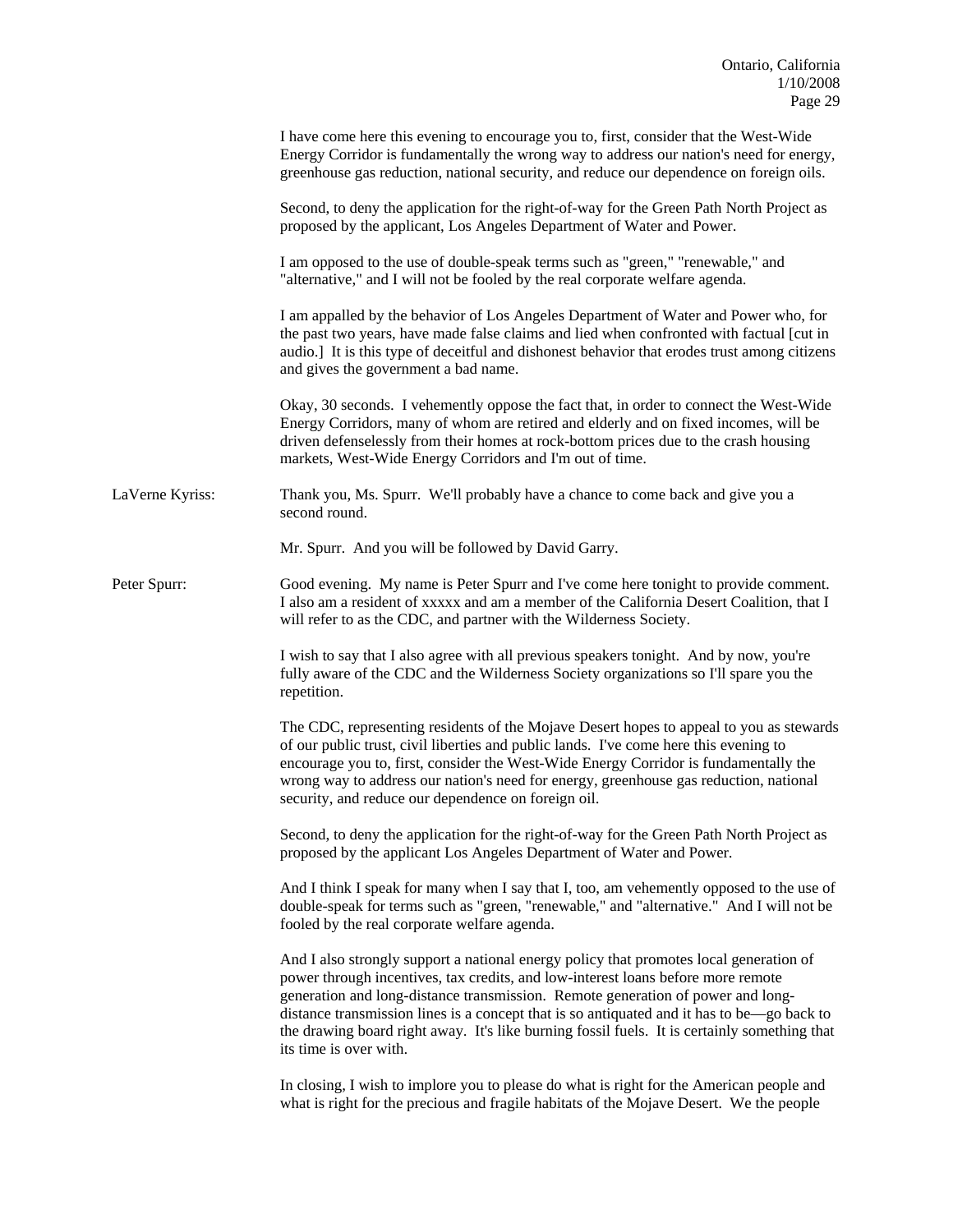|                 | need your leadership to develop and maintain rational energy policy that is based on<br>conservation and local generation of energy and stop Green Path North.                                                                                                                                                                                                                                                                                                                                                                                                              |
|-----------------|-----------------------------------------------------------------------------------------------------------------------------------------------------------------------------------------------------------------------------------------------------------------------------------------------------------------------------------------------------------------------------------------------------------------------------------------------------------------------------------------------------------------------------------------------------------------------------|
|                 | Thank you for this opportunity to comment for you and thank you for listening.                                                                                                                                                                                                                                                                                                                                                                                                                                                                                              |
| LaVerne Kyriss: | Thank you, Mr. Spurr.                                                                                                                                                                                                                                                                                                                                                                                                                                                                                                                                                       |
|                 | Our next speaker is David Garry, and he will be followed by Ann Garry.                                                                                                                                                                                                                                                                                                                                                                                                                                                                                                      |
| David Garry:    | Good evening. My name is David Garry. I'm a resident of Pipe's Canyon, through which<br>the transmission lines of the LADWP's Green Path North will transect if this is allowed.<br>I am also a member of the CDC in conjunction with the Wilderness Society. And I'm<br>also here to represent many of my neighbors.                                                                                                                                                                                                                                                       |
|                 | I do have some suggestions for changes in methodology. It will require a little bit of<br>thinking outside the box. I want to reduce the amount of corridors that we have. We<br>have the technology to build huge power generating plants. We can also build small ones<br>and make them more local. Get rid of these lines. They are a problem. We've seen that<br>this last summer. They're gonna continue to be a problem. And they are antiquated. We<br>can do better.                                                                                                |
|                 | I also have concerns that alternatives that don't generate millions of dollars for large<br>corporations are not addressed. You've heard many times about the photo-voltaic<br>generation right here in this room tonight.                                                                                                                                                                                                                                                                                                                                                  |
|                 | Energy consumption has to be addressed, especially in California. We are the worst.<br>This has to be done before any permits are issued. It just must be done.                                                                                                                                                                                                                                                                                                                                                                                                             |
|                 | And in closing, I'm going to ask something of you that our government seems to have a<br>real problem with. Please listen, please hear. Thank you very much.                                                                                                                                                                                                                                                                                                                                                                                                                |
| LaVerne Kyriss: | Thank you, Mr. Garry.                                                                                                                                                                                                                                                                                                                                                                                                                                                                                                                                                       |
|                 | Our next speaker is Ann Garry. She will be followed by John Viola.                                                                                                                                                                                                                                                                                                                                                                                                                                                                                                          |
| Ann Garry:      | Good evening. My name is Ann Garry and I come here today to provide comment. I am<br>a resident of Pipe's Canyon in San Bernardino County and I am a member of the CDC<br>and a partner with the Wilderness Society.                                                                                                                                                                                                                                                                                                                                                        |
|                 | I have come here this evening to encourage you to, first, consider that the West-Wide<br>Corridor-the West-Wide Energy Corridor is fundamentally the wrong way to address<br>our nation's need for energy, greenhouse gas reduction, national security, and reduce our<br>dependence on foreign oil.                                                                                                                                                                                                                                                                        |
|                 | Second, to deny the application for the right-of-way for the Green Path North Project as<br>proposed by the applicant, Los Angeles Department of Water and Power.                                                                                                                                                                                                                                                                                                                                                                                                           |
|                 | Our Mojave Desert is a different environment than that of Los Angeles. Our plants<br>struggle to germinate and take many years to grow to maturity. There are many people<br>that think of these plants as weeds, and sometimes there are 100-year-old ancients that<br>have survived a brutal environment and yet bloom with a glorious carpet across lands that<br>will be destroyed if Green Path North is allowed to happen. There is no value in this<br>beauty to corporations and, therefore, they have no problem destroying what we find<br>precious in our lives. |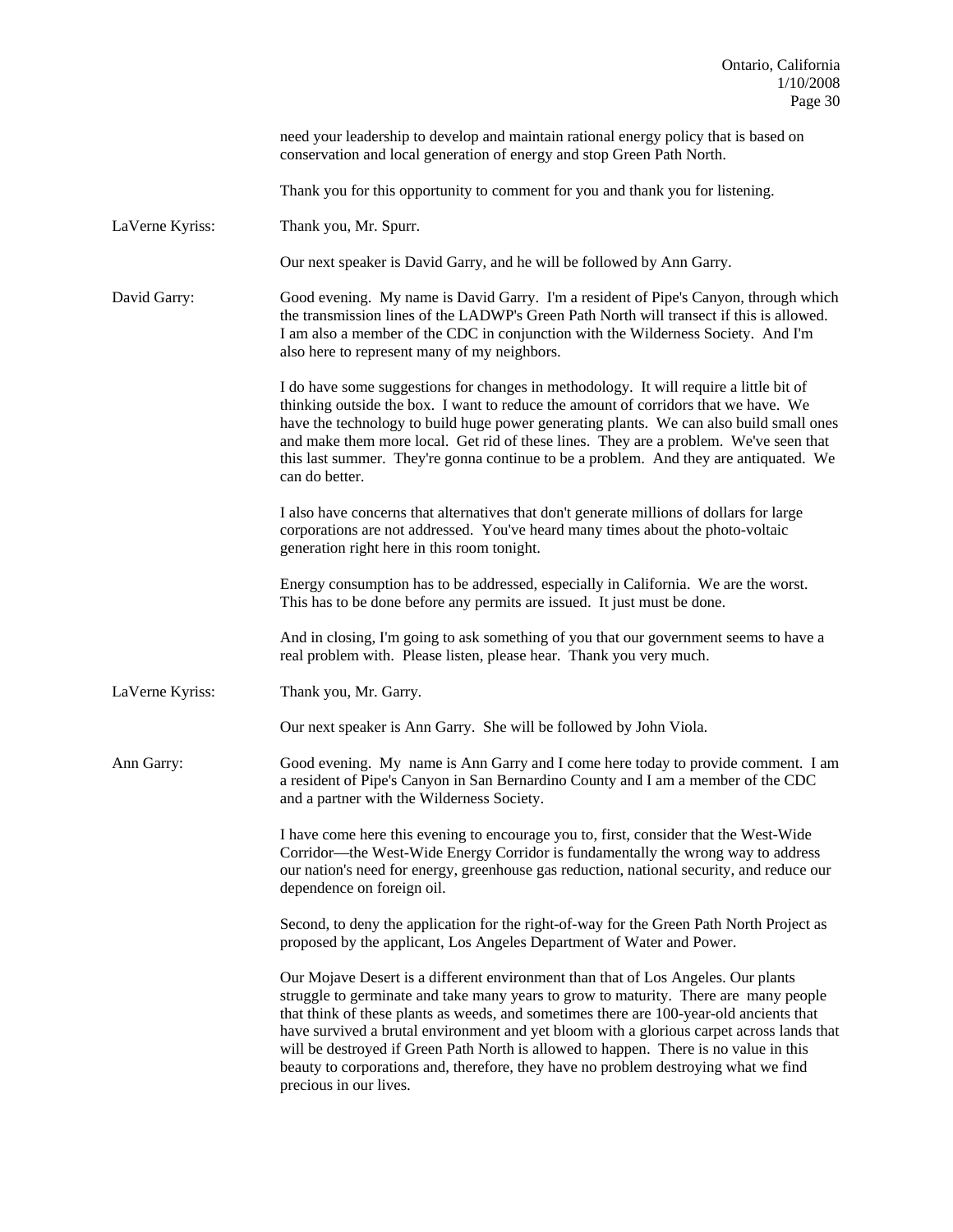|                 | I do not agree that blasting, bulldozing, scraping, crushing and grading are green, nor<br>are they activities that reduce greenhouse gases. Each plant that is removed no longer is<br>there to absorb carbon dioxide. And each piece of heavy construction equipment<br>contributes enormous amounts of carbon monoxide into the atmosphere.                                                                                                                                                                                                                                                                                                                                                |
|-----------------|-----------------------------------------------------------------------------------------------------------------------------------------------------------------------------------------------------------------------------------------------------------------------------------------------------------------------------------------------------------------------------------------------------------------------------------------------------------------------------------------------------------------------------------------------------------------------------------------------------------------------------------------------------------------------------------------------|
|                 | In closing, I wish to implore you to please do what is right for the American people and<br>what is right for the precious and fragile habitats of the Mojave Desert. We the people<br>need your leadership to develop and maintain rational energy policy that is based on<br>conservation and local generation of energy, and stop Green Path North.                                                                                                                                                                                                                                                                                                                                        |
|                 | Thank you for this opportunity to comment and for listening.                                                                                                                                                                                                                                                                                                                                                                                                                                                                                                                                                                                                                                  |
| LaVerne Kyriss: | Thank you, Ms. Garry.                                                                                                                                                                                                                                                                                                                                                                                                                                                                                                                                                                                                                                                                         |
|                 | Our next speaker is John Viola. He will be followed by xxxxx.                                                                                                                                                                                                                                                                                                                                                                                                                                                                                                                                                                                                                                 |
| John Viola:     | Thank you very much. My name is John Viola. I'm a member of the California<br>Wilderness Society—I'm sorry, the California Desert Society. I've been awake a long<br>time so I'm a little delirious. California Desert Coalition and the Wilderness Society. I'll<br>spare you the details. You've heard enough about the California Desert Coalition and the<br>Wilderness Society.                                                                                                                                                                                                                                                                                                          |
|                 | But, there are a few comments I want to make. And first, I want to reiterate that I agree<br>with all the speakers that have spoken already. And I also agree that we want to ask you<br>to do two things. First, to recognize that the West-Wide Energy Corridor is<br>fundamentally wrong energy policy for the United States for the reasons that many<br>people have already stated. And second, to deny the right-of-way proposed by the Los<br>Angeles Department of Water and Power.                                                                                                                                                                                                   |
|                 | I want to emphasize that I continue to support the statements that I presented to you on<br>Sacramento on Tuesday. And I appreciate the opportunity to do that again this evening<br>with a few other thoughts.                                                                                                                                                                                                                                                                                                                                                                                                                                                                               |
|                 | I also want to appreciate the very helpful conversations that us and our organization was<br>able to share with Kate Winthrop and Tom Pogacnik at the BLM and with LaVerne<br>Kyriss from the Department of Energy, and with Paul Johnson from the National Forest<br>Service, and many others of the participating agencies that we were able to talk with.                                                                                                                                                                                                                                                                                                                                  |
|                 | A few additional comments that I'd like to make. Kate did an amazingly comprehensive<br>job of explaining the BLM's rationale that underlies the agency's support of this Draft<br>PEIS. Kate told us that the energy generation and transmission development is going to<br>happen. Kate said that this proliferation of remote energy generation and long-distance<br>transmission—spoke of it as if it was a done deal. Kate further explained that since it<br>was going to happen, it would be better if it was contained within the boundaries of the<br>West-Wide Energy Corridor rather than chaotically disbursed in corridors that could be<br>more destructive to the environment. |
|                 | This perspective makes sense—if you buy the premise that remote energy generation and<br>long-distance transmission is a done deal. What I would like to ask Kate and Tom and<br>LaVerne and Paul to consider is that the BLM and the DOE and the participating<br>agencies, what they are doing with this Draft PEIS is that they are trying to make EPACT<br>2005-a bad bill-look good.                                                                                                                                                                                                                                                                                                     |
|                 | It is precisely the pathogenic premise that proliferation of remote energy generation and<br>long-distance transmission is a done deal. And since it's "going to happen, it is better to                                                                                                                                                                                                                                                                                                                                                                                                                                                                                                      |
|                 |                                                                                                                                                                                                                                                                                                                                                                                                                                                                                                                                                                                                                                                                                               |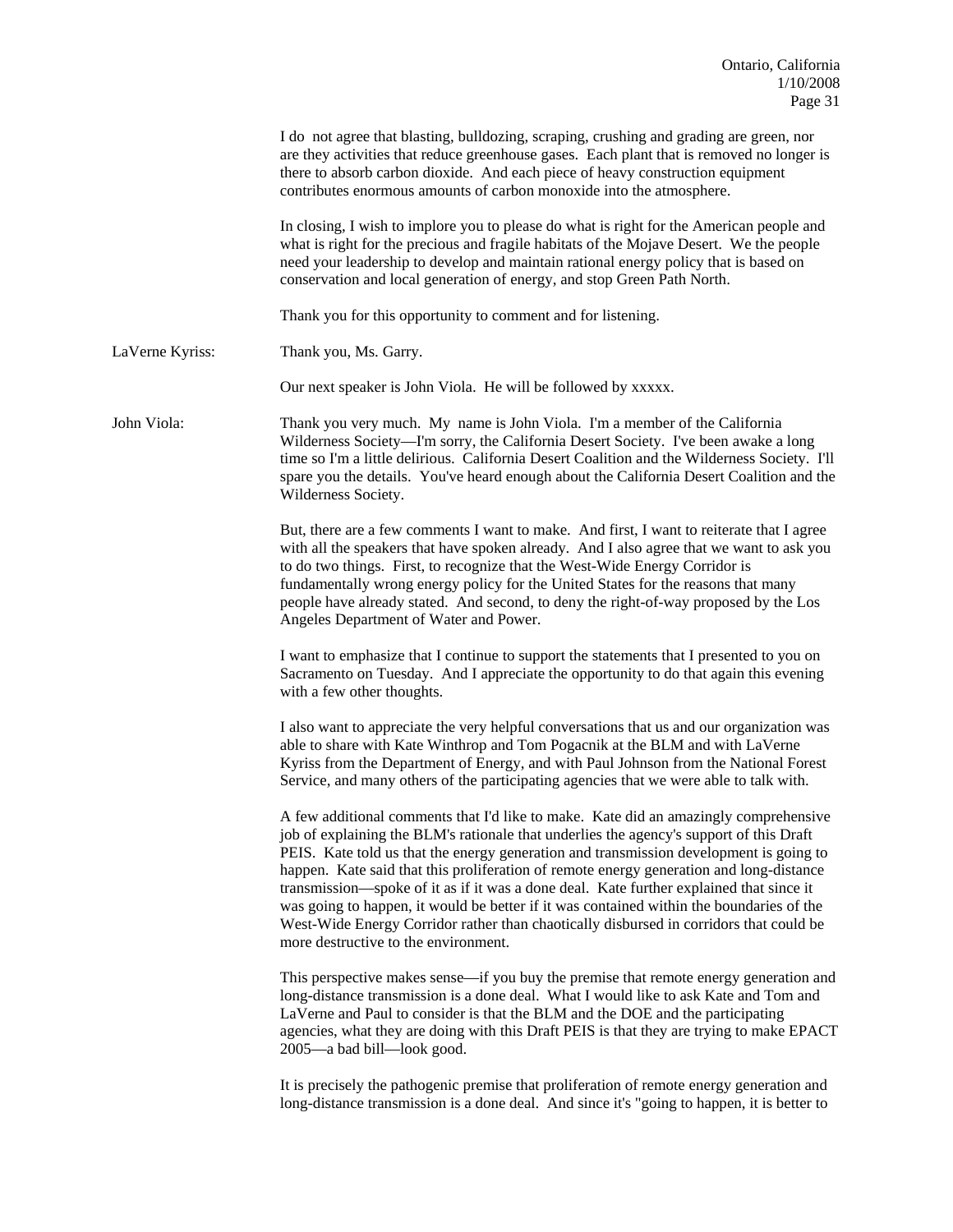|                   | contain it within the West-Wide Energy Corridor" that has sedated some of the<br>environmental organizations in our country to dangerously pass into a passive posture<br>that, "It could have been worse."                                                                                                                                                                                                                                                                                                                                                                                                                                         |
|-------------------|-----------------------------------------------------------------------------------------------------------------------------------------------------------------------------------------------------------------------------------------------------------------------------------------------------------------------------------------------------------------------------------------------------------------------------------------------------------------------------------------------------------------------------------------------------------------------------------------------------------------------------------------------------|
|                   | Let's speak frankly. Oilmen have walked the halls of Washington for seven years, that<br>Capitol Hill has been wined and dined by special interests. It's no wonder that EPACT<br>2005 and Section 368 and the resulting West-Wide Energy Corridors makes it easy for<br>corporations to desecrate our wilderness and dilute NEPA and sweeten the pot with<br>subsidies at taxpayers' expense. And it's no wonder that EPACT 2005, Section 1221 and<br>the resulting NIETCs, defiles the state and county and local rights to regulate land.                                                                                                        |
|                   | I thank you. But before I leave, I just want to give you folks a present. Kate would you<br>[inaudible].                                                                                                                                                                                                                                                                                                                                                                                                                                                                                                                                            |
|                   | [Applause.]                                                                                                                                                                                                                                                                                                                                                                                                                                                                                                                                                                                                                                         |
| LaVerne Kyriss:   | Thank you, Mr. Viola.                                                                                                                                                                                                                                                                                                                                                                                                                                                                                                                                                                                                                               |
|                   | I'd like to call xxxxx forward. He will be followed by Catherine Svehla.                                                                                                                                                                                                                                                                                                                                                                                                                                                                                                                                                                            |
| XXXXX:            | Hello. My name is xxxxx. I live in xxxxx, California. Grew up in Los Angeles. I am a<br>retired general contractor, after 35 years. And one of my last projects was working on a<br>25,000 square foot home for a family of four. Need I say more? And it's this kind of<br>unbridled consumption, unregulated, really untaxed, that's giving rise to the need for this<br>sort of a corridor.                                                                                                                                                                                                                                                      |
|                   | And I want to say that, yes, it's a bad idea from the beginning. And the idea that it's a<br>done deal is a real damaging way to think about this. And I think that—what I want to<br>say to the people of the Department of Energy, to Kate, to the rest of you from the BLM,<br>is that if you find it in your hearts and you find the courage to stand up against this<br>WWEC, to really stand up against it and say this is not the way for our nation to go, you<br>will not be the first. You will not be the first to stand up against something that a<br>government has asked you to do, that history condemned as morally reprehensible. |
|                   | Thank you.                                                                                                                                                                                                                                                                                                                                                                                                                                                                                                                                                                                                                                          |
| LaVerne Kyriss:   | Thank you, Mr. xxxxx.                                                                                                                                                                                                                                                                                                                                                                                                                                                                                                                                                                                                                               |
|                   | Our next speaker will be Catherine Svehla—I may have said that wrong—followed by<br>Cynthia Fink.                                                                                                                                                                                                                                                                                                                                                                                                                                                                                                                                                   |
|                   | Sorry for-                                                                                                                                                                                                                                                                                                                                                                                                                                                                                                                                                                                                                                          |
| Catherine Svehla: | That's okay. I'm used to getting "Catherine uh-uh-uh-uh" So, the fact that you even<br>tried it, I appreciate.                                                                                                                                                                                                                                                                                                                                                                                                                                                                                                                                      |
|                   | My name is Catherine and I'm a resident of xxxxx. And like many people in this room,<br>I'm opposed to the Green Path North. I moved to the desert because I appreciate what's<br>there, not because I had some fantasy about how I was going to enrich myself like a<br>natural—it's a natural resource. And I have a problem with the specific project that's<br>been proposed by Los Angeles for a lot of the reasons that have been mentioned here.                                                                                                                                                                                             |
|                   | But, as part of the sort of larger context, I want to take my time to kind of speak to that<br>because it has more to do with the Western Energy Corridor which, as people have said,<br>is a bad—is just a bad idea. And it's a bad idea because it's not the best thinking and                                                                                                                                                                                                                                                                                                                                                                    |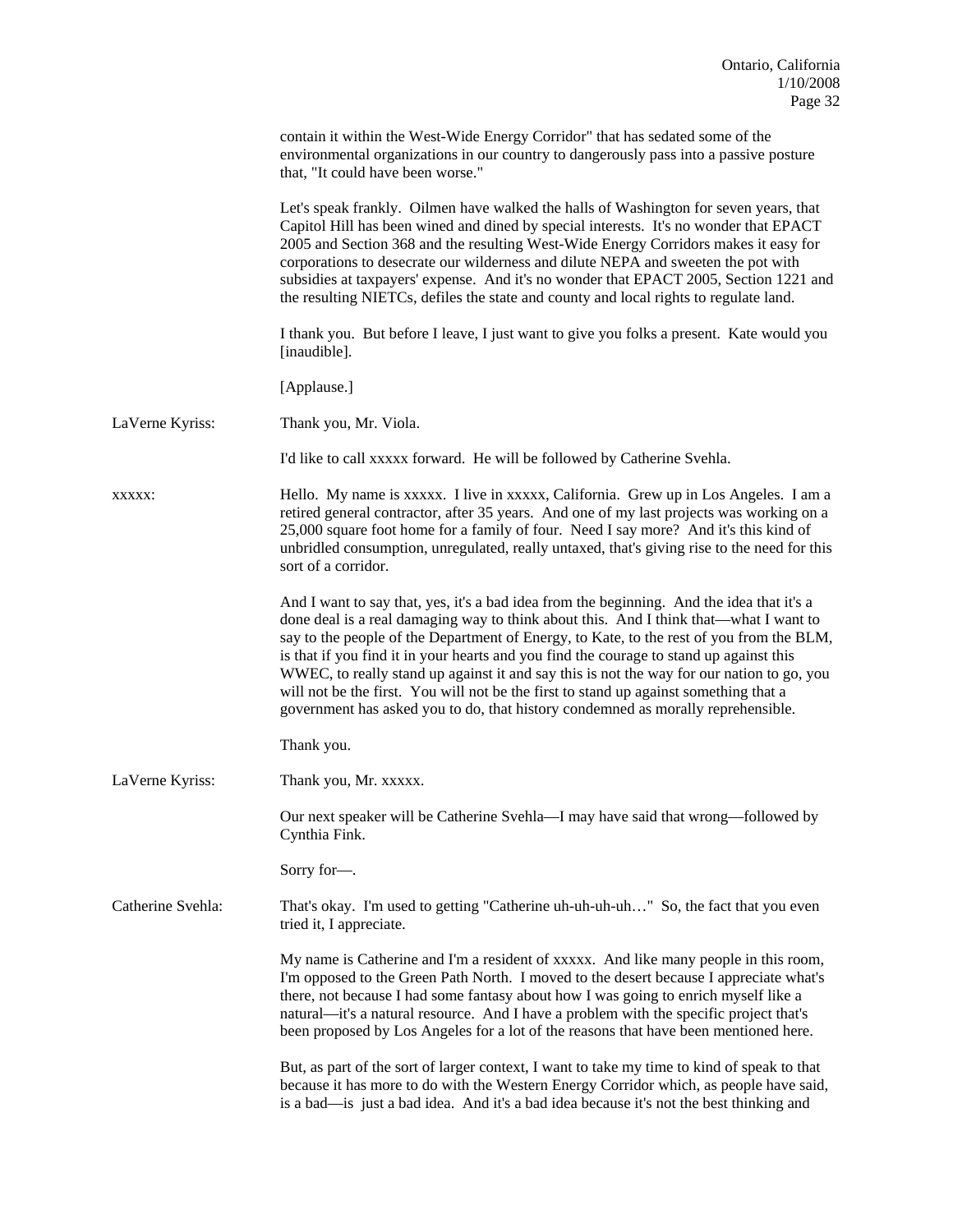|                 | because it reflects the old idea that we can just endlessly chew up whatever's out there.<br>And that meeting the public needs for energy means trampling on and ultimately<br>destroying the last remaining public resources that we have. It's just not the best way to<br>do it. Anybody can get on the internet for five minutes and find ideas about local<br>generation that make a lot more sense.                                                                      |
|-----------------|--------------------------------------------------------------------------------------------------------------------------------------------------------------------------------------------------------------------------------------------------------------------------------------------------------------------------------------------------------------------------------------------------------------------------------------------------------------------------------|
|                 | So, I hope that the result of this public hearing, these pubic comments, will translate into<br>some sort of reformulation, not just of where these corridors would go, but the need to<br>even have them to begin with.                                                                                                                                                                                                                                                       |
|                 | Thank you.                                                                                                                                                                                                                                                                                                                                                                                                                                                                     |
| LaVerne Kyriss: | Thank you.                                                                                                                                                                                                                                                                                                                                                                                                                                                                     |
|                 | Cynthia Fink will be followed by Loucinda Ablin.                                                                                                                                                                                                                                                                                                                                                                                                                               |
| Cynthia Fink:   | Good evening. My name is Cynthia Fink and I live in xxxxx, California, and I'm a<br>member of the California Desert Coalition, along with the partnership for the Wilderness<br>Society.                                                                                                                                                                                                                                                                                       |
|                 | And I'm—the CDC which represents the residents of the Mojave Desert hopes to appeal<br>to you as stewards of our public trust, civil liberties, and public lands. We've come here<br>this evening to encourage you, number one, to consider that the West-Wide Energy<br>Corridor is not a good idea and it's not a good way to address our nation's needs for<br>energy, for greenhouse gas reduction, for national security, and to reduce our dependence<br>on foreign oil. |
|                 | Second, I come here to ask you to deny the application for the right-of-way for the Green<br>Path North Project as proposed by the applicant, Los Angeles Department of Water and<br>Power.                                                                                                                                                                                                                                                                                    |
|                 | I do not agree with the proposed designated corridors in the Draft Programmatic<br>Environmental Impact Statement of the West-Wide Energy Corridors as they will<br>average 3,500 feet wide, but ranging up to 5 miles in width and will scar 6,000 miles and<br>almost 3 million acres of public lands.                                                                                                                                                                       |
|                 | I do not agree that the individuals and families should be defenselessly driven from their<br>homes at rock-bottom prices due to the crashed housing market in order to connect West-<br>Wide Energy Corridors across private lands.                                                                                                                                                                                                                                           |
|                 | In closing, I beg of you, please, do not-I ask that you please stop Green Path North,<br>along with almost everyone else here and hundreds of others that couldn't be here this<br>evening.                                                                                                                                                                                                                                                                                    |
|                 | Thank you for listening.                                                                                                                                                                                                                                                                                                                                                                                                                                                       |
| LaVerne Kyriss: | Thank you, Ms. Fink.                                                                                                                                                                                                                                                                                                                                                                                                                                                           |
|                 | Loucinda Ablin will be followed by Karen Tracy.                                                                                                                                                                                                                                                                                                                                                                                                                                |
| Loucinda Ablin: | Good evening. My name is Loucinda Ablin and I am here from the town of Joshua Tree<br>and Mojave. I'm here to be opposed to the Green Path North. I'm offended and insulted<br>that the Mayor of Los Angeles and the LADWP's stated notion that the Mojave Desert is<br>Los Angeles' backyard. And their resultant omnipotent attitude that allows them to think                                                                                                               |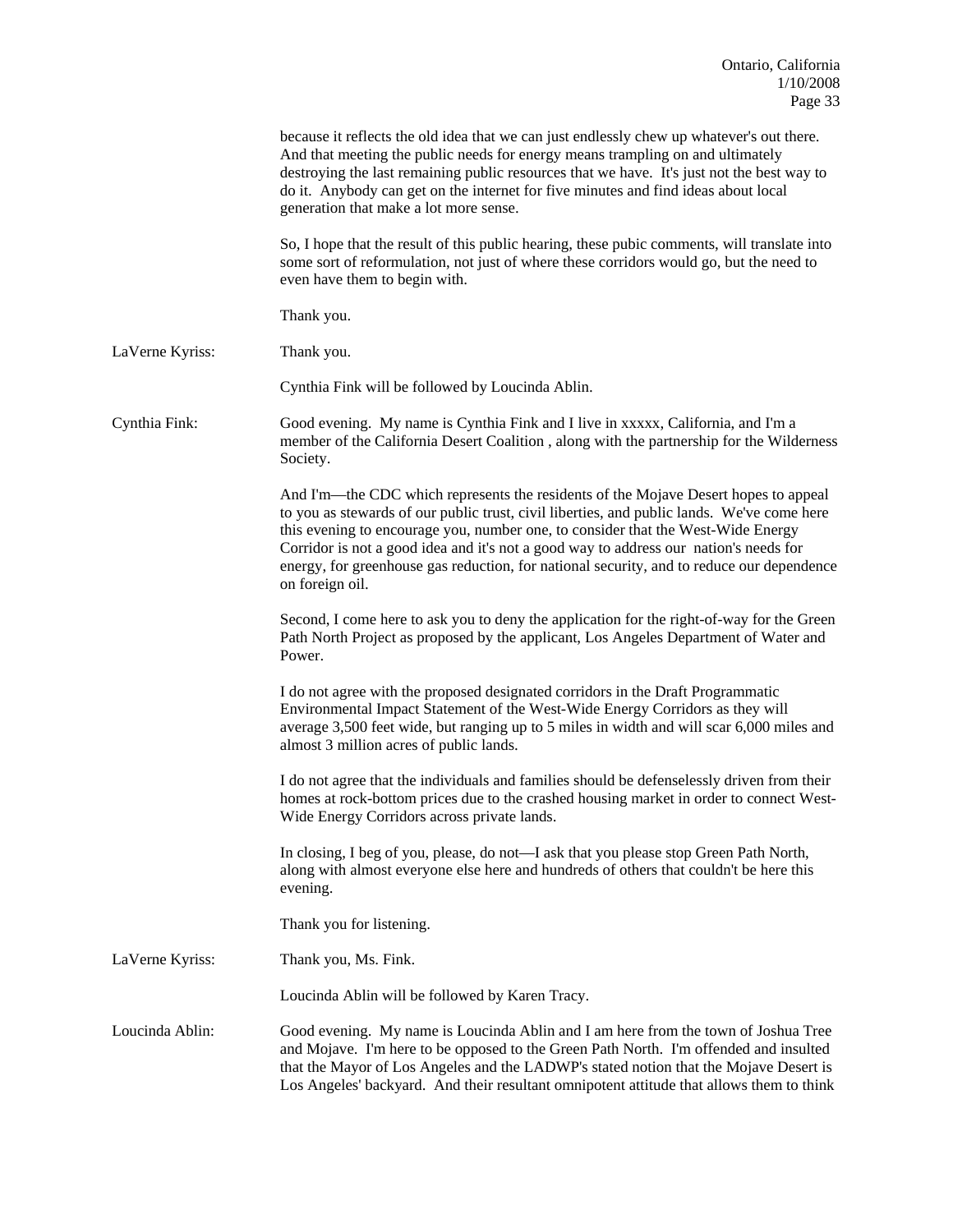|                 | they can destroy another geographic portion of California as they did in the Owens<br>Valley.                                                                                                                                                                                                                                                                                                                                                                                                                       |
|-----------------|---------------------------------------------------------------------------------------------------------------------------------------------------------------------------------------------------------------------------------------------------------------------------------------------------------------------------------------------------------------------------------------------------------------------------------------------------------------------------------------------------------------------|
|                 | I am also here today sponsored by the Wilderness Society. The Wilderness Society has<br>more than 300,000 spirited members who, since 1935 are dedicated to protecting<br>America's wilderness through science, advocacy and education. The Wilderness<br>Society's mission is to deliver an unspoiled legacy of wild places, with all the precious<br>values they hold: biological diversity, clean air and water, towering forests, rushing<br>rivers, and sweet sage; silent deserts for our future generations. |
|                 | In the Los Angeles Times, November 4th, 2007, it stated, "Power lines are the suspected<br>culprits behind at least 7 of the 12 major fires that burned in Southern California this<br>year, including the Witch Fire, which burned nearly 200,000 acres, destroyed 1,041<br>homes and killed 2 people."                                                                                                                                                                                                            |
|                 | There is no room for high-powered lines in the Mojave Desert, in California, or in the<br>United States or the world. They are antiquated, they are outdated and we need to think<br>of something better.                                                                                                                                                                                                                                                                                                           |
|                 | Thank you.                                                                                                                                                                                                                                                                                                                                                                                                                                                                                                          |
| LaVerne Kyriss: | Thank you, Ms. Ablin.                                                                                                                                                                                                                                                                                                                                                                                                                                                                                               |
|                 | Karen Tracy will be followed by Daniel Sall.                                                                                                                                                                                                                                                                                                                                                                                                                                                                        |
| Karen Tracy:    | Good evening. Thank you for the opportunity to speak. My name is Dr. Karen Tracy. I<br>live in xxxxx. I have for 23 years. I, too, represent the CDC and the Wilderness Society.                                                                                                                                                                                                                                                                                                                                    |
|                 | Remote generation and long-distance transmission of electricity is—needs to be a thing<br>of the past. The time has come for the difficult decision to make local generation the<br>standard.                                                                                                                                                                                                                                                                                                                       |
|                 | I'm personally appalled by the attitude of the Los Angeles Department of Water and<br>Power who, for the past two years, have made false claims and lied when confronted<br>with the factual evidence of the survey markers planted in cement in our pristine areas.<br>It's the type of deceitful and dishonest behavior that erodes trust and gives government a<br>bad name.                                                                                                                                     |
|                 | All of the talking points that we've heard here this evening I agree with.                                                                                                                                                                                                                                                                                                                                                                                                                                          |
|                 | And in closing, I would implore you to do what is right for the American people and what<br>is right for the precious and fragile inhabitants of the Mojave Desert. We the people need<br>your leadership to make these difficult decisions. Develop and maintain a rational energy<br>policy that is based upon conservation and local generation of energy. And stop Green<br>Path North should LADWP apply.                                                                                                      |
|                 | Thank you for this opportunity to comment.                                                                                                                                                                                                                                                                                                                                                                                                                                                                          |
| LaVerne Kyriss: | Thank you, Ms. Tracy.                                                                                                                                                                                                                                                                                                                                                                                                                                                                                               |
|                 | Daniel Sall will be followed by xxxxx.                                                                                                                                                                                                                                                                                                                                                                                                                                                                              |
| Daniel Sall:    | I'm Danny Sall. I don't really know what I need to say now. Everybody's covered all the<br>points, I think, over and over. But, I'll start off by saying I agree with most of the points<br>that have been made here tonight.                                                                                                                                                                                                                                                                                       |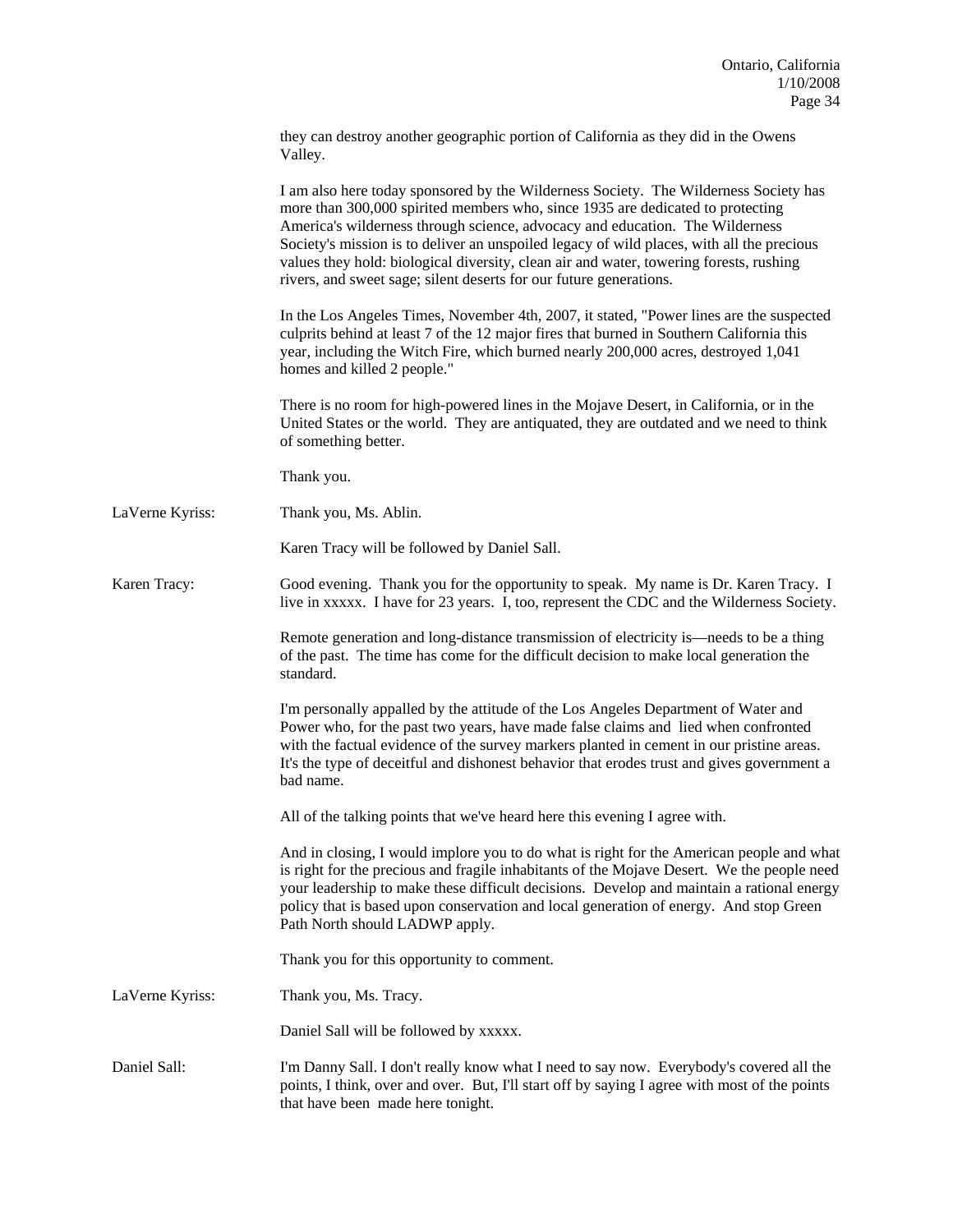|                 | But, I did want to tie together the 368 and the 1221. That—those sections of those<br>energy acts, they basically—by fast tracking on the federal level these—the BLM, use of<br>the land, it makes the green—it opens the door for Green Path North to come through our<br>part of the country. And the—there's information on the LADWP's website that says that<br>they can use 1221 for condemnation purposes and such. So, that's kind of how they're<br>tying together.                                                                                                                                           |
|-----------------|-------------------------------------------------------------------------------------------------------------------------------------------------------------------------------------------------------------------------------------------------------------------------------------------------------------------------------------------------------------------------------------------------------------------------------------------------------------------------------------------------------------------------------------------------------------------------------------------------------------------------|
|                 | And Mr. Rosenberg, the retired contractor—I'm still a contractor. And a 2,500 [sic]<br>square foot house for 4 people. I've been working on ones in the low desert that are 2<br>people and 7,000 square feet. And they air-condition them all summer long so the<br>furniture don't shrink. So, we have a lot of work to do with conservation.                                                                                                                                                                                                                                                                         |
|                 | And I'm a board member of the Mojave Desert Land Trust. And we've been working<br>pretty diligently since our formation about three years ago with conserving—our mission<br>statement is to protect and conserve most of-you know, what we can-left of the<br>Mojave Desert. And as land trusts across the country are starting to discover with this<br>West-Wide Energy act, that that creates quite a problem for conservation and protecting<br>lands in perpetuity as $501(3)(c)$ 's are by law supposed to do. So, there's quite an uproar in<br>the land conservation community about this particular act.      |
|                 | And the three million acres that are gonna be destroyed in the Mojave Desert with this<br>corridor piece, the West-Wide Energy Corridor, doesn't address the millions that are<br>already probably approaching a million with the solar and wind generation. And before<br>it's over the rell be millions. And so how—I don't think anything of this magnitude has<br>ever faced the BLM before. And scientifically I don't know how they're gonna be able to<br>handle that. This—the studying of the ETAs and such just seems like such an<br>overwhelming task because you can't pick out each project individually. |
|                 | So anyway, I guess we'll hear what other points that everyone else has got.                                                                                                                                                                                                                                                                                                                                                                                                                                                                                                                                             |
| LaVerne Kyriss: | Thank you, Mr. Sall.                                                                                                                                                                                                                                                                                                                                                                                                                                                                                                                                                                                                    |
|                 | And I'll let you pronounce your last name. And she'll be followed by Richard Schwartz.                                                                                                                                                                                                                                                                                                                                                                                                                                                                                                                                  |
| XXXXXX          | Hi. My name is xxxx. And I would like to thank you for the opportunity to speak<br>tonight. I live xxxxx, California and I'm also here on behalf of the Wilderness Society<br>and the California Desert Coalition, which was created in opposition to the Green Path of<br>LADWP.                                                                                                                                                                                                                                                                                                                                       |
|                 | And when the community first found out about this, it was almost hard to believe that this<br>was an actual plan. How could you actually put these gigantic power lines through<br>preserves and historic areas, a preserve that—the Big Morongo Canyon Preserve, which<br>is one of the only riparian areas rich with water in the entire Mojave Desert?                                                                                                                                                                                                                                                               |
|                 | Well, the truth really is that there's few places for these corridors left. And there are so<br>many few places because there's so many areas that haven't already been damaged by<br>unrestricted consumption. There are so many—there's hardly any areas left that haven't<br>been developed or used for their resources.                                                                                                                                                                                                                                                                                             |
|                 | We have tapped all our resources. And we're at the end of this abundance of natural<br>lands and space that we thought we could just continue using. It's now time to look at<br>creative solutions to how we're gonna face the future because we cannot continue to use<br>these resources at all.                                                                                                                                                                                                                                                                                                                     |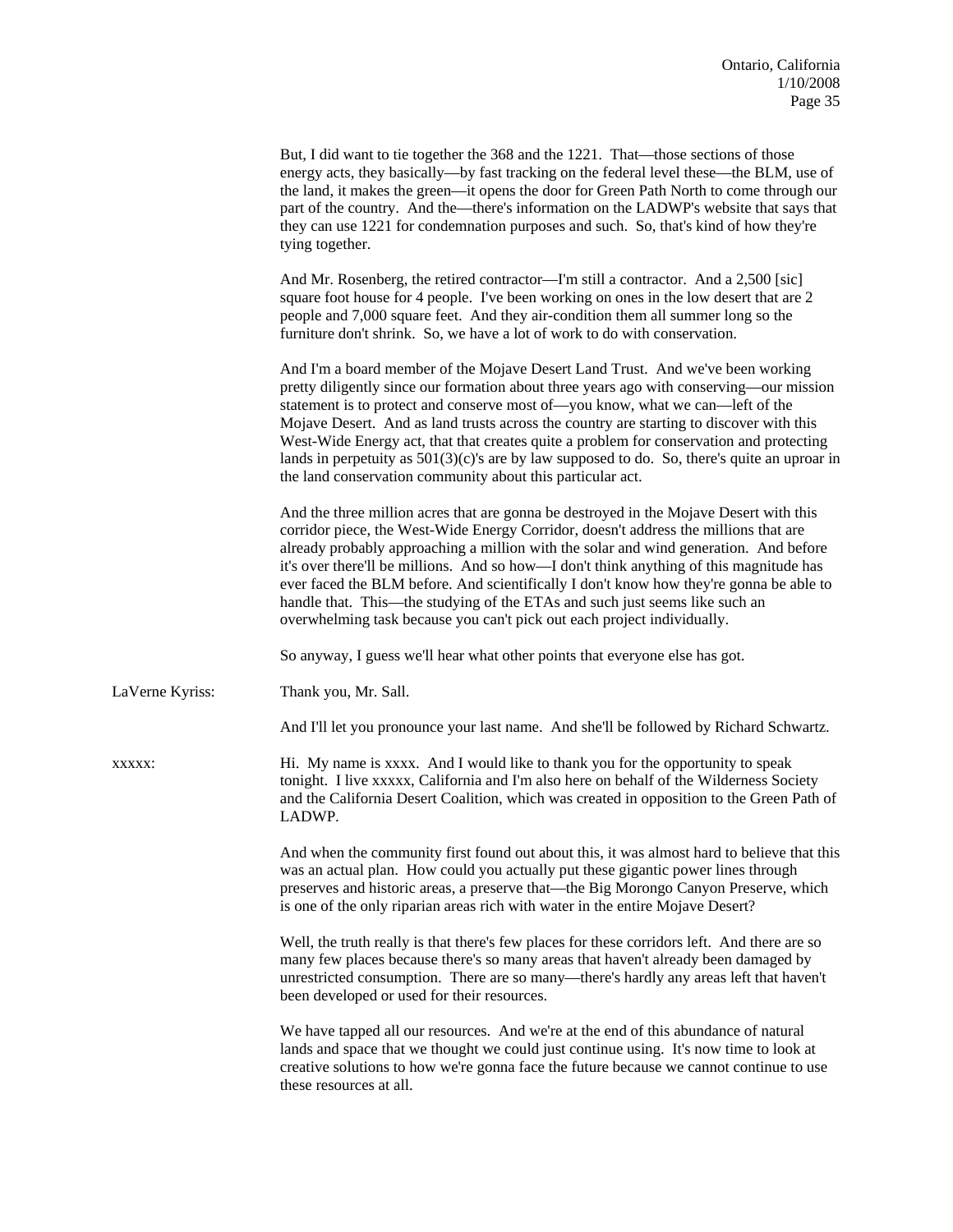|                          | And the great thing right now is that the money is out there, the solutions are out there<br>and the technology is out there in abundance to really be figuring things out here. So<br>many people have been talking tonight about generating local electricity because that's—<br>and local power—because that is truly green.                                                                                                                                                                                                               |
|--------------------------|-----------------------------------------------------------------------------------------------------------------------------------------------------------------------------------------------------------------------------------------------------------------------------------------------------------------------------------------------------------------------------------------------------------------------------------------------------------------------------------------------------------------------------------------------|
|                          | Green means using the most efficient methods. It means conserving first and then, after<br>that, generating power locally. Using things locally. This is at the core of green. So, you<br>really can't call anything green if it doesn't follow those standards. And it's now time to<br>hold large power companies to those standards. And there's no other excuse at this point.<br>And the public eye is now on California, especially Southern California because there are<br>so many people here that we are using a lot of the energy. |
|                          | And if you do actually take the steps to reassess this entire assumption that we do need<br>these power lines at all, and that's—and this West-Wide Energy Corridor—and you take<br>those steps to bring in creative solutions and bring in local solutions and use the<br>information that's out there, you will be rewarded. You will be looked at positively 5<br>years from now, 10 years from now. You will be heroes in the public eye. And I hope<br>that you can take that step.                                                      |
| LaVerne Kyriss:          | Thank you, xxxxx.                                                                                                                                                                                                                                                                                                                                                                                                                                                                                                                             |
|                          | Richard Schwartz will be followed by Phyllis Schwartz.                                                                                                                                                                                                                                                                                                                                                                                                                                                                                        |
| <b>Richard Schwartz:</b> | Good evening. My name is Richard Schwartz and I have come today to provide<br>comment. I'm a resident of Yucca Valley and I'm a member of the CDC and a partner for<br>the Wilderness Society. Before I begin, I wish to say that I completely agree with all of<br>the previous comments presented by the members of the CDC and the Wilderness<br>Society caucus.                                                                                                                                                                           |
|                          | Although my statements tonight may sound a little political, they cross all political lines.<br>I think we've all noted our rising energy costs in conjunction with the obscene profits<br>realized by our energy providers.                                                                                                                                                                                                                                                                                                                  |
|                          | I want you to know that I do not agree with land use subsidies that the Bureau of Land<br>Management will give corporation in the West-Wide Energy Corridors as it is another<br>example of corporate welfare at our taxpayers' expense.                                                                                                                                                                                                                                                                                                      |
|                          | I do not agree with the investment tax credits that the Internal Revenue Service will<br>provide to corporations to develop projects within the West-Wide Energy Corridor as it is<br>another example of corporate welfare at our taxpayers' expense.                                                                                                                                                                                                                                                                                         |
|                          | And I will repeat that I do not agree with lower or no-interest government loans granted<br>to development corporations who develop projects within the West-Wide Energy<br>Corridor as it is yet another example of corporate welfare at our taxpayers' expense.                                                                                                                                                                                                                                                                             |
|                          | In closing, I would also like to implore you to do the right thing for the American people.<br>And also to stop the Green Path North.                                                                                                                                                                                                                                                                                                                                                                                                         |
|                          | Thank you for this opportunity to speak.                                                                                                                                                                                                                                                                                                                                                                                                                                                                                                      |
| LaVerne Kyriss:          | Thank you, Mr. Schwartz.                                                                                                                                                                                                                                                                                                                                                                                                                                                                                                                      |
|                          | Phyllis Schwartz will be followed by Ruth Rieman.                                                                                                                                                                                                                                                                                                                                                                                                                                                                                             |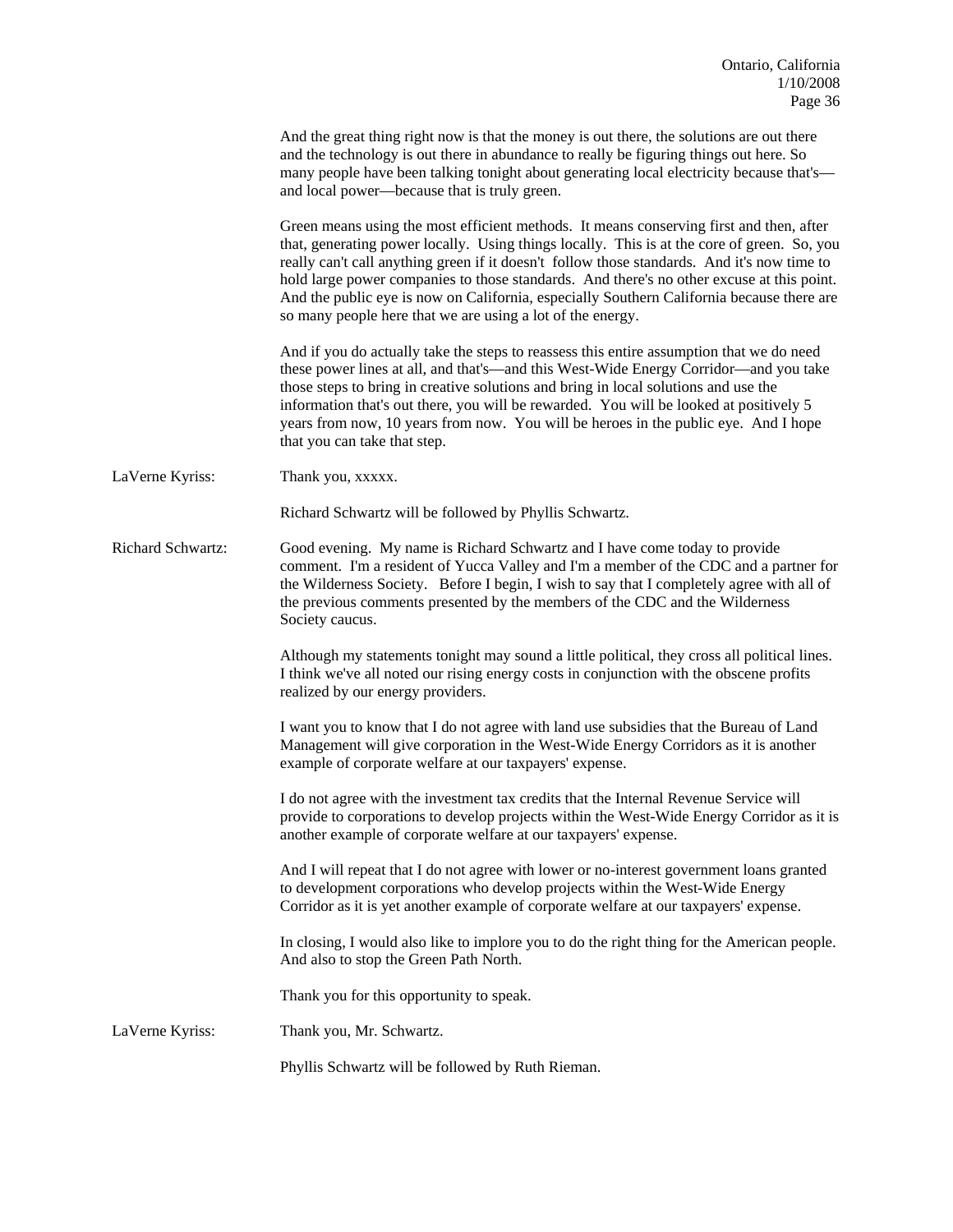| Phyllis Schwartz: | Good evening. Thank you for listening to all of us. And I relinquish my time to my<br>fellow community.                                                                                                                                                                                                                                                                                                                                                                                                                                          |
|-------------------|--------------------------------------------------------------------------------------------------------------------------------------------------------------------------------------------------------------------------------------------------------------------------------------------------------------------------------------------------------------------------------------------------------------------------------------------------------------------------------------------------------------------------------------------------|
| Ruth Rieman:      | Good evening. Thank you for the opportunity to comment this evening. My name is<br>Ruth Rieman. I am a resident of the County of San Bernardino, a member of the<br>California Desert Coalition who is partnering with the Wilderness Society tonight.                                                                                                                                                                                                                                                                                           |
|                   | I repeat for emphasis these two requests. First, understand that the West-Wide Energy<br>Corridor is fundamentally the wrong way to address our nation's need for energy.                                                                                                                                                                                                                                                                                                                                                                        |
|                   | Second, deny the application for right-of-way for the Green Path North Project as<br>proposed by the applicant, Los Angeles Department of Water and Power.                                                                                                                                                                                                                                                                                                                                                                                       |
|                   | I think that the WWEC has the cart before the horse. It implies that remote energy<br>production is the wave of the green future, before the nation has had a conversation of<br>what the energy paradigm should be. I too, like many in the room tonight, strongly<br>support a national energy policy that promotes local generation of power before remote<br>generation and long-distance transmission are developed. It's time for the urban center<br>citizens to find their own local green path that leaves the Mojave Desert unspoiled. |
|                   | In closing, I ask that you do the right thing. For the greater good, save the Mojave Desert<br>and begin by stopping Green Path North.                                                                                                                                                                                                                                                                                                                                                                                                           |
| LaVerne Kyriss:   | Thank you, Ms. Rieman.                                                                                                                                                                                                                                                                                                                                                                                                                                                                                                                           |
|                   | Our next speaker is xxxxx. xxxxxl will be followed by Jacqueline Ayer.                                                                                                                                                                                                                                                                                                                                                                                                                                                                           |
| XXXXX:            | My name is xxxxx. I'm a resident of xxxxx. I've lived there for about 17 years.<br>However, I do work in Los Angeles. So, I only get to see my home on the weekends and<br>summers because I'm a teacher.                                                                                                                                                                                                                                                                                                                                        |
|                   | It's a pleasure to come out to xxxxx and come through the community as we have some<br>really, really beautiful areas there. When I first started hearing about the Green Path and<br>the corridors and everything and I started learning more about it, I'm very surprised that<br>this could happen. It seems like that someone has taken a line and said, "What can we<br>destroy the most." And they're going to come through some places that cannot be<br>repaired.                                                                        |
|                   | When I travel in the summer, I go through in different states, small cities that are—you<br>can see that they were once thriving but they are no longer thriving cities. Buildings<br>become in disrepair. And I believe that will happen to not only our community, but the<br>communities around us; Yucca Valley, Joshua Tree.                                                                                                                                                                                                                |
|                   | Another thing that concerns me is that there's a lot of issues with the BLM in terms of<br>people that like to go off-roading, which is a good healthy activity. For a lot of people in<br>Los Angeles, they have no place to play so they come out to the desert and they enjoy the<br>desert. There is some problems with it. But basically, where are people going to go to<br>enjoy the land, as long as they take care of it?                                                                                                               |
|                   | But now, I hear that BLM is going to allow DWP to come onto their land and build these<br>towers. And everyone knows that they are—they're a health problem. It's going to ruin<br>the land that they come through. They're going to be scraping it and cleaning it. There's<br>going to be years of floods. There's going to be years of dry. There's going to be fires<br>that come through. So, that is a really big concern to me.                                                                                                           |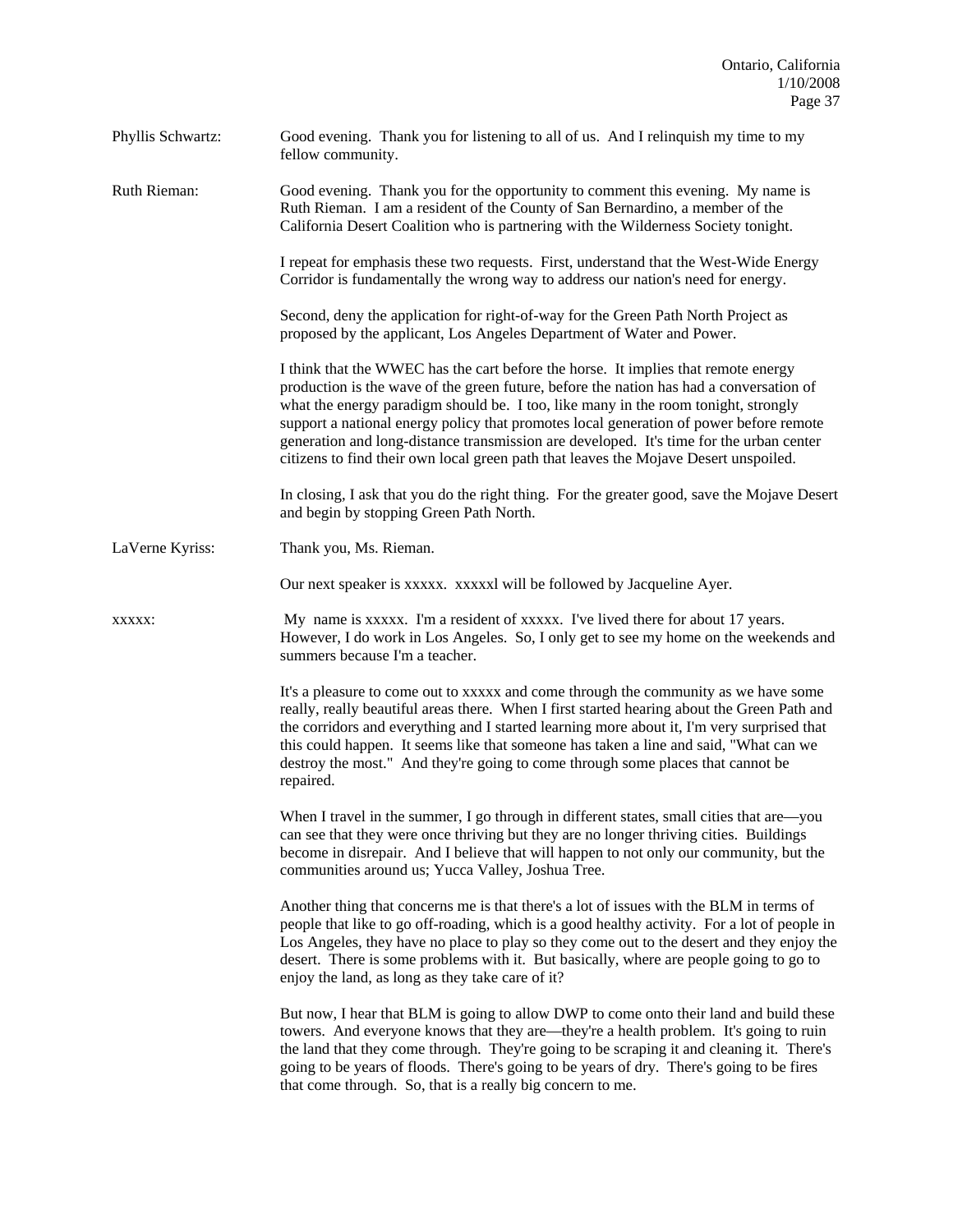The other concern that I have is that DWP is already putting markers in people's yards. And when I heard about that it came to my mind—I know the history of the Owens Valley when DWP started that route with the water from the mountains. So, I would suggest that maybe people learn the history of how DWP treats people, treats the land, and does not really have any regard for others.

Thank you.

LaVerne Kyriss: Thank you, xxxxx.

 Our next speaker is Jacqueline Ayer. Oh, there you are. She'll be followed by John McFarlane.

Jacqueline Ayer: Sorry about that. Yes, my name is Jackie Ayer and I live in the unincorporated area of xxxxx. So, I might be the only xxxxx person here. I'm on the town council in the community of xxxxx.

> Vincent Station, which is the northern nexus for proposed corridor 107-268 is in the town of Acton. Right now, Acton is facing substantial impacts from new transmission capacity created by Southern California Edison development plans. The two SCE corridors that we are dealing with are only—well, a maximum of 300 feet wide. Now, with the energy corridors action we're looking at an additional 1,000 foot-wide corridor with corridor number 107-268, and that's three times bigger than the corridors which already cause us problems. There's no doubt that facilitating this corridor will cause a direct and substantial impact on the community of Acton.

NEPA demands that DOE identify and discuss impacts of the project, which includes impacts off federal lands as well as on federal lands. NEPA demands the DOE identify conflicts of the proposed corridors with local land use planning and policy. NEPA demands the DOE justify the location and width of corridor 107-268, at least on some reasonable level in the PEIS.

NEPA demands that DOE contemplate mitigation measures for impacts both on and off federal lands, at least on some reasonable level in the PEIS. I note that the Draft PEIS does none of these and does not satisfy any of these requirements.

I realize that the site-specific effects of this PEIS will be more general than the specific EIS. But, NEPA demands that effects be addressed and that relevant parties at least be contacted.

None of the public outreach efforts required to satisfy NEPA were utilized in developing the corridor 107-268. LA County Supervisor Antonovich's office was not contacted. The community of Acton, which will be significantly impacted by this corridor, was never contacted. It would have been a simple thing to do, but it was not done.

I note that DOE went to great lengths to, quote, "initiate consultation with Indian tribes who can be potentially impacted by the corridors." And I also note the DOE was very concerned about impact to non-federal lands, and even non-Indian lands that were controlled by Indian tribes. DOE made no such outreach efforts with local municipalities such as Acton that can be so significantly impacted.

And perhaps what I'm about to say you will find offensive, but I am offended that such preferential treatment was offered on purely racial lines.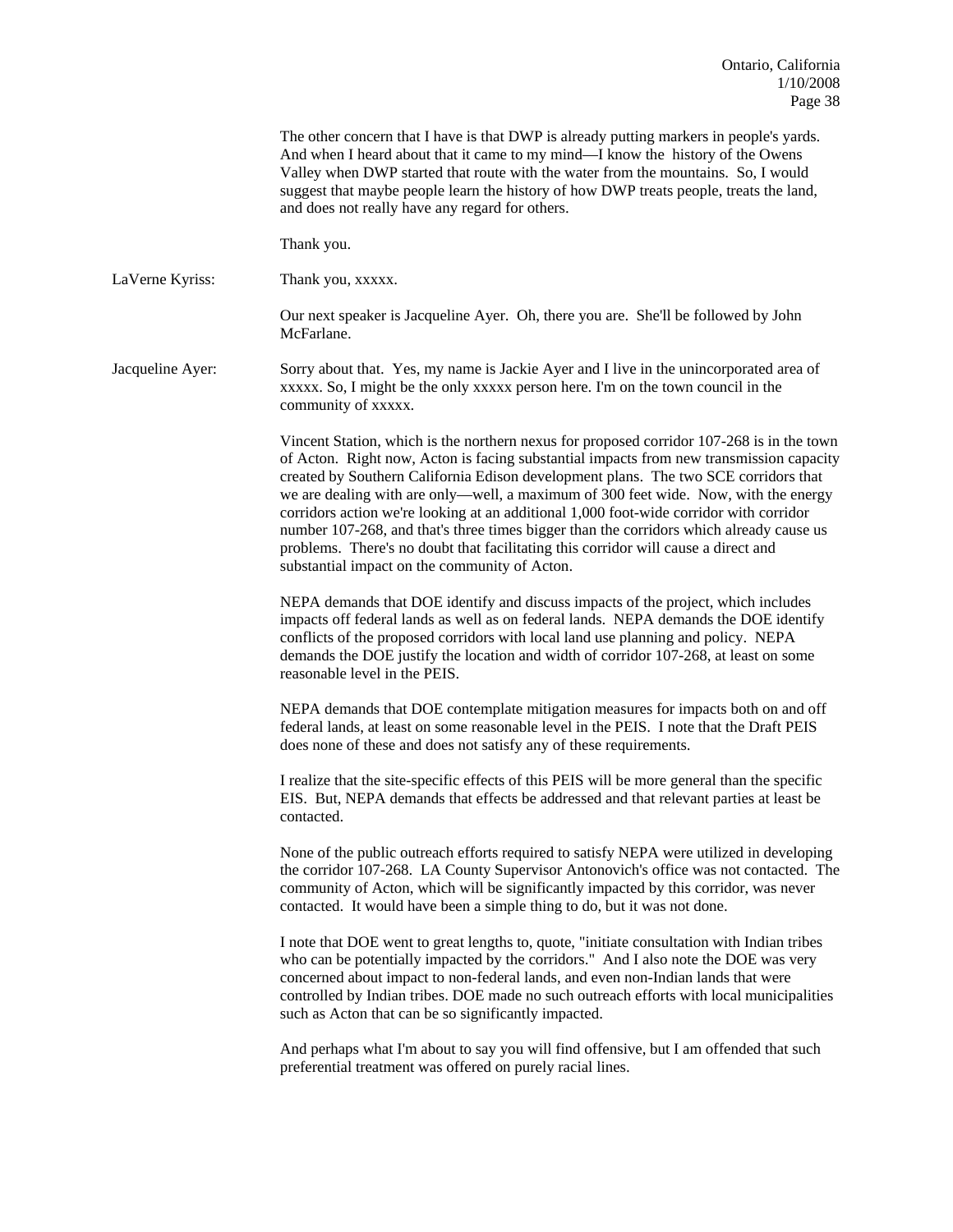|                 | NEPA—excuse me. What you've heard tonight is a demand that you consider real, no-<br>project alternatives by exploring the viability of [unintelligible] generation, which obviate<br>any requirement for transmission lines. You've heard a demand that the corridor<br>identified be properly justified by an accurate needs analysis. You've heard a demand<br>that DOE seek direction and suggestions from community organizations and<br>municipalities in deciding where potential corridors should be and, indeed, if they should<br>exist at all. |
|-----------------|-----------------------------------------------------------------------------------------------------------------------------------------------------------------------------------------------------------------------------------------------------------------------------------------------------------------------------------------------------------------------------------------------------------------------------------------------------------------------------------------------------------------------------------------------------------|
|                 | In short, you have heard a simple demand that the PEIS be brought into compliance with<br>any—with the NEPA regulations. You have a statutory obligation to do so and you also<br>have a moral obligation to do so.                                                                                                                                                                                                                                                                                                                                       |
|                 | Thank you.                                                                                                                                                                                                                                                                                                                                                                                                                                                                                                                                                |
| LaVerne Kyriss: | Thank you, Ms. Ayer.                                                                                                                                                                                                                                                                                                                                                                                                                                                                                                                                      |
|                 | John McFarlane will be followed by Evelyn Hatch.                                                                                                                                                                                                                                                                                                                                                                                                                                                                                                          |
| John McFarlane: | Good evening. Thank you for this opportunity. I'm John McFarlane. I have come from<br>Yucca Valley, California to make public comment. Yucca Valley, California is a small<br>town on the Mojave Desert.                                                                                                                                                                                                                                                                                                                                                  |
|                 | Before going there, I served 21 years in the United States Army serving my government<br>and my fellow citizens, hopeful that I was helping to maintain a strong military force<br>which would maintain our freedoms and our way of life. I think I did that. And I hope I<br>can do some more of that tonight.                                                                                                                                                                                                                                           |
|                 | After serving 21 years in the Army I took my family to Yucca Valley for one year so we<br>could rebuild, remodel, fix up the house that we owned there and then move to a better<br>place. That was 30 years ago. There's no better place to move.                                                                                                                                                                                                                                                                                                        |
|                 | The house that we live in now has a large comfortable guest room. I implore you call,<br>make an appointment. Come and make use of it. Stay. I'd like to show you the beauty,<br>the serenity, and the fragility of the Mojave Desert. And in showing you that, I'd like you<br>to make some value to the service that I had for our freedom by making decisions that<br>these energy corridors through our desert are not good.                                                                                                                          |
|                 | It would be much easier for DWP to destroy our desert than it was for them to almost<br>completely destroy the Owens Valley. Our desert is more fragile than the Owens Valley<br>was. But the agriculture of the Owens Valley has still not come back after 50 years. And<br>I'm afraid the Mojave Desert would be even worsely impacted.                                                                                                                                                                                                                 |
|                 | So, I implore you. Listen to the points that have been given here tonight. I agree with all<br>of the points. There are many here tonight who have a lot of personal reasons that they<br>don't want the corridor through their town. That's one side of the issue. But a lot of<br>comments have been made that there's a better way to do it.                                                                                                                                                                                                           |
|                 | The politicians that you serve, that started this whole thing in process by enacting an act<br>that requires to look at and maybe establish corridors will tell you that. If they receive a<br>letter from a constituent they know there's at least 100 who feel that way. And that's<br>correct. You've heard from a few people who represent CDC. For every one of us here<br>tonight there are at least 100 out there who feel the same way as we do but couldn't make<br>it.                                                                          |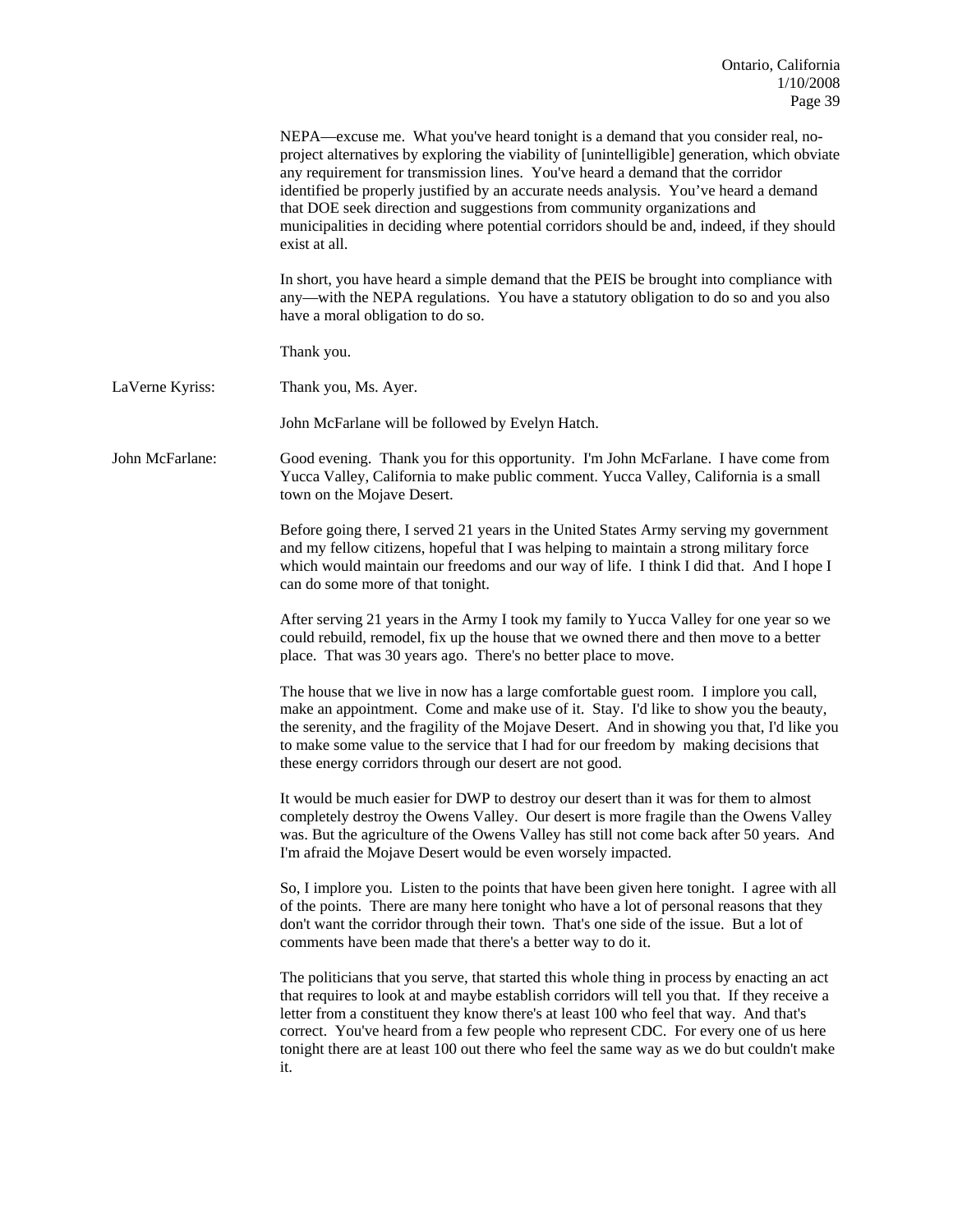There are a large group of people who are opposed to this. So, DWP needs to be told, if you build it, they will come. Some will come with rifles and shoot at your wires; some will land airplanes on it. But, we don't want you to destroy our desert. Thank you. LaVerne Kyriss: Thank you, Mr. McFarlane. Evelyn Hatch will be followed by xxxxx. Evelyn Hatch: I'm Evelyn Hatch. I live in Yucca Valley. And I agree with all of these lovely people. And I just wanted to emphasize a couple of points. As fliers, not only do our people run into wires, but how about the towers? They're gonna have a farmyard of towers to run into. Also, we seem to be able to go to the moon, we're planning a trip to Mars. And do you mean to tell me that DWP can't find a way to use the existing lines and towers that are in existence? Thank you. LaVerne Kyriss: Thank you, Ms. Hatch. xxxxx will be followed by Sara Viola. xxxxx: My name's xxxxx and I'm a resident of xxxxx, California. And I'm also a member of the CDC and a friend of the Wilderness Society. And if I turn four shades of red, it's the curse of being a redhead. So, bear with me. I was raised in Los Angeles and found an opportunity to move to xxxxx for a job. And, you know, I'm a beach bum. Bottom line is, the first six months I was there I was like, what am I doing here? The desert, you know? I didn't like it. But in six months I learned things about the desert that turned me all the way around. I'm an artist. I'm an avid hiker. But, I've gotten to know areas up in the Pioneertown area like Roadrunner Rut and Gamut Gulch and Burns Canyon. I know the old road up to Big Bear, you know. I'm also a real estate agent and I'm a member of the board of directors of the real estate board up there. I'm the liaison to the board. I know that California Association of Realtors is pretty [expletive]. Bottom line is, I'm against this thing. I know that after I leave here I'm gonna join the NRA. And you know, being raised in Los Angeles I've had a few bouts with bullies. I really think the DWP is a bunch of bullies. And I will be standing in front of a bulldozer. I don't care. I mean, this is wrong. You guys need to figure out a better way. It's not that difficult. Anyways, thank you. LaVerne Kyriss: Thank you. Before I call our next speakers, if the person who took the comments out of our comment box at the registration desk would return those comments. We'd really like to have those back. So, thank you. And Sara Viola will be followed by xxxx. And maybe those names are reversed, but xxx or xxxxx.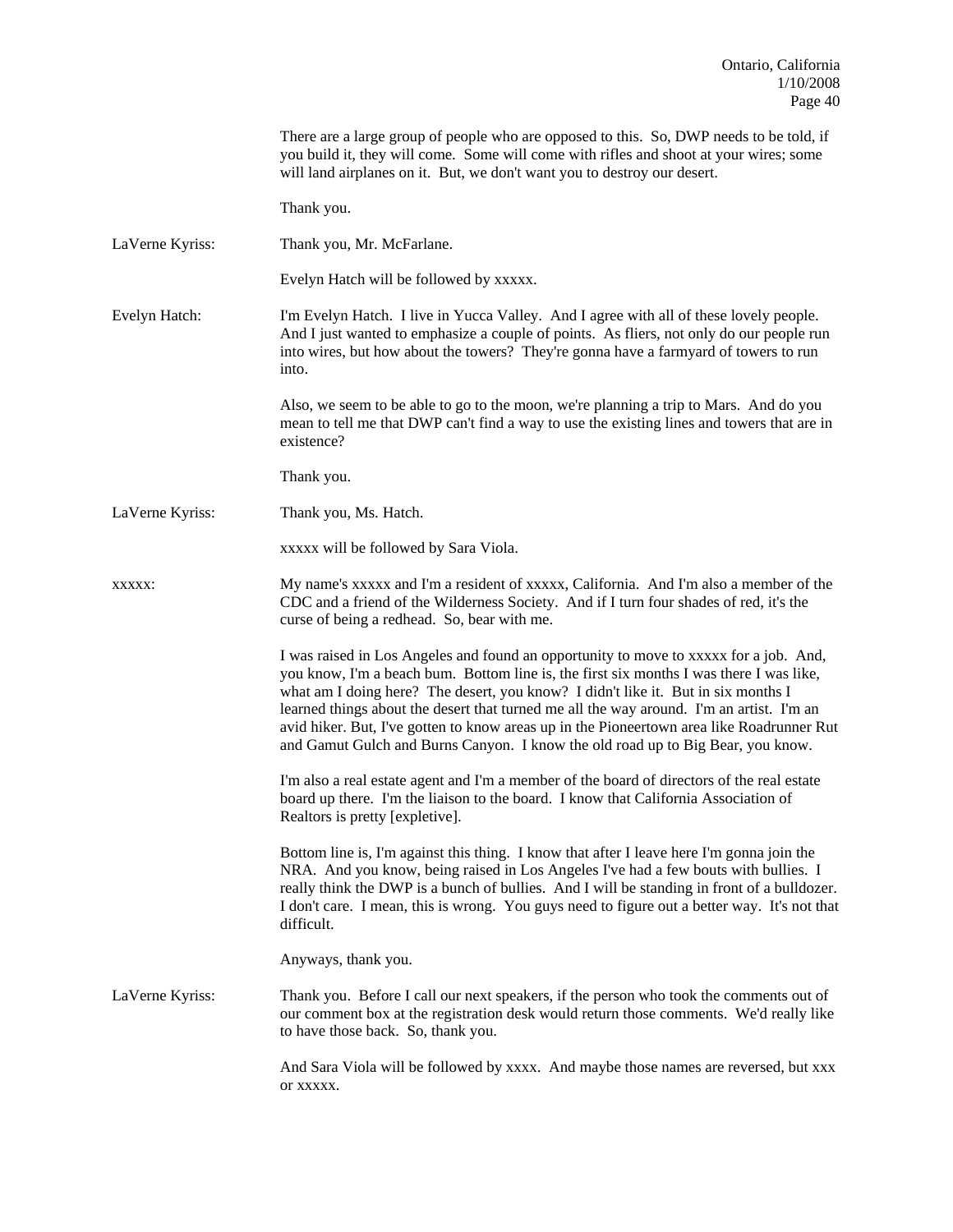| Sara Viola:         | Good evening. My name is Sara Viola. I'm a member with the California Desert<br>Coalition and a member of the Wilderness Society. I wish to say that I agree with all the<br>comments made previously tonight.                                                                                                                                                                                                                                                                                                                                                                                                                                                                              |
|---------------------|---------------------------------------------------------------------------------------------------------------------------------------------------------------------------------------------------------------------------------------------------------------------------------------------------------------------------------------------------------------------------------------------------------------------------------------------------------------------------------------------------------------------------------------------------------------------------------------------------------------------------------------------------------------------------------------------|
|                     | And I particularly want to say that I strongly support a national energy policy that<br>promotes local generation of power, and power through incentives, tax credits, and low-<br>interest loans instead of the development of multiple generation projects and long-<br>distance transmission. With local generation it is not necessary to desecrate our<br>wilderness areas. These are some of our nation's most precious resources which need to<br>be preserved for future generations of plant, animal, and human life. We are spirits of<br>this planet and we have an obligation to protect our planet and the plants and animals<br>here as well. It's not just about human life. |
|                     | But additionally, please consider future generations of people and what we're gonna do to<br>—in the West corridors and the corridors in the East. And please be more forward-<br>thinking than what the corporations who intend to make a lot of money plan to do. You<br>people can—and others that you know—I'm sure can stop this project and we appreciate<br>your help in that.                                                                                                                                                                                                                                                                                                       |
|                     | Thank you very much.                                                                                                                                                                                                                                                                                                                                                                                                                                                                                                                                                                                                                                                                        |
| LaVerne Kyriss:     | Thank you, Ms. Viola.                                                                                                                                                                                                                                                                                                                                                                                                                                                                                                                                                                                                                                                                       |
|                     | And if xxxxx is here? Followed by Catherine Janowicz.                                                                                                                                                                                                                                                                                                                                                                                                                                                                                                                                                                                                                                       |
| XXXXX:              | Hi. My name is xxxxx. I live in xxxxx and I am part of the Desert Coalition, friends of<br>the Wilderness Society. And I opposed the Green Path North coming through the<br>Morongo Basin.                                                                                                                                                                                                                                                                                                                                                                                                                                                                                                  |
|                     | I agree with everything that's been said here and I would just like to zero in on the place<br>where the residents cannot speak for themselves, and that's the Big Morongo Canyon<br>because they're—and I wish to speak for those residents, the plants and the animals.                                                                                                                                                                                                                                                                                                                                                                                                                   |
|                     | I lived in Morongo Valley for 10 years and I spent literally thousands of hours over at the<br>Big Morongo Canyon Preserve. Underground springs that burst forth just south of the<br>highway come from snowpacks in the mountains. It takes three years to actually surface<br>there. They run down through the canyon in streams. They support a large forest of<br>cottonwood trees, mesquites and willows, big horn sheep, deer, bobcats, coyotes, and a<br>multitude of small varmints. A beautiful, restful green spot.                                                                                                                                                               |
|                     | One of the main bird migratory passes in the United States, from Canada to South<br>America. The birds come through there. And people come from all over the world just to<br>view the birds. It is a beautiful oasis, a Garden of Eden in the desert. And Green Path<br>North just must not come through the Morongo Basin.                                                                                                                                                                                                                                                                                                                                                                |
|                     | Thank you.                                                                                                                                                                                                                                                                                                                                                                                                                                                                                                                                                                                                                                                                                  |
| LaVerne Kyriss:     | Thank you, xxxxx.                                                                                                                                                                                                                                                                                                                                                                                                                                                                                                                                                                                                                                                                           |
|                     | Catherine Janowicz will be followed by Robert Carroll.                                                                                                                                                                                                                                                                                                                                                                                                                                                                                                                                                                                                                                      |
| Catherine Janowicz: | Hello. My name is Catherine Janowicz. I live in Johnson Valley, California.                                                                                                                                                                                                                                                                                                                                                                                                                                                                                                                                                                                                                 |
|                     | As our elected officials and people here who are representing—who were appointed to<br>protect our public lands; our land, the people land, it's very disturbing to me that it is                                                                                                                                                                                                                                                                                                                                                                                                                                                                                                           |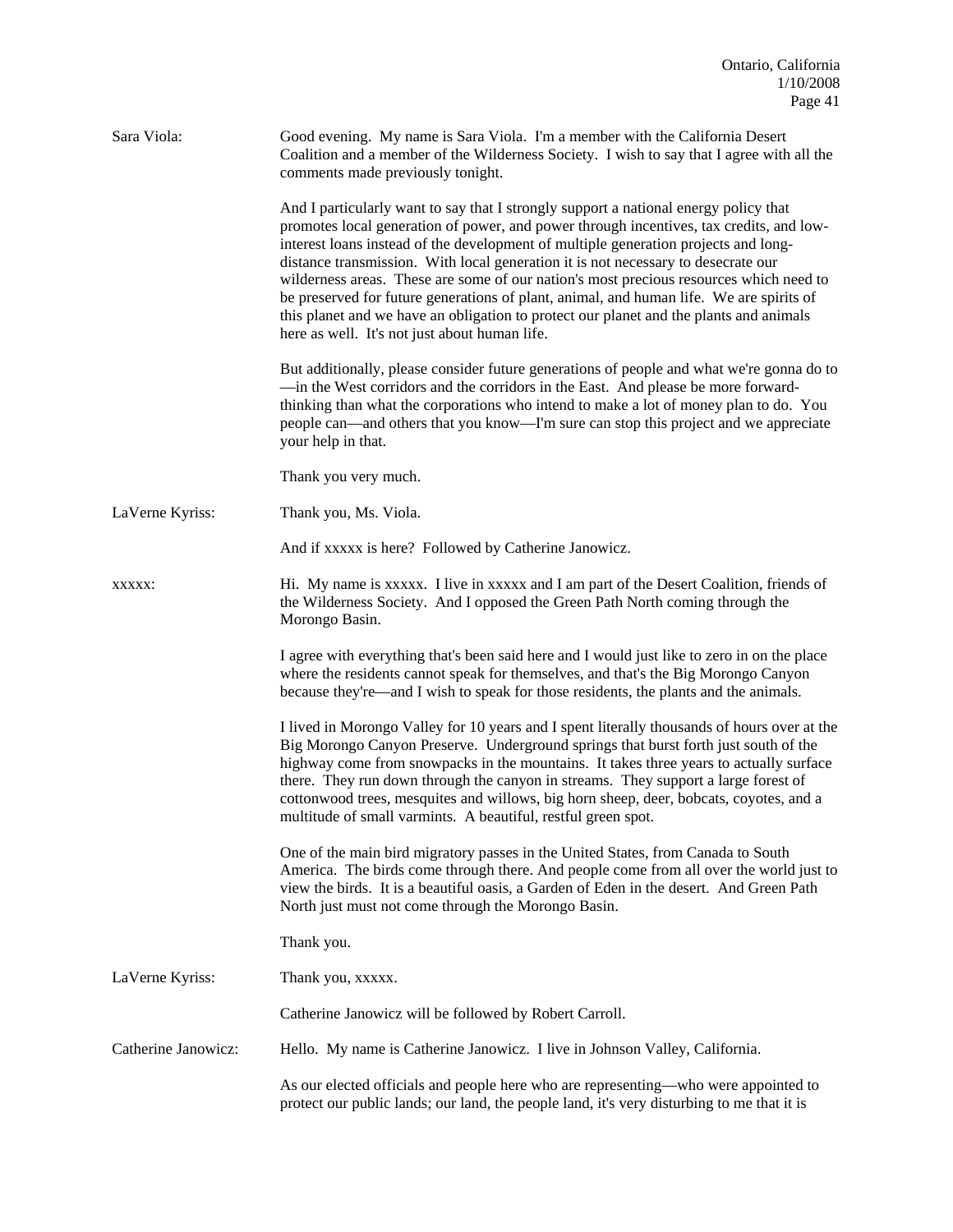|                       | being considered to support the West-Wide Energy Corridor as well as Act 368. These<br>acts will risk that the current system put in place to protect our environment will be fast-<br>tracked, and possibly even bypassed. These laws have been in place for—to protect our<br>lands—for quite some time. And it had thorough study in order to ensure that you do not<br>devastate any wildlands within this corridor.                                                                                                                                                                                                                                                                                                                                                                  |
|-----------------------|-------------------------------------------------------------------------------------------------------------------------------------------------------------------------------------------------------------------------------------------------------------------------------------------------------------------------------------------------------------------------------------------------------------------------------------------------------------------------------------------------------------------------------------------------------------------------------------------------------------------------------------------------------------------------------------------------------------------------------------------------------------------------------------------|
|                       | Many of the areas of this corridor are so remote that it's impossible to even be fully aware<br>of all of the species that currently inhabit it. If you fast-track our NEPA system and our<br>environmental studies, how can you know that you're even going to scratch the surface of<br>the full impact that this will have on our ecosystem?                                                                                                                                                                                                                                                                                                                                                                                                                                           |
|                       | It is your responsibility to stop any infringement upon our land. You don't need to<br>compromise. These corridors are not necessary. There—what solid proof has been<br>shown that the current corridors are insufficient to support our current needs, but not<br>insufficient? It's quite possible that these corridors already exist, the consumption, that<br>we reasonably should expect as citizens of this great county. But with additional<br>conservation and reviewing the efficiency of the systems we have in place we can assure<br>that we're looking out for our land. Would it seem better use of our existing corridors to<br>look for local energy generation, use of new and better technology? It could possibly<br>eliminate the needs for these corridors at all. |
|                       | As you heard from many of the people here tonight, there are many impacts on our lives<br>that probably haven't even been considered. Wildlife, small regional airports, and<br>extremely unique plant life that will never be renewed once it is wiped out. It will—that<br>wiped out plant life will impact entire ecosystems. From the spiders to the bobcats, it is<br>all very important to us. Please consider the amount of damage that these corridors will<br>do to our public lands.                                                                                                                                                                                                                                                                                            |
|                       | Thank you.                                                                                                                                                                                                                                                                                                                                                                                                                                                                                                                                                                                                                                                                                                                                                                                |
| LaVerne Kyriss:       | Thank you, Ms. Janowicz.                                                                                                                                                                                                                                                                                                                                                                                                                                                                                                                                                                                                                                                                                                                                                                  |
| Unidentified Man:     | [Inaudible.]                                                                                                                                                                                                                                                                                                                                                                                                                                                                                                                                                                                                                                                                                                                                                                              |
| LaVerne Kyriss:       | That must be Robert Carroll who's turning over his time. Thank you for relinquishing<br>your time.                                                                                                                                                                                                                                                                                                                                                                                                                                                                                                                                                                                                                                                                                        |
|                       | Our next speaker will be Laurel Williams, followed by Dave Voss.                                                                                                                                                                                                                                                                                                                                                                                                                                                                                                                                                                                                                                                                                                                          |
| Laurel Williams:      | My name is Laurel Williams. I'm a divert field organizer for the California Wilderness<br>Coalition. The California Wilderness Coalition is a state-wide organization that's<br>dedicated to protecting our wildlands and [unintelligible]. And we-                                                                                                                                                                                                                                                                                                                                                                                                                                                                                                                                       |
| Unidentified Speaker: | [Inaudible.]                                                                                                                                                                                                                                                                                                                                                                                                                                                                                                                                                                                                                                                                                                                                                                              |
| Laurel Williams:      | Yes. We reviewed the Draft Environmental Impact Statement for the West-Wide Energy<br>Corridors. And I'll start by saying that we were pleased to see that the Draft<br>Environmental Impact Statement is drastically improved over the corridors that were<br>initially proposed during the scoping phase for the project.                                                                                                                                                                                                                                                                                                                                                                                                                                                               |
|                       | The initially released corridor proposals would have devastated some of California's most<br>treasured public lands. The original maps included corridors through Joshua Tree<br>National Park, Lassa National Park and several wilderness study areas, as well as                                                                                                                                                                                                                                                                                                                                                                                                                                                                                                                        |

designated wilderness. So, while the proposed corridors released in the Draft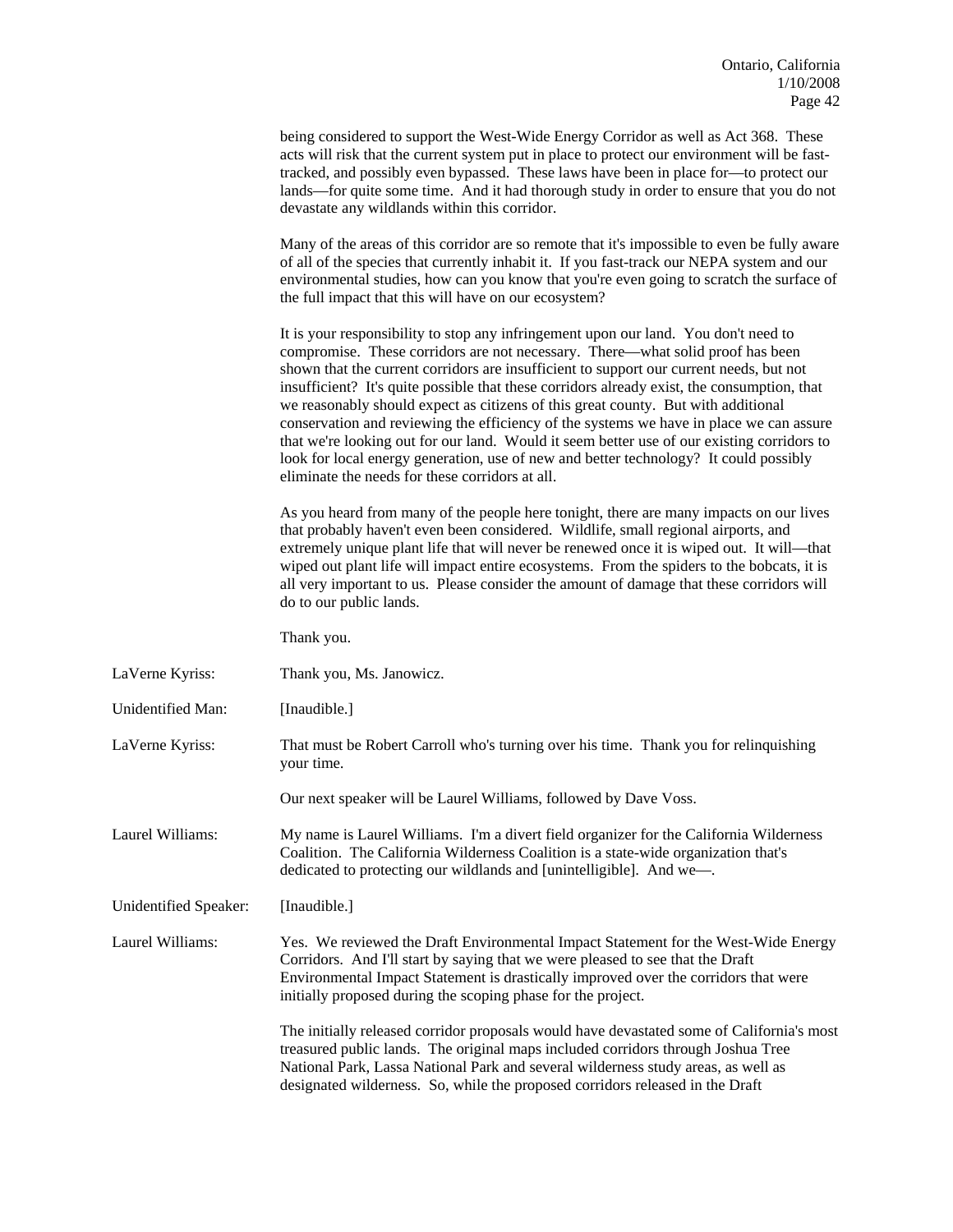|                 | Environmental Impact Statement still need to be improved, they are a step in the right<br>direction.                                                                                                                                                                                                                                                                                                                                                                                                                                                                                                                       |
|-----------------|----------------------------------------------------------------------------------------------------------------------------------------------------------------------------------------------------------------------------------------------------------------------------------------------------------------------------------------------------------------------------------------------------------------------------------------------------------------------------------------------------------------------------------------------------------------------------------------------------------------------------|
|                 | However, several of the currently proposed corridors skirt the edges of really important<br>wild areas without clearly avoiding wilderness study areas, inventory wilderness areas<br>and other important wildlands. So, the final project should clearly state that the new<br>corridors will not intrude upon wilderness study areas, inventory wilderness areas,<br>national parks, national monuments, designated wilderness, and potential wilderness.<br>New corridors should be focused where existing infrastructure exists and should avoid<br>intruding upon the places that really make California spectacular. |
|                 | Lastly, we urge the various agencies to do more to demonstrate that new corridors and<br>pipelines are actually needed.                                                                                                                                                                                                                                                                                                                                                                                                                                                                                                    |
|                 | Thanks.                                                                                                                                                                                                                                                                                                                                                                                                                                                                                                                                                                                                                    |
| LaVerne Kyriss: | Thank you, Ms. Williams.                                                                                                                                                                                                                                                                                                                                                                                                                                                                                                                                                                                                   |
|                 | Our next speaker will be Dave Voss, followed by Karen Komorowski.                                                                                                                                                                                                                                                                                                                                                                                                                                                                                                                                                          |
| Dave Voss:      | Hi. I'm Dave Voss. I live in Oceanside, California. I'm with the San Diego chapter of<br>the Sierra Club.                                                                                                                                                                                                                                                                                                                                                                                                                                                                                                                  |
|                 | And I would like to request that all—following up on the previous speaker—all proposed<br>wilderness areas and inventory wilderness areas be kept off limits for these corridors.<br>And there's some good reasons for that.                                                                                                                                                                                                                                                                                                                                                                                               |
|                 | But first, let's take a look at this. Why are we-why do we have this dichotomy? Why<br>do we have the desert versus the cities? Why are we taking public lands versus private<br>lands? And why has—why have utilities basically taken our maps, looked at all the<br>public lands out there, and they do a dot-to-dot connecting the lands together?                                                                                                                                                                                                                                                                      |
|                 | Because the utilities make most of the land off these transmission lines. In San Diego,<br>Sempra gets land off the generation—or gets money off the generation, transmission, the<br>fuel that goes into the generation, and then the distribution. Local distributed generation;<br>they only get money off the distributed side. So, there's no financial incentive for them to<br>go for distributed generation. But, that's not what's right for us, the people; that's not<br>what's right for the environment.                                                                                                      |
|                 | You're gonna say okay, great. You're environmentalists. You're against everything.<br>Well, in San Diego we actually funded a study by a power engineer—Bill Powers was his<br>name. He came up with a detailed plan how we could do all of our future energy needs<br>for the next 20 years locally in San Diego. And if you want to take a look at that, that's at<br>sdsmartenergy.org. Other—LA could do the same thing.                                                                                                                                                                                               |
|                 | Now, again you're saying, well, you're environmentalists. You're the Sierra Club. Well,<br>there's a power line in San Diego called-or proposed power line called Sunrise<br>Powerlink. The California Public Utilities Commission, along with BLM, recently<br>released the Draft EIS/EIR that took Sunrise Powerlink and compared it to six<br>alternatives. Guess what? Sunrise Powerlink was number six out of seven. The top two<br>alternatives: no wires, all local generation. One of them was all renewable. The other<br>one half renewable.                                                                     |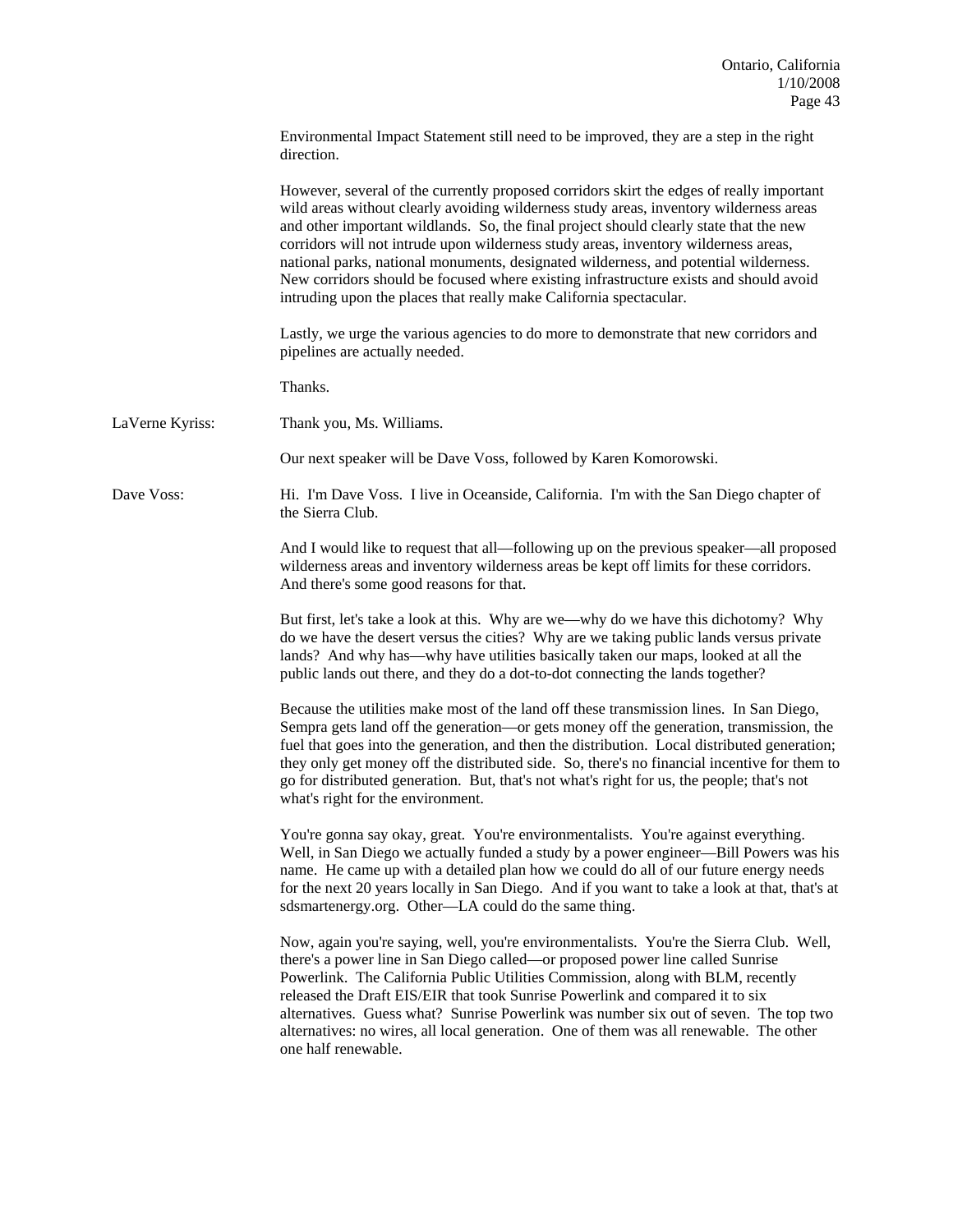|                 | What this shows is, if we don't look at all the alternatives, which this PEIS only looks at<br>the no-action alternative. Our goal is to get power, but it's not to build to give profits to<br>the utilities and ruin our public lands. So really, we need to look at all the alternatives.                                                                                                                                                                                        |
|-----------------|-------------------------------------------------------------------------------------------------------------------------------------------------------------------------------------------------------------------------------------------------------------------------------------------------------------------------------------------------------------------------------------------------------------------------------------------------------------------------------------|
|                 | Back to the issue of wilderness areas. Line 115-238 would go right through the Houser<br>Mountain proposed wilderness addition.                                                                                                                                                                                                                                                                                                                                                     |
|                 | And then we talked about connecting the dots. Well, what's in-between the dots? A lot<br>of those areas have been purchased by private corporations that have put these into<br>conservancies and land trusts because this land is so valuable. So, not only are we<br>ruining source public land, we're also ruining private, nonprofit land that was put aside to<br>preserve for habit.                                                                                          |
|                 | Thank you.                                                                                                                                                                                                                                                                                                                                                                                                                                                                          |
| LaVerne Kyriss: | Thank you, Mr. Voss.                                                                                                                                                                                                                                                                                                                                                                                                                                                                |
|                 | Is Karen Komorowski-is Karen here? Okay.                                                                                                                                                                                                                                                                                                                                                                                                                                            |
|                 | What about Max Thomas? Oh, you relinquished? I didn't have that—I didn't mark that<br>off. Sorry.                                                                                                                                                                                                                                                                                                                                                                                   |
| Max Thomas:     | [Inaudible.]                                                                                                                                                                                                                                                                                                                                                                                                                                                                        |
| LaVerne Kyriss: | If you want to speak, you get a chance.                                                                                                                                                                                                                                                                                                                                                                                                                                             |
|                 | What about Esther Shaw? Okay. Well-please, Max.                                                                                                                                                                                                                                                                                                                                                                                                                                     |
| Max Thomas:     | I agree with everything that's been said thus far by everyone. And thank you all for being<br>here. It's wonderful to see you.                                                                                                                                                                                                                                                                                                                                                      |
|                 | And I just wanted to say that this past Christmas I finally was in the same room with four<br>grandchildren and five great-grandchildren, two of which I'd never seen before. And it<br>was quite powerful. And one thing that I think that we haven't heard or talked about this<br>evening is that our Native American brothers and sisters remind us that, whatever we do,<br>we need to be looking forward at least five generations.                                           |
|                 | I don't believe this project, the WWEC, is looking forward that far at all. And I would<br>love to, in the future, walk hand-in-hand with my grandchildren and show them the<br>beauty of the Mojave Desert and what I've come to appreciate, especially after the fires<br>that we had in 2006. And the regrowth that is occurring is amazing. And if this Green<br>Path North that LADWP is proposing goes through, it is going to be devastating to that<br>which is re-growing. |
|                 | And I ask you and implore you and I am hopeful that the future that we bring forth with<br>generating new energy locally, decentralized, will be visionary and it will show our<br>communities, our counties, our states, our nation and the world that there's a better way.<br>There is available technology at this moment that we can utilize.                                                                                                                                  |
|                 | Thank you.                                                                                                                                                                                                                                                                                                                                                                                                                                                                          |
| LaVerne Kyriss: | Thank you, Mr. Thomas.                                                                                                                                                                                                                                                                                                                                                                                                                                                              |
|                 | Is Esther Shaw here? Okay.                                                                                                                                                                                                                                                                                                                                                                                                                                                          |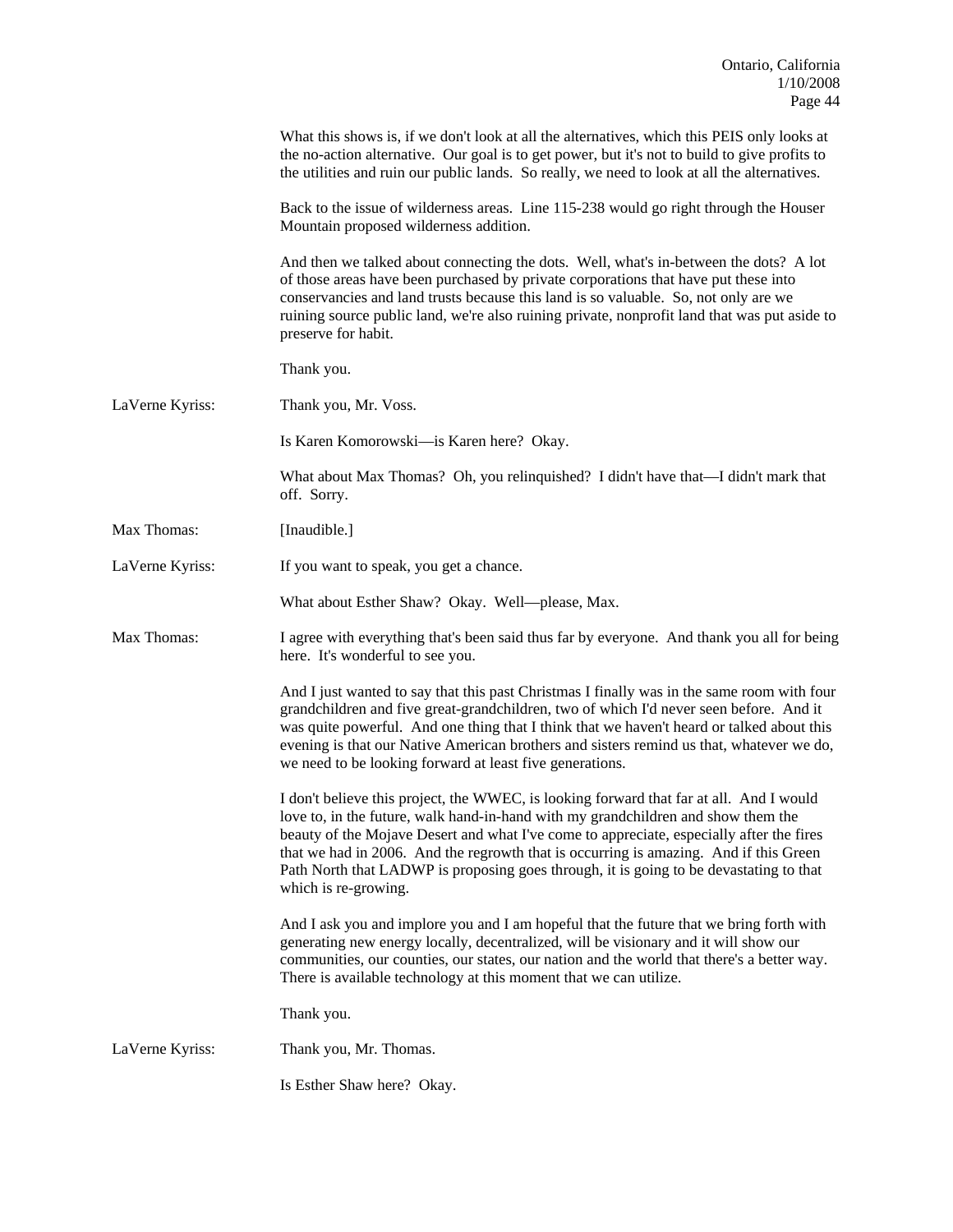Anybody else who relinquished their minutes that they wanted to speak? Are there any other speakers who have not yet spoken who wanted to speak?

 Melissa Spurr, would you like to finish your comments, because we didn't—we cut you off. Okay.

Melissa Spurr: [Inaudible.]

LaVerne Kyriss: Okay. Then you and then you. And tell us your name again because I have forgotten. I'm sorry.

Robin Maxwell: It's Robin Maxwell and I forgot my glasses. So, I hope I can see this.

 I just wanted to say that we of the Mojave Desert are going to fight these transmission lines in public meetings like this one, in the offices of Mayor Villaraigosa, in Governor Schwartzeneger's office, in the state legislature, the halls of Congress, the White House and right up to the Supreme Court.

 We will take it upon ourselves to educate the public in every form of media so they cannot be fooled [cut in audio] this is right action. We will make them understand that fellow citizens are being abused and that they are going to be paying for it. We know that you know that there are alternatives that can be employed, such as conservation and local energy generation that will allow cities like Los Angeles to become energy independent and free from aggression against their desert neighbors.

 The citizens of the Mojave are not going to be silent and we are not going to back down, no matter how big this Goliath is. We don't want to have to lay down our bodies in front of your bulldozers, but if we have to we will. We will.

LaVerne Kyriss: And I don't remember your name, so I'm gonna let you introduce yourself. I apologize.

April Sall: Okay. No problem. My name is April Sall. And I would like to just address the federal land managers with one last point. As a fellow land manager myself for a nonprofit called the Wildlands Conservancy, I'd like to remind us all of a very simple, fundamental fact, that land is finite. And it's limited and the earth is not producing any more.

> And we need to be careful and tread lightly on these decisions and consider our energy future with that in mind, that we have a limited amount of acreage that is open space and is foreseen less. And we need to be careful about the decisions we make. We have a challenge ahead of us, but we can do better.

LaVerne Kyriss: Thank you, Ms. Sall.

 A hand for other folks who want to speak, please come forward. One and then two and then—.

Unidentified Man: [inaudible.]

LaVerne Kyriss: Please. Tell us your name, and if you represent an organization.

Steve Bardwell: Hello. My name is Steve Bardwell. I'm a member of the CDC in partner with the Wilderness Society. I am a resident of Los Angeles. And the Department of Water and Power provides my power. I hope soon to be a resident of the Pipe's Canyon area. And I am very disappointed in the—our Mayor, Antonio Villaraigosa, who I voted for on his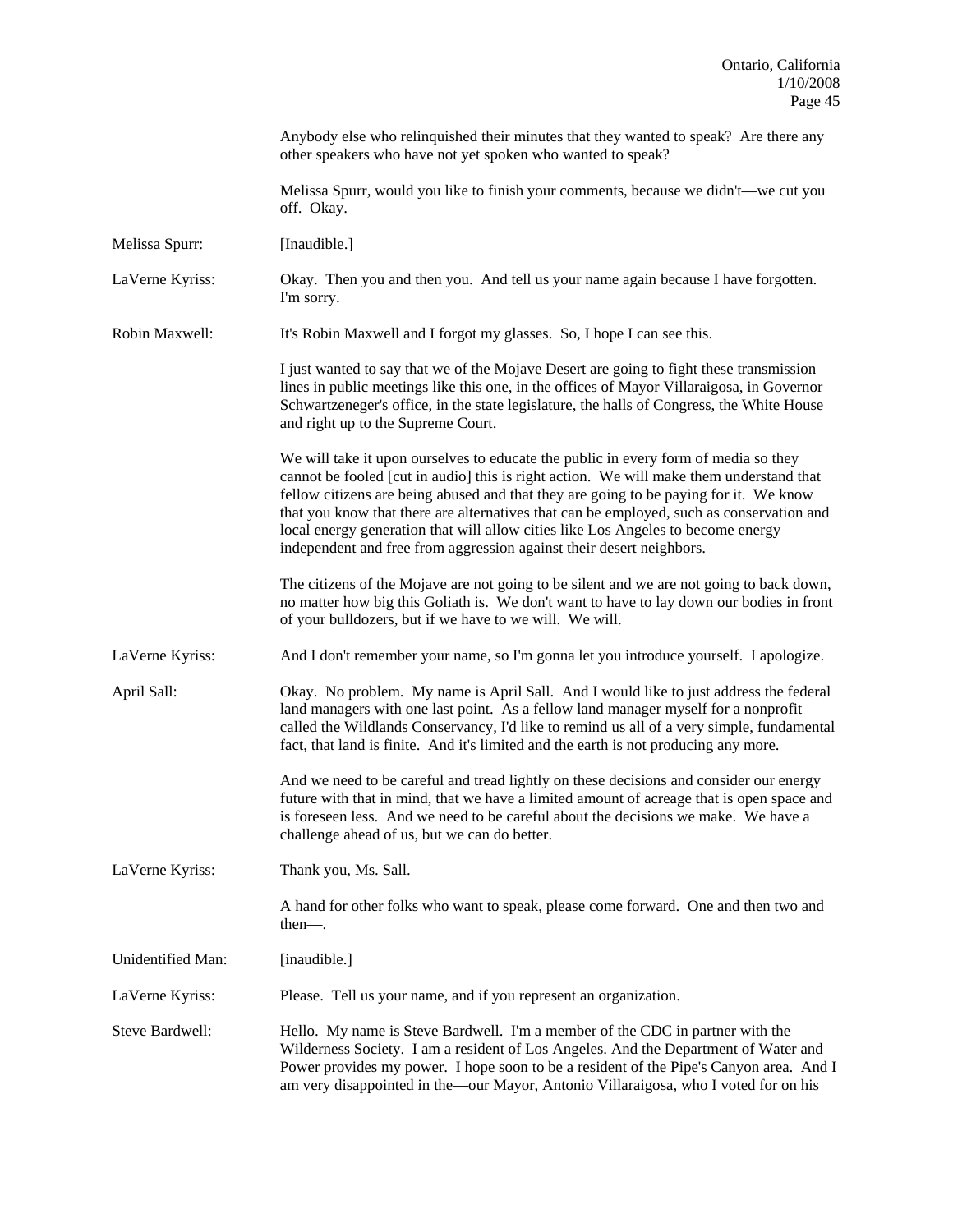platform of being a green mayor. And as evidenced by this Green Path North, his concept of a green future and a green environment is totally incorrect.

 The idea of creating independent distributed power generation systems, I think, is an alternative that needs to be considered. And it does not appear to have been considered within this PEIS.

 One of the points that has been discussed and I have heard about is this idea of there being a security component to distributing—to these additional energy corridors. It seems to me that by having distributed and dispersed energy production on every roof that this is going to be a very big step in terms of creating some security for this country, from earthquakes that might sever all the lines, terrorists. But, if you have power distributed in lots of different places that's gonna be a much more secure solution to creating power. So, it's an alternative that I think really needs to be looked at and I don't believe that it has been. And I hope you all are able to do that.

Thank you.

John McFarlane: John McFarlane from Yucca Valley here with CDC.

 One more point. I started out telling you I served 21 years in the Armed Forces of the United States. In addition to that, I am a Professor of Business from National University. Putting those two together gives cause to—a fear to a rise in my heart. And I'm almost afraid to say this, but I think we have to consider it.

 A large amount of the global economy is centered around the Pacific Rim. A lot of people in this country think about Wall Street and the stock market and never realize that half of the financial transactions that take place in the United States on a daily basis pass through downtown Los Angeles. If DWP wants to continue on this long-distance transmission of power to keep power in that whole system, they need to understand that they are continuing to perpetrate a situation that may arise.

Our government is coming close to spending a trillion dollars in a war against terrorism. From my military standpoint, I have to say—that I'm sorry to say—with very little effect. DWP is getting close to the point where a small cell of five terrorists could put—shut down half of the financial transactions of this country for a large number of days. There's no redundancy. There's no backup for all of those systems, all of those transactions that flow through Los Angeles. If that was—if the power to LA was shut down by blowing these long-distance transmission lines, we would be out of business for 5, 6, 10, maybe 20 days. Terrible situation.

LaVerne Kyriss: Thank you, Mr. McFarlane.

We've got a speaker here. Okay. And we've got two more speakers after that.

Harvey Helfand: Hi. Once again, Harvey Helfand, Johnson Valley, representing CDC in partnership with the Wilderness Society.

> I want to be fair to the DWP and to the city of Los Angeles. And I think the DOE, the BLM, the Forest Service, and anybody else involved with the supposed Green Path, should give the city of Los Angeles and the DWP the same consideration they gave us, by being here tonight to listen to our concerns. And they're just not here to listen to us.

John Viola: Thank you for the opportunity to finish my comments from before. And with all due respect, Steve, I need to say something to you. In your presentation you referred to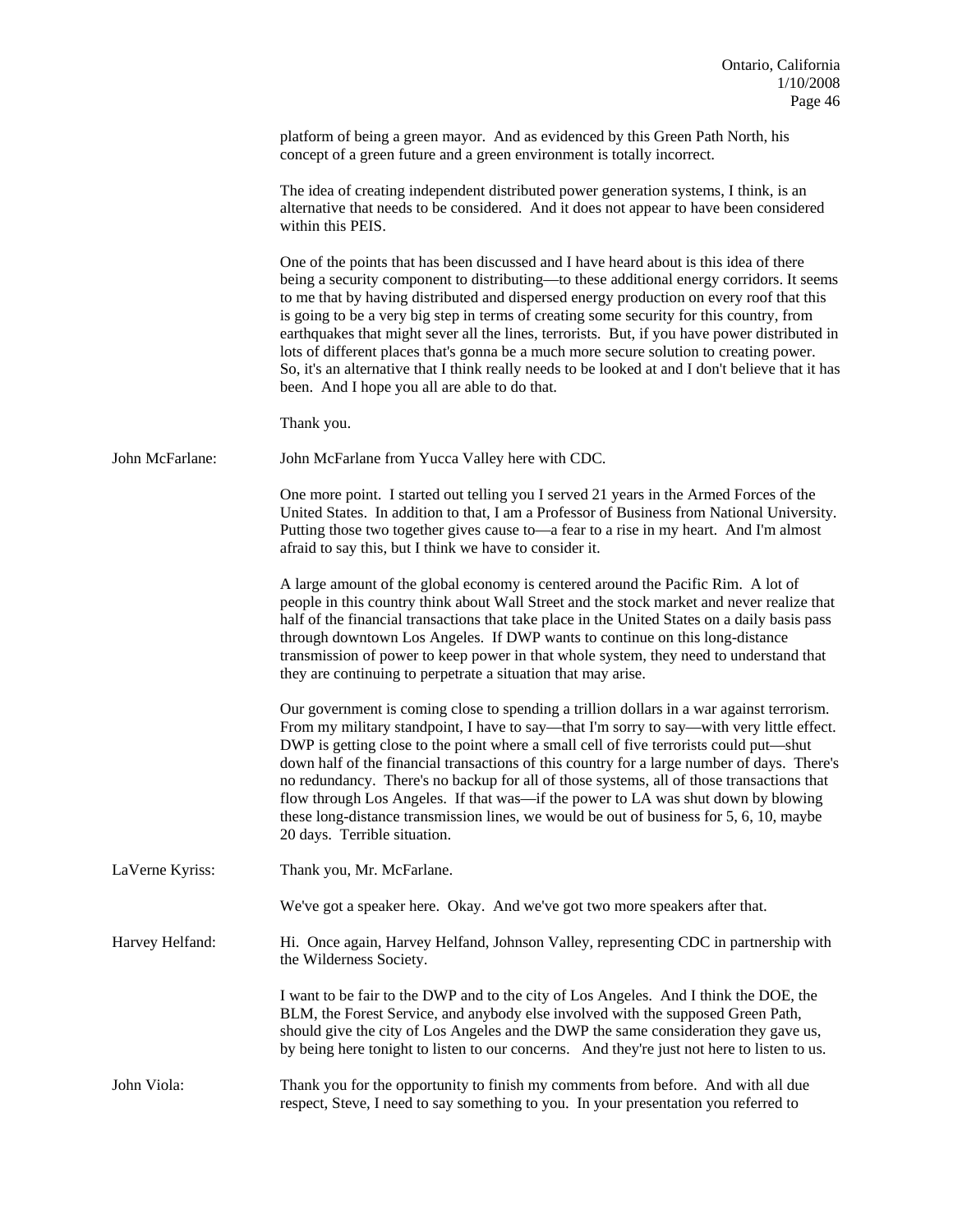federal lands. There are no federal lands. They're public lands. We entrust the federal government to take care of them. And that's more than semantics. And I hope that that will be [inaudible due to applause].

 I want to reiterate what I started to say before. Let's be frank. Oilmen have walked the halls of the White House for seven years. Capitol Hill has been wined and dined by special interests. It's no wonder that EPACT 2005 and Section 368 and the resulting West-Wide Energy Corridor makes it easy for corporations to desecrate our wilderness by diluting NEPA and sweetening the pot with subsidies at taxpayer expense. It's no wonder that EPACT 2005 Section 1221, and the resulting NAITCs defiles state, county, city, township rights to regulate land uses in their respective jurisdictions.

 I reiterate the question that I raised to you in Sacramento. Is this good energy policy for America, or just old fashioned pork-barrel politics on a grander scale? You are the scientific and administrative stewards of our land, our energy resources, and our safety and our liberties. It is time for you to stand up to the bully politics in Washington and let them know that EPACT 2005, 368 and 1221, and WWEC, and NAITC are bad for America for all the reasons that you heard in Sacramento and the reasons that you heard here tonight in Ontario.

 Please. We implore you. Go back to the beltway as the stewards who delivered the unspoiled legacy of wild places with all those precious values and biological diversities and clean air and water, and towering forests and rushing rivers and sage-sweet silent deserts for our future generations. Go back to the White House and go back to Capitol Hill and please tell our lawmakers that the people in the West do not want a continuation of the archaic energy policy that destroys lands and liberties to line the coffers of corporations. Tell them instead to develop energy policy that promotes technologically assisted conservation generation of energy.

 But, let me remind you that we are a nation that has the resource capability to send a spacecraft sailing through the rings of Saturn and landing it perfectly on that planet. If we can do that, I know we have the resources and the ability to address our energy needs in a manner that is cost efficient, most effective, and preserves the legacy for future generations. Just check the internet and you'll find thousands of opportunities to show you that there are cities and towns all over this country that are doing what the federal government needs to do.

Thank you again for the opportunity.

LaVerne Kyriss: Thank you, John.

 Our time is getting short, but we had someone else here who wanted to speak again perhaps? If not, we've got somebody in the back who wants to speak again.

 Okay. We'll let these last two speakers and then we're going to call a close to our formal hearing.

xxxxx: Hi. My name is xxxx from xxxxx, California.

And I would just like to expand on the wonderful comments that Mr. McFarlane just made. And that is talking about profits and economic gains, whether immediate versus long-term. Because I know that companies like this LADWP like to throw their economic breadth around and say how much money that they are putting into things and into communities and talk about profits.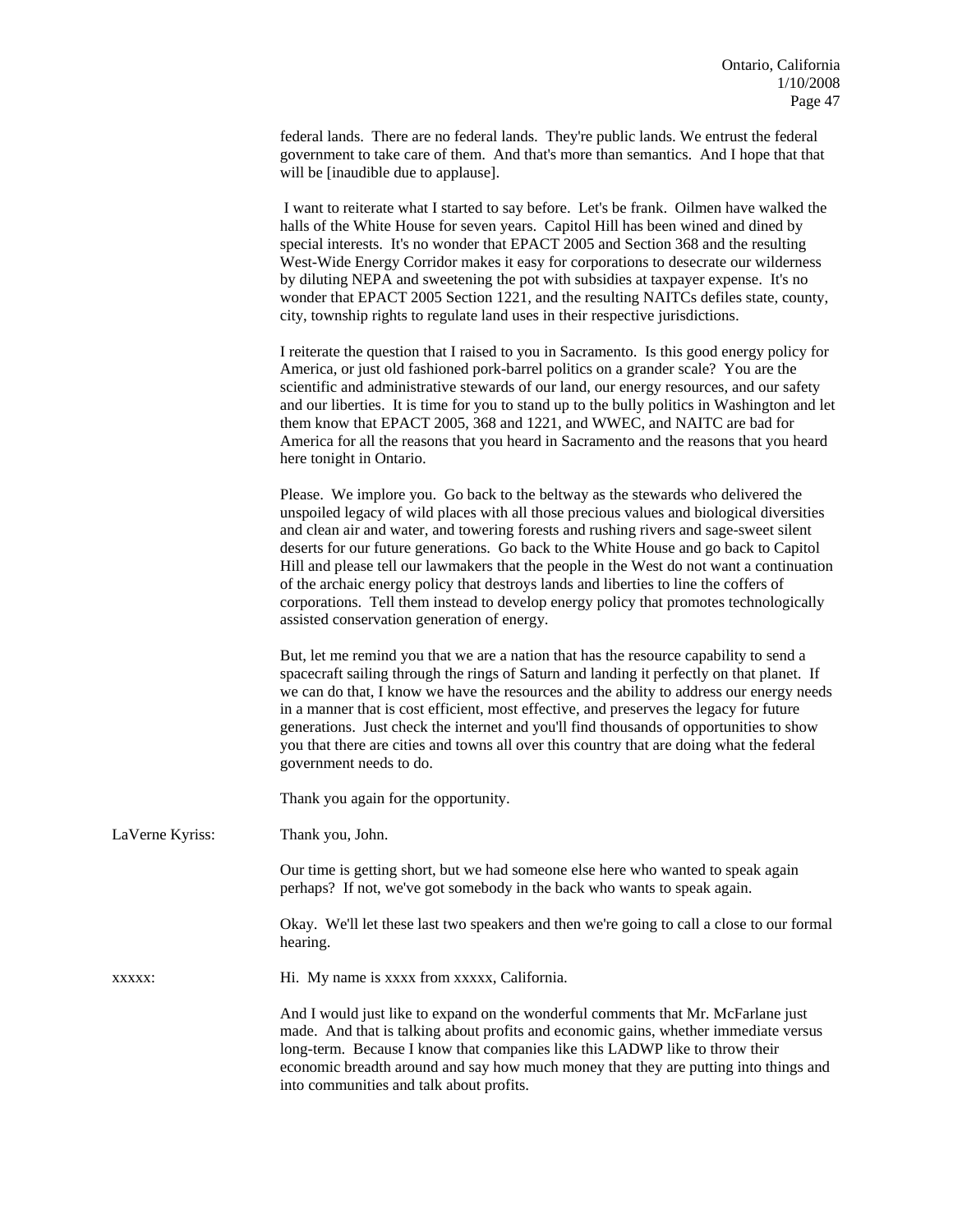|                 | But, those are all short-term profits. Those are all short-term economic gains. But, the<br>economic losses that we face to stand, not just from potential terrorist attacks that leave<br>these lines wide open, but from natural disasters. So the power lines in LA and San<br>Diego County were partially responsible for the fires that just devastated much of that<br>area, and this is something that, in the desert, the desert is extremely vulnerable to. And<br>who is going to be paying for the damages when more fires occur to places if these things<br>would occur. I don't know if it's going to be LADWP and other large power companies.<br>It's going to end up being on the weight of the people and the state of California and the<br>federal government. |
|-----------------|------------------------------------------------------------------------------------------------------------------------------------------------------------------------------------------------------------------------------------------------------------------------------------------------------------------------------------------------------------------------------------------------------------------------------------------------------------------------------------------------------------------------------------------------------------------------------------------------------------------------------------------------------------------------------------------------------------------------------------------------------------------------------------|
|                 | So, if you're thinking about money, which is a good thing to think about, [cut in audio]<br>we like to think about all the other losses as well and the potential losses. But, if you're<br>thinking about money, really look at the long-term benefits, the long-term losses, the<br>tourism that will be decreased to areas. All of those things need to be seriously<br>considered and not just the economic concerns of these power [cut in audio] at the<br>present time.                                                                                                                                                                                                                                                                                                     |
|                 | Thank you.                                                                                                                                                                                                                                                                                                                                                                                                                                                                                                                                                                                                                                                                                                                                                                         |
| LaVerne Kyriss: | Thank you, xxxxx.                                                                                                                                                                                                                                                                                                                                                                                                                                                                                                                                                                                                                                                                                                                                                                  |
|                 | And we have one last speaker. Yes. Please come forward and tell us your name.                                                                                                                                                                                                                                                                                                                                                                                                                                                                                                                                                                                                                                                                                                      |
| Judy Brannen:   | My name is Judy Brannen and I live in the Pipe's Canyon area, Pioneertown. And I'm<br>here with the California Desert Coalition and also partnering with the Wilderness<br>Society.                                                                                                                                                                                                                                                                                                                                                                                                                                                                                                                                                                                                |
|                 | I just wanted to say that this has been a long night for you and I'm sure it's been a long<br>week for you. And it's been a long several months for all of us, too. As federal land<br>managers, you are here to offer us a process and we thank you for that opportunity. But,<br>I guess that kind of means you're supposed to listen to us and we appreciate that. But, we<br>want you to know that we are here to defend the quality of life that is so near and so dear<br>to us that we'll do anything we have to to try to impress upon you that, if a tower was<br>going in your yard, I would surely hope that you would be doing the same thing. Please<br>find a better way.                                                                                            |
| LaVerne Kyriss: | Thank you, Ms. Brannen.                                                                                                                                                                                                                                                                                                                                                                                                                                                                                                                                                                                                                                                                                                                                                            |
|                 | I'm gonna ask my assistant here to refresh our slides. Thank you.                                                                                                                                                                                                                                                                                                                                                                                                                                                                                                                                                                                                                                                                                                                  |
|                 | And now, since our time is up, I'm going to close the hearing. I want to thank all of you<br>for joining us this evening to provide oral comments on the Draft PEIS, proposing to<br>designate energy corridors on federal lands in the West.                                                                                                                                                                                                                                                                                                                                                                                                                                                                                                                                      |
|                 | As I said earlier, comments on the Draft PEIS are due February 14th and may be<br>submitted online via the project website, by mail, or by fax. All comments received by<br>February 14th will be considered in preparing the Final EIS. Comments submitted after<br>February 14th will be considered to the degree possible.                                                                                                                                                                                                                                                                                                                                                                                                                                                      |
|                 | Again, I want to personally thank you for your attention and let you know that we will be<br>staying around to discuss the Draft EIS with you.                                                                                                                                                                                                                                                                                                                                                                                                                                                                                                                                                                                                                                     |